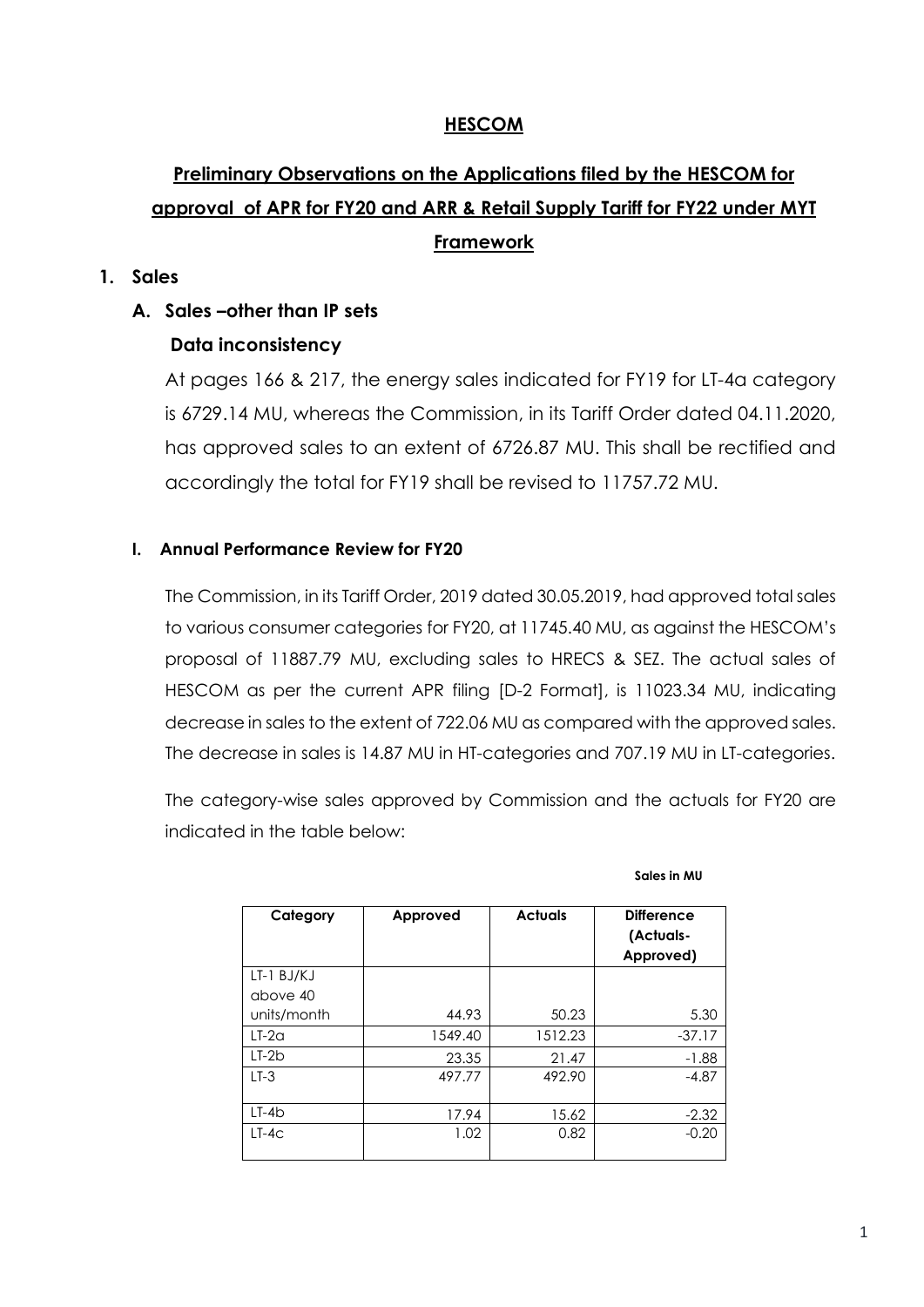| $LT-5$        | 330.68   | 324.29   | $-6.39$   |
|---------------|----------|----------|-----------|
| $LT-6$        | 333.52   | 328.33   | $-5.19$   |
| $LT-6$        | 151.62   | 148.53   | $-3.09$   |
| $LT-7$        | 33.08    | 33.08    | 0.00      |
| $HT-1$        | 263.20   | 280.39   | 17.19     |
| $HT-2a$       | 1065.71  | 1102.46  | 36.75     |
| $HT-2b$       | 129.64   | 130.12   | 0.48      |
| $HT-2C$       | 94.15    | 77.19    | $-16.96$  |
| HT-3a & b     | 338.38   | 282.51   | $-55.87$  |
| $HT-4$        | 14.37    | 15.93    | 1.56      |
| $HT-5$        | 24.82    | 26.80    | 1.98      |
| Sub total     | 4913.58  | 4842.89  | $-70.69$  |
| BJ/KJ         | 212.35   | 194.55   | $-17.80$  |
| IP            | 6619.47  | 5985.90  | $-633.57$ |
| Sub total     | 6831.82  | 6180.45  | $-651.37$ |
| Grand total** | 11745.40 | 11023.34 | $-722.06$ |

*\*\*Excludes sale to HRECS and SEZ.*

From the above table it is noted that the major categories contributing to the decrease in sales as compared to the estimates are LT-2a, HT-2c, HT-3 and IP sets. Further, the increase in sales is mainly in HT-1 and HT-2a category.

HESCOM has stated that the variance in sales cannot be explained, in view of diversified geographical nature of area under HESCOM.

HESCOM has submitted that 43 consumers under SIS have consumed 82.79 MU and due to SIS, there is increase in HT-2a sales. The above partly explains the increase in sales to HT-2a category.

Further, in the case of LT-2a, the decrease is attributed by HESCOM to the use of energy efficient appliances like LED bulbs, EE fans etc. The savings computed by HESCOM is 54.83 MU due to LED bulbs, 0.839 MU due to LED tube lights and 0.232 MU EE fans, totalling to 55.901 MU.

The Commission notes that the savings worked out by HESCOM is cumulative. Considering the number of bulbs of 170041added during FY20, the savings would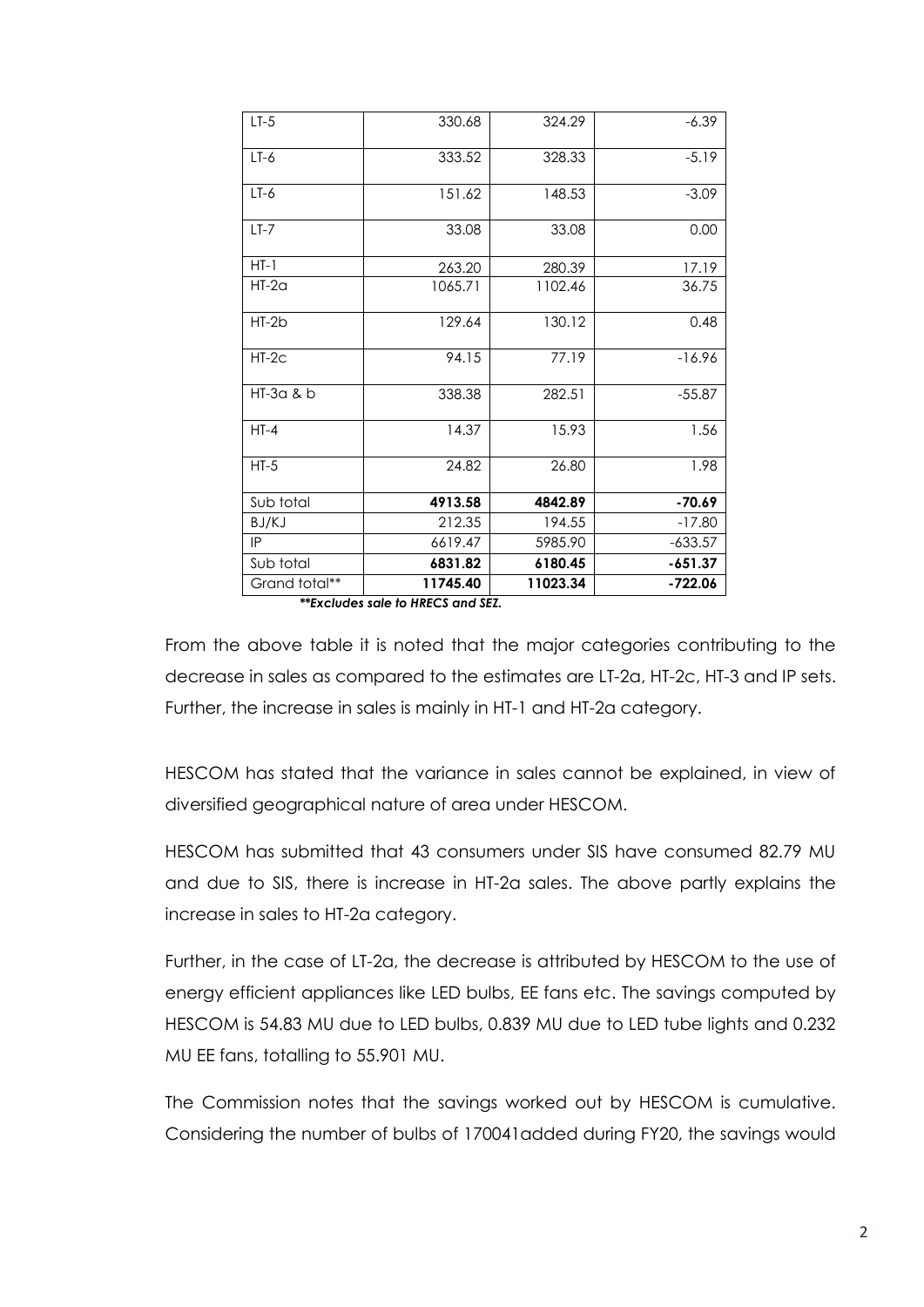be 4.18 MU, for 1403 tube-lights it would be 0.04 MU and for 1550 fans it would be 0.06 MU, totalling to 4.28 MU, whereas the actual reduction is 37.17 MU in LT-2a.

The reduction in sales to HT-2c & HT-3 categories may be due to reduction in the number of installations than the estimates.

Even though the number of installations in **HT-1 has reduced compared to the estimates, the sales have increased by 17.19 MU. HESCOM shall analyse the reasons for the same.**

Further to validate the sales for FY20, HESCOM shall furnish the following information:

In order to analyze reduction in HT sales, HESCOM shall furnish the breakup of sales data of HT2(a), HT2(b), HT 2(c) and HT-4 categories along with the consumption from open access / wheeling for the period 2018-19 to 2019-20 in the following format:

| Year    | Sales by<br><b>HESCOM</b> | Energy procured by<br><b>HT Consumers under</b><br>open access /<br>wheeling | <b>Total of HESCOM</b><br>Sales &<br>OA/Wheeling<br>consumption | % share of<br>OA energy<br>to Total<br>energy |
|---------|---------------------------|------------------------------------------------------------------------------|-----------------------------------------------------------------|-----------------------------------------------|
| 2018-19 |                           |                                                                              |                                                                 |                                               |
| 2019-20 |                           |                                                                              |                                                                 |                                               |

**HT2A**

#### **HT2B**

| Year    | Sales by<br><b>HESCOM</b> | Energy procured by<br><b>HT Consumers under</b><br>open access /<br>wheeling | <b>Total of HESCOM</b><br>Sales &<br>OA/Wheeling<br>consumption | % share of<br>OA energy<br>to Total<br>energy |
|---------|---------------------------|------------------------------------------------------------------------------|-----------------------------------------------------------------|-----------------------------------------------|
| 2018-19 |                           |                                                                              |                                                                 |                                               |
| 2019-20 |                           |                                                                              |                                                                 |                                               |

#### **HT2C**

| Year    | Sales by<br><b>HESCOM</b> | Energy procured by<br><b>HT Consumers under</b><br>open access /<br>wheeling | <b>Total of HESCOM</b><br>Sales &<br>OA/Wheeling<br>consumption | % share of<br>OA energy<br>to Total<br>energy |  |
|---------|---------------------------|------------------------------------------------------------------------------|-----------------------------------------------------------------|-----------------------------------------------|--|
| 2018-19 |                           |                                                                              |                                                                 |                                               |  |
| 2019-20 |                           |                                                                              |                                                                 |                                               |  |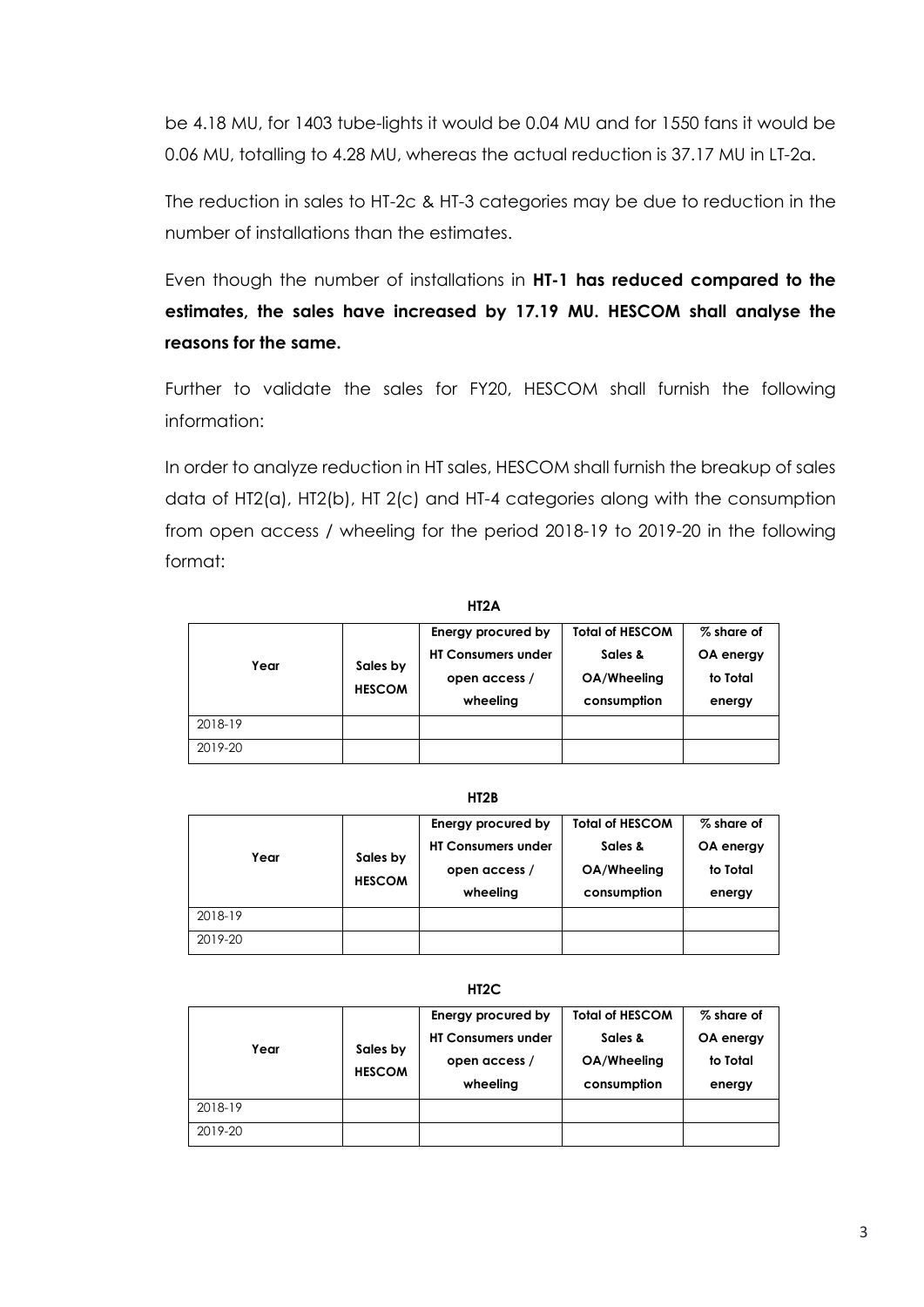| Year    | Sales by<br><b>HESCOM</b> | Energy procured by<br><b>HT Consumers under</b><br>open access /<br>wheeling | <b>Total of HESCOM</b><br>Sales &<br>OA/Wheeling<br>consumption | % share of<br>OA energy<br>to Total<br>energy |
|---------|---------------------------|------------------------------------------------------------------------------|-----------------------------------------------------------------|-----------------------------------------------|
| 2018-19 |                           |                                                                              |                                                                 |                                               |
| 2019-20 |                           |                                                                              |                                                                 |                                               |

**HT4**

#### **II. Category-wise sales for FY22:**

a) The HESCOM, in their filing have stated that the estimates for FY21 & FY22, are based on the lower of CAGR for the period FY15 to FY20 and FY17 to FY20, except in the case of BJ/KJ. For BJ/KJ the number of installations and sales has been retained at FY20 level.

Also, the Commission has noted that for energy sales estimate for FY21 and FY22, CAGR for the period FY15 to FY20 is considered by HESCOM, for LT-5, LT-7, HT-1, HT-2a, HT-4 & HT-5 categories and for other categories CAGR of FY17 - FY20 is considered.

- b) The observations of the Commission on sales forecast, are as follows:
	- 1. In case of LT-4(b) & 4(c), HESCOM may consider estimating the sales for FY21 and FY22 based on specific consumption of FY20.
	- 2. The table indicating the growth rates for no. of installations are furnished as below:

| Category | <b>Percentage Growth Rates</b> |                                      |                          |                                                             |  |  |
|----------|--------------------------------|--------------------------------------|--------------------------|-------------------------------------------------------------|--|--|
|          | 2014-15 to<br>2019-20 CAGR     | 2016-17 to<br>2019-20<br><b>CAGR</b> | FY20 growth<br>over FY19 | <b>Growth rate</b><br>proposed by<br><b>HESCOM for FY22</b> |  |  |
| $LT-2a$  | 5.00                           | 5.48                                 | 6.17                     | 5.00                                                        |  |  |
| $LT-2b$  | 6.53                           | 4.73                                 | 1.80                     | 4.72                                                        |  |  |
| $LT-3$   | 5.15                           | 4.97                                 | 4.82                     | 4.97                                                        |  |  |
| $LT-5$   | 4.62                           | 3.83                                 | 2.26                     | 3.83                                                        |  |  |

4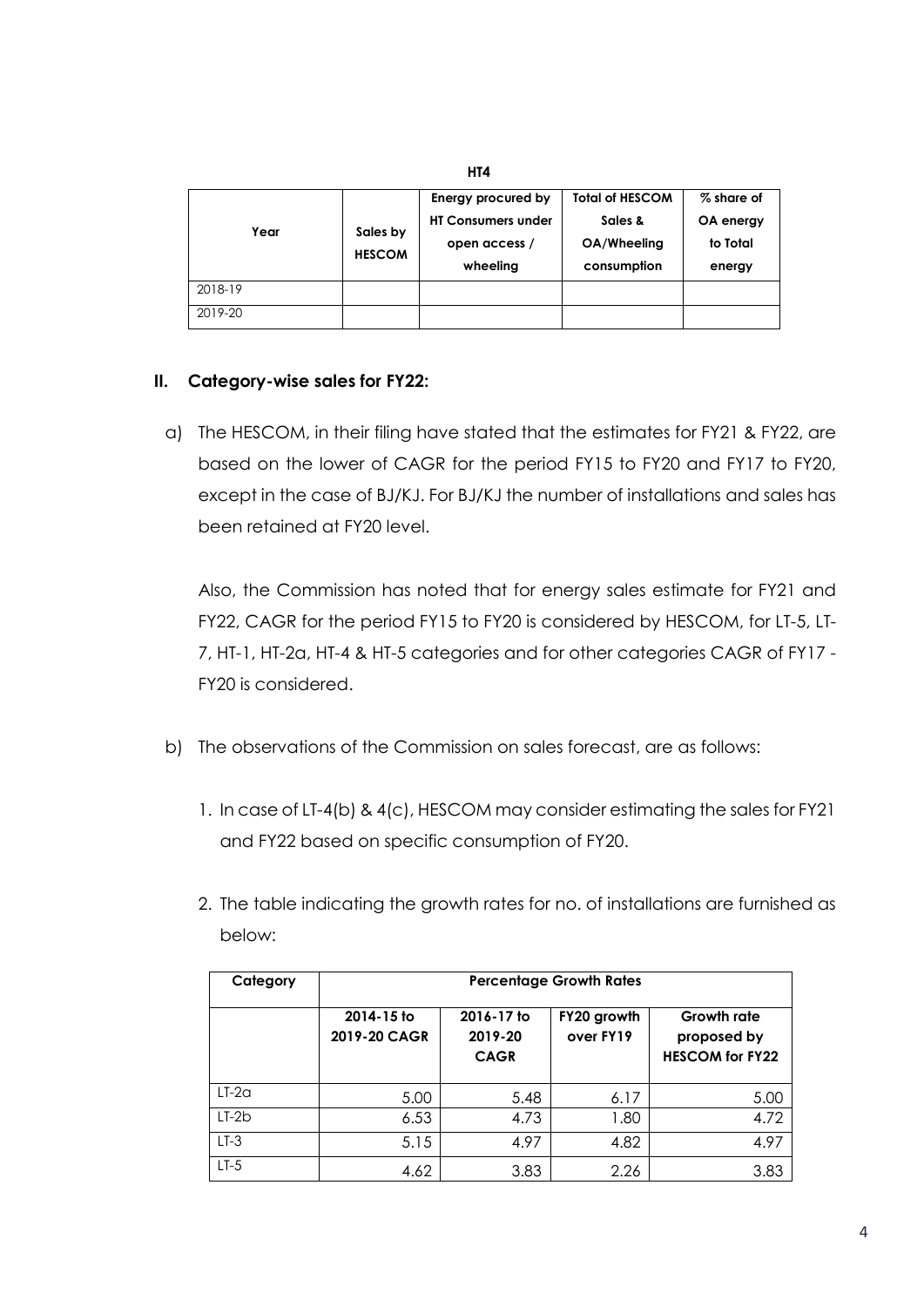| LT-6 WS         | 9.76    | 9.32  | 8.56  | 9.32  |
|-----------------|---------|-------|-------|-------|
| $LT-6$ SL       | 4.88    | 5.02  | 4.70  | 4.88  |
| $HT-1$          | 11.38   | 11.77 | 5.49  | 11.21 |
| $HT-2$ (a)      | 9.89    | 10.21 | 8.07  | 9.90  |
| $HT-2(b)$       | 7.78    | 9.51  | 7.31  | 7.69  |
| $HT-2$ (c)      | 10.55   | 9.15  | 9.23  | 9.04  |
| $HT-3(a)$ & (b) | 10.45   | 10.99 | 11.15 | 10.56 |
| $HT-4$          | $-0.61$ | 2.17  | 6.67  | 0     |

It is noted that, the growth rate considered for HT-1, HT-2b &HT-2c is lower compared to the normal growth rates. Therefore, the HESCOM may consider revising the data for this category.

4. The table indicating the growth rates for the energy sales is furnished as below:

| Category        | <b>Percentage Growth Rates</b>       |                            |                          |                                                                       |  |  |  |
|-----------------|--------------------------------------|----------------------------|--------------------------|-----------------------------------------------------------------------|--|--|--|
|                 | 2014-15 to<br>2019-20<br><b>CAGR</b> | 2016-17 to<br>2019-20 CAGR | FY20 growth<br>over FY19 | <b>Growth rate</b><br>proposed by<br><b>HESCOM</b> for<br><b>FY22</b> |  |  |  |
| $LT-2a$         | 4.00                                 | 2.98                       | 4.73                     | 2.98                                                                  |  |  |  |
| $LT-2b$         | 9.43                                 | 8.50                       | 11.07                    | 8.50                                                                  |  |  |  |
| $LT-3$          | 5.84                                 | 5.01                       | 6.03                     | 5.01                                                                  |  |  |  |
| $LT-5$          | 0.53                                 | 0.83                       | $-1.30$                  | 0.53                                                                  |  |  |  |
| LT-6 WS         | 10.06                                | 6.29                       | 5.34                     | 6.49                                                                  |  |  |  |
| LT-6 SL         | 2.21                                 | 0.41                       | $-0.84$                  | 0.40                                                                  |  |  |  |
| $HT-1$          | 7.43                                 | 9.18                       | 3.48                     | 7.43                                                                  |  |  |  |
| $HT-2$ (a)      | 3.55                                 | 9.32                       | $-4.96$                  | 3.55                                                                  |  |  |  |
| $HT-2(b)$       | 2.58                                 | 2.56                       | 0.19                     | 2.56                                                                  |  |  |  |
| $HT-2(c)$       | 10.26                                | 5.19                       | $-0.95$                  | 5.18                                                                  |  |  |  |
| $HT-3(a)$ & (b) | 15.51                                | 9.53                       | $-16.14$                 | 9.52                                                                  |  |  |  |
| $HT-4$          | 0.29                                 | 3.18                       | 10.39                    | 0.31                                                                  |  |  |  |

Considering the previous year growth and 3-year CAGR, estimates for HT-4 category is lower. HESCOM may consider revising the data for these categories.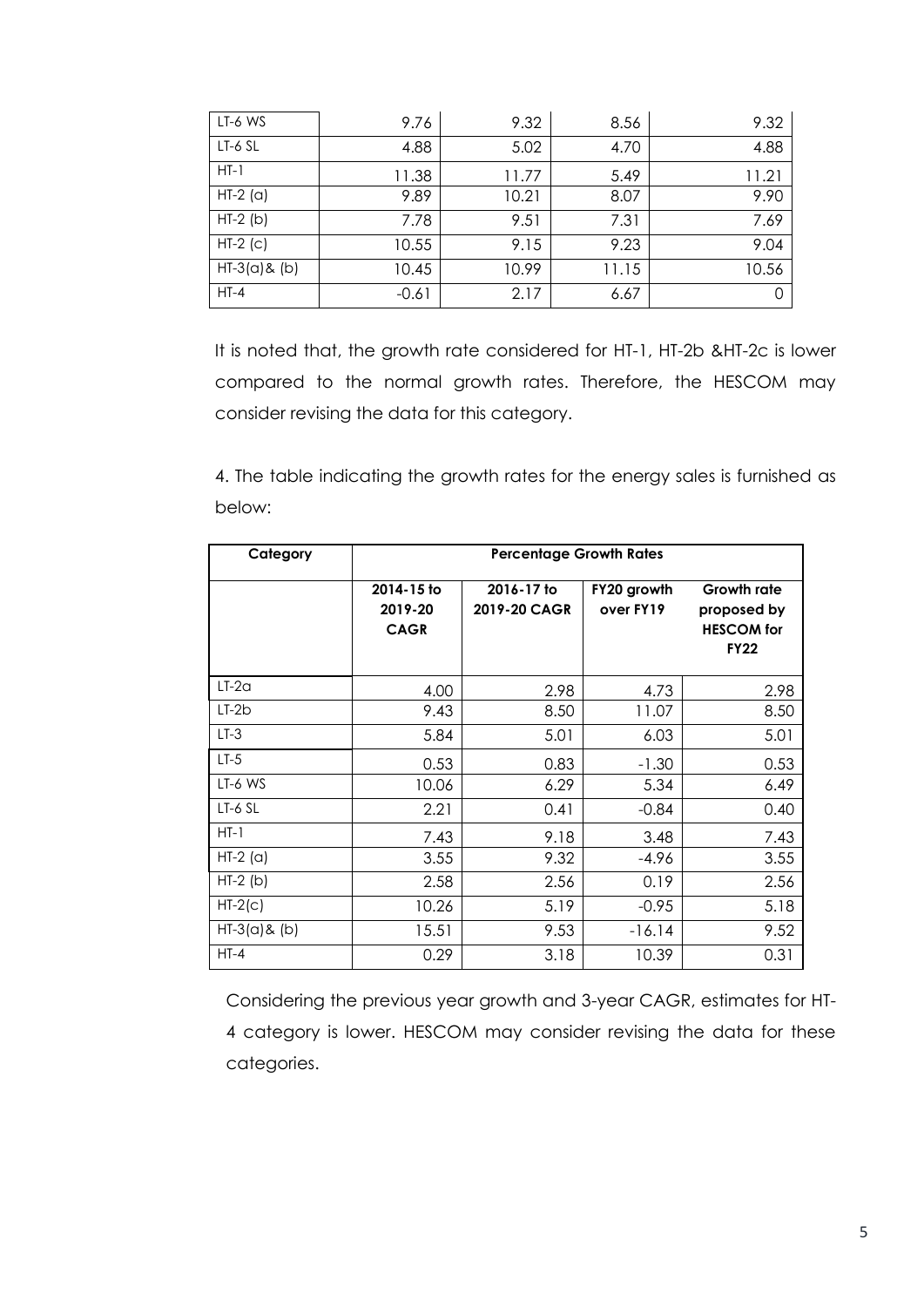#### **B. Sales to IP sets:**

#### **1. Sales for FY20**:

- a. The Commission, in the APR for FY19, vide its tariff order 2020, has approved the total sales to IP sets as 6,726.87 MU (after disallowing 2.27 MU) with a specific consumption of 8,268 units per IP set per annum for FY19. HESCOM, in its current filing has indicated the sales to IP sets as 5,985.90 MU for FY20 with a specific consumption of 6,339.69 [mid-year installations 9,44,195 {(957838 + 930551) / 2}] units per IP set per annum. The Commission notes that there is a drastic decrease in the specific consumption by 1,928.31 (8268 – 6339.69) units per IP set per annum for FY20 a**s compared to FY19 actuals considering an insignificant increase in number of consumers by 27,287 (9,57,838 – 9,30,551).** The reasons for this drastic decrease in the specific consumption for FY20 needs to be analyzed and explained. HESCOM shall furnish the number of installations, mid-year installations, approved sales and specific consumption for the previous 5 years.
- b. The details of sales to IP sets for FY20 as approved by the Commission in its tariff order 2019 and the actual sales as furnished by HESCOM in its Tariff Filing for FY21 are as follows;

| <b>Particulars</b>                                      | As approved by the<br><b>Commission in ARR for FY20</b><br>in the TO | As submitted by<br><b>HESCOM for APR of FY20</b><br>in the TF |
|---------------------------------------------------------|----------------------------------------------------------------------|---------------------------------------------------------------|
| Number of installations                                 | 7.69.399                                                             | 9.57.838                                                      |
| Mid-year number of<br><i>installations</i>              | 7.51.211                                                             | 9,44,195                                                      |
| Specific consumption in<br>units / installation / annum | 8.811.73                                                             | 6,339.69                                                      |
| Sales in MU                                             | 6,619.47                                                             | 5,985.90                                                      |

- **c.** HESCOM has to furnish the reasons for, drastic decrease in sales by 633.57 MU though there was a considerable increase in number of consumers by 1,88,439 (957838 – 769399) **as compared to the approved figures for FY20.**
- d. As per the month-wise data submitted by HESCOM in the Commission's prescribed format, the total sales to IP sets is stated to be 5985.576 MU, whereas in the accounts and tariff filing, it is 5,985.90 MU, with a difference of 0.324 MU. Also, the number of IP installations as furnished in the month-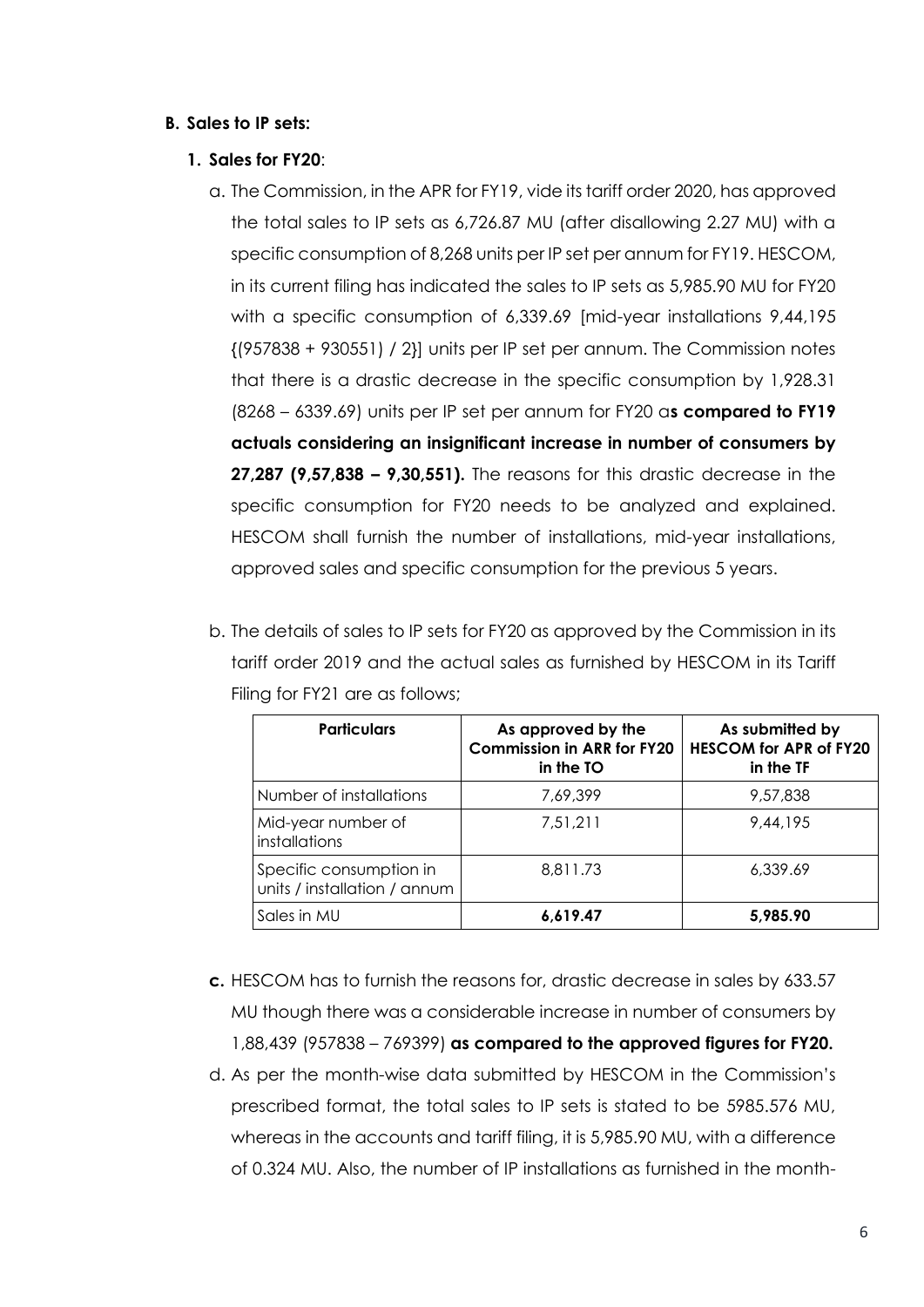wise data is 9,41,725. Whereas, the number IP installations as furnished in the Tariff Filing is 9,57,838 indicating a difference of 16,113 number of IP set installations. HESCOM has to furnish the reasons for this variance.

- e. Distribution losses considered for assessment of sales to IP sets varies from 10% to 12%, in the month-wise data of sales to IP set installations furnished. Such distribution losses considered for a specific feeder in each month for FY20 is different. HESCOM shall furnish the rationale for considering such inconsistent distribution losses for assessment of sales to IP sets for FY20.
- f. The net consumption worked out for the month of April 2019 and May 2019 in respect of the Feeders pertaining to the Sub-division indicated as RSD are same, even though the initial and final readings of the energy meters indicated are different during the said months. HESCOM has to furnish the reasons for such consideration.
- g. It is observed that the values of gross consumption are mere values inserted, instead of showing the difference between IR, FR and multiplied with the multiplication factor. e.g., in respect of Amminabhavi Feeder, RSD Sub-division, during the months of April 2019, May 2019 and June 2019. This observation applies to all the feeders of RSD Sub-division for April and May 2019. HESCOM has to examine, rectify and re-submit the entire calculation sheet, substantiating its claim of sales to IP installations for FY20. In the absence of proper calculations, the Commission may not approve the sales for FY20.
- h. HESCOM has considered 1818 number of segregated agricultural feeders for assessment of sales to IP set installations in April 2019. Whereas, the number of segregated agricultural feeders considered for assessment of sales to IP set installations in March 2020 is 1916 feeders. HESCOM shall furnish the reasons for not considering all the segregated IP feeders throughout the year.
- i. HESCOM has not submitted the details of GPS survey of IP set installations taken up in its jurisdiction. It shall furnish the same after reconciliation with the DCB Statement figures.
- j. While furnishing the details of GPS survey, HESCOM has to furnish as to whether it has considered the deleted / defunct / not in use IP sets, for assessing the sales to IP set installation.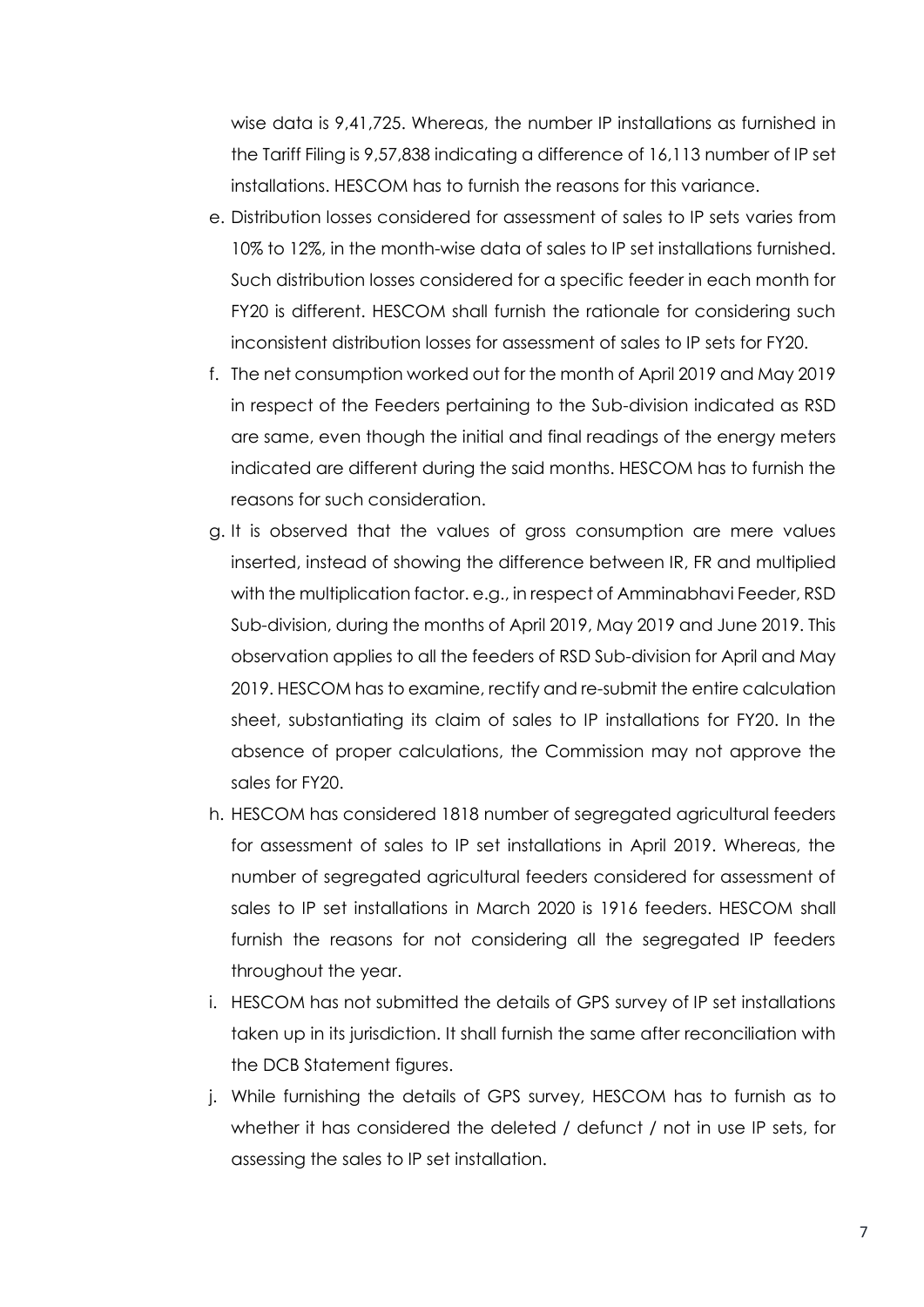- k. HESCOM shall furnish as to whether there is difference in number of consumers in the data as per GPS survey and the IP set assessment data with the DCB Statement figures along with the action taken to reconcile the details of number of consumers with DCB figures and the action taken to regularize the unauthorized IP installations.
- l. As per the actual specific consumption for FY20 i.e., 5,985.9 units per IP set per annum, the average consumption per IP set per month should have been 498.83. From the month-wise, feeder-wise data submitted by HESCOM, it could be seen that, in some of the feeders, the average consumption per IP set per month is as huge as 11,000 units per IP set per month, whereas the same is negative and zero in a few feeders. Such a variation is seen throughout the year. HESCOM has to re-submit the data by fixing all such error and the reasons for such abnormal consumptions/ variations recorded throughout shall be explained furnishing suitable reasons.
- m. There is large inconsistency in feeder-wise, month-wise data. HESCOM shall furnish a consistent data in excel sheets in respect of assessment of sales to IP sets for FY20.
- n. Division wise number of hours of supply provided to IP sets as against the Government of Karnataka Orders for FY20 and up to September 2020 may also be furnished.

**Based on the above observations, HESCOM shall submit the data towards assessment of sales to IP sets for FY20, duly furnishing clarity on the data. If the consistent data is not received, the Commission will not consider the data submitted and would take necessary action as deemed appropriate.** 

#### **2. Projected sales to IP Sets for the FY22**:

- i. Sales as per actuals and the number of IP installations existing in the system during the period April 2020 to September 2020 is not considered for projection of IP sales for FY21 and thereafter, for FY22.
- ii. Instead, HESCOM has considered the number of installations added during FY20 for estimating the number of IP installations and has considered the specific consumption for FY20, without even arriving at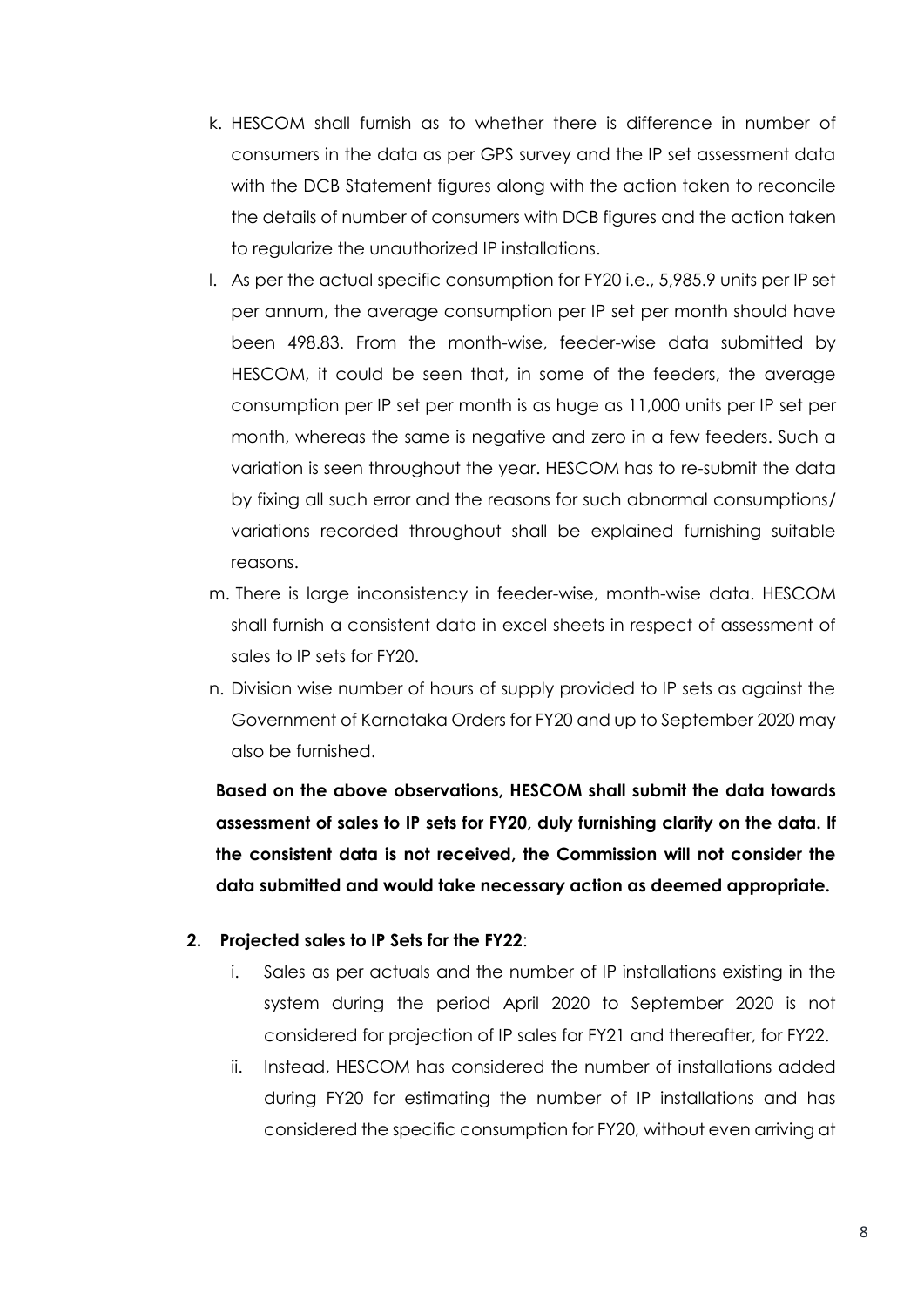the mid-year no. of installations, while estimating the number of installations and sales for FY21 and for FY22.

- iii. The reasons for difference in number of installations approved by the Commission for FY22, as per Tariff Order, 2019 and the projections considered in Tariff Filing by HESCOM, is not substantiated with proper reasons.
- iv. HESCOM has to submit the GPS survey data after reconciling with the DCB Statement data.
- v. **The HESCOM, in its tariff application for FY22 has not furnished total IP set's consumption for the period April to September 2020 and also not furnished the month-wise break-up, as per the prescribed formats. In the absence of clear data, the Commission may not accept the sales for FY22.**
- **C.** To validate the sales, category wise information in the following format shall be furnished:

|                                        |                                       | 2018-19 Actuals             |                               | <b>2019-20 Actuals</b>          |                               | 2020-21                                       |
|----------------------------------------|---------------------------------------|-----------------------------|-------------------------------|---------------------------------|-------------------------------|-----------------------------------------------|
| Category                               | As on<br>30 <sup>th</sup> Nov<br>2018 | As on 31st<br>March<br>2019 | As on 30th<br><b>Nov 2019</b> | As on 31st<br><b>March 2020</b> | As on 30th<br><b>Nov 2020</b> | As on 31st<br><b>March 2021</b><br>(Estimate) |
| $LT-2a$                                |                                       |                             |                               |                                 |                               |                                               |
| $LT-2b$                                |                                       |                             |                               |                                 |                               |                                               |
| $LT-3$                                 |                                       |                             |                               |                                 |                               |                                               |
| $LT-4$ (b)                             |                                       |                             |                               |                                 |                               |                                               |
| $LT-4$ (c)                             |                                       |                             |                               |                                 |                               |                                               |
| $LT-5$                                 |                                       |                             |                               |                                 |                               |                                               |
| $LT-6$                                 |                                       |                             |                               |                                 |                               |                                               |
| $LT-6$                                 |                                       |                             |                               |                                 |                               |                                               |
| $LT-7$                                 |                                       |                             |                               |                                 |                               |                                               |
| $HT - 1$                               |                                       |                             |                               |                                 |                               |                                               |
| $HT-2(a)$                              |                                       |                             |                               |                                 |                               |                                               |
| $HT-2(b)$                              |                                       |                             |                               |                                 |                               |                                               |
| HT <sub>2</sub> C                      |                                       |                             |                               |                                 |                               |                                               |
| $HT-3(a)$ & (b)                        |                                       |                             |                               |                                 |                               |                                               |
| $HT-4$                                 |                                       |                             |                               |                                 |                               |                                               |
| $HT-5$                                 |                                       |                             |                               |                                 |                               |                                               |
| Sub Total (Other than<br>BJ/KJ and IP) |                                       |                             |                               |                                 |                               |                                               |
| BJ/KJ<=40units/month                   |                                       |                             |                               |                                 |                               |                                               |
| BJ/kJ > 40<br>units/month.             |                                       |                             |                               |                                 |                               |                                               |

**a. No. of Installations:**

 $\mathbf{r}$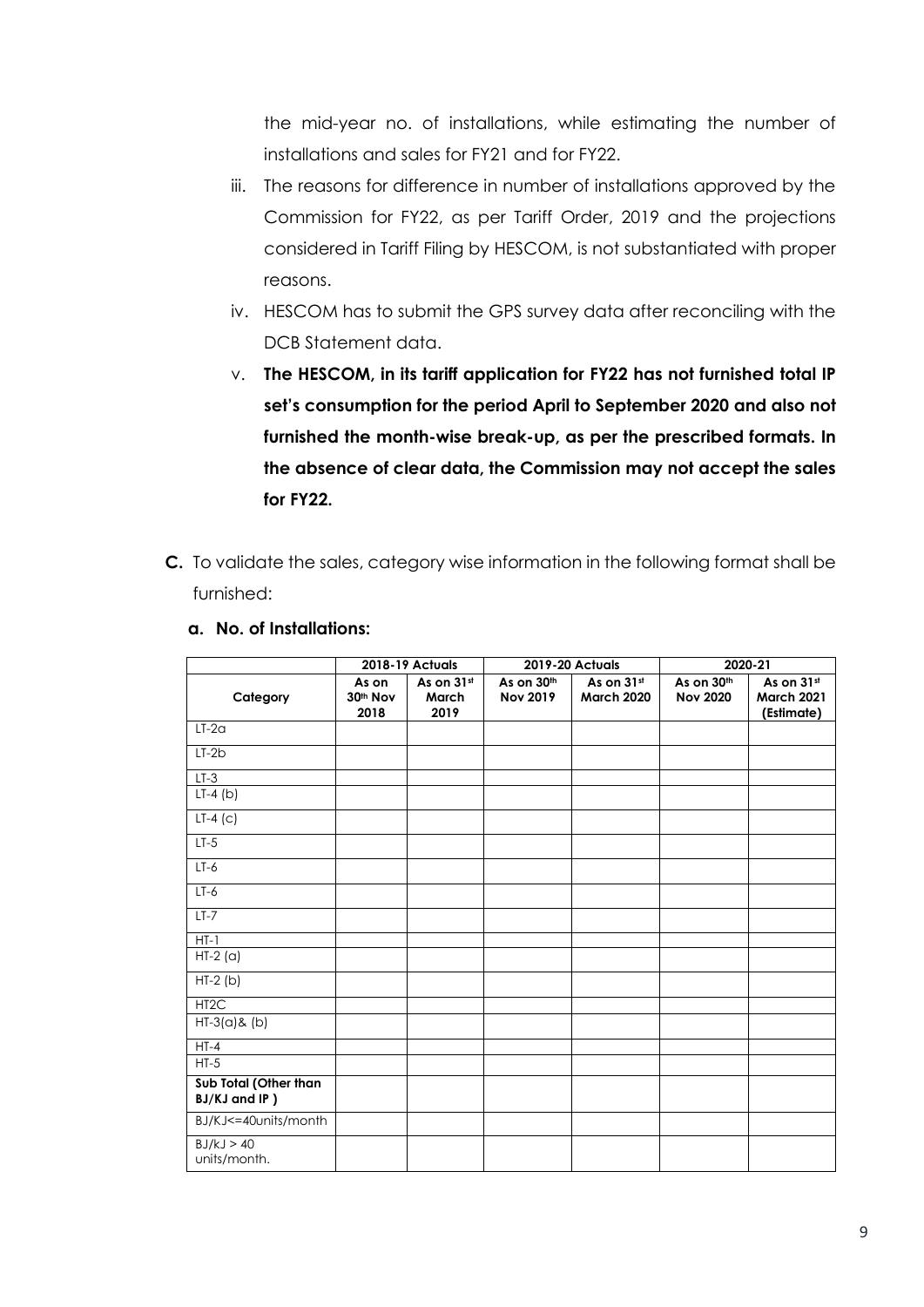| $IP$ sets-LT-4 $\alpha$                |  |  |  |
|----------------------------------------|--|--|--|
| Sub Total (BJ/KJ and<br>$\blacksquare$ |  |  |  |
| Grand Total                            |  |  |  |

## **b. Energy Sales**

|                                                |                                                       | 2018-19 Actuals                                                     |                                                       | 2019-20 Actuals                                              | 2020-21                                                          |                                                                           |
|------------------------------------------------|-------------------------------------------------------|---------------------------------------------------------------------|-------------------------------------------------------|--------------------------------------------------------------|------------------------------------------------------------------|---------------------------------------------------------------------------|
| Category                                       | 1st April 2018<br>to 30th Nov<br>2018<br>(cumulative) | <b>1st Dec 2018</b><br>to 31st<br><b>March 2019</b><br>(cumulative) | 1st April 2019<br>to 30th Nov<br>2019<br>(cumulative) | <b>1st Dec 2019</b><br>to 31st March<br>2020<br>(cumulative) | 1st April 2020<br>to 30th Nov<br>2020<br>(cumulative<br>actuals) | 1st Dec<br>2020 to 31st<br><b>March 2021</b><br>(cumulativ<br>e Estimate) |
| $LT-2a$                                        |                                                       |                                                                     |                                                       |                                                              |                                                                  |                                                                           |
| $LT-2b$                                        |                                                       |                                                                     |                                                       |                                                              |                                                                  |                                                                           |
| $LT-3$                                         |                                                       |                                                                     |                                                       |                                                              |                                                                  |                                                                           |
| $LT-4(b)$                                      |                                                       |                                                                     |                                                       |                                                              |                                                                  |                                                                           |
| $LT-4$ (c)                                     |                                                       |                                                                     |                                                       |                                                              |                                                                  |                                                                           |
| $LT-5$                                         |                                                       |                                                                     |                                                       |                                                              |                                                                  |                                                                           |
| $LT-6$                                         |                                                       |                                                                     |                                                       |                                                              |                                                                  |                                                                           |
| $LT-6$                                         |                                                       |                                                                     |                                                       |                                                              |                                                                  |                                                                           |
| $LT-7$                                         |                                                       |                                                                     |                                                       |                                                              |                                                                  |                                                                           |
| $HT-1$                                         |                                                       |                                                                     |                                                       |                                                              |                                                                  |                                                                           |
| $HT-2(a)$                                      |                                                       |                                                                     |                                                       |                                                              |                                                                  |                                                                           |
| $HT-2(b)$                                      |                                                       |                                                                     |                                                       |                                                              |                                                                  |                                                                           |
| HT <sub>2</sub> C                              |                                                       |                                                                     |                                                       |                                                              |                                                                  |                                                                           |
| $HT-3(a)$ & (b)                                |                                                       |                                                                     |                                                       |                                                              |                                                                  |                                                                           |
| $HT-4$                                         |                                                       |                                                                     |                                                       |                                                              |                                                                  |                                                                           |
| $HT-5$                                         |                                                       |                                                                     |                                                       |                                                              |                                                                  |                                                                           |
| Sub Total (Other<br>than BJ/KJ and<br>IP sets) |                                                       |                                                                     |                                                       |                                                              |                                                                  |                                                                           |
| BJ/KJ<=40units/<br>month                       |                                                       |                                                                     |                                                       |                                                              |                                                                  |                                                                           |
| BJ/kJ > 40<br>units/month.                     |                                                       |                                                                     |                                                       |                                                              |                                                                  |                                                                           |
| IP sets LT 4a                                  |                                                       |                                                                     |                                                       |                                                              |                                                                  |                                                                           |
| Sub Total (BJ/KJ<br>and $IP$ )                 |                                                       |                                                                     |                                                       |                                                              |                                                                  |                                                                           |
| <b>Grand Total</b>                             |                                                       |                                                                     |                                                       |                                                              |                                                                  |                                                                           |

#### **D. Sales to HRECS:**

For FY20 to FY22, HRECS has considered the following quantum of purchase (interface points) from HESCOM (including AEQUS sales):

|                          | <b>FY20</b> | FY21 | FYクク     |
|--------------------------|-------------|------|----------|
| <b>HRECS Estimate-MU</b> |             | ٥o   | 6C<br>АΔ |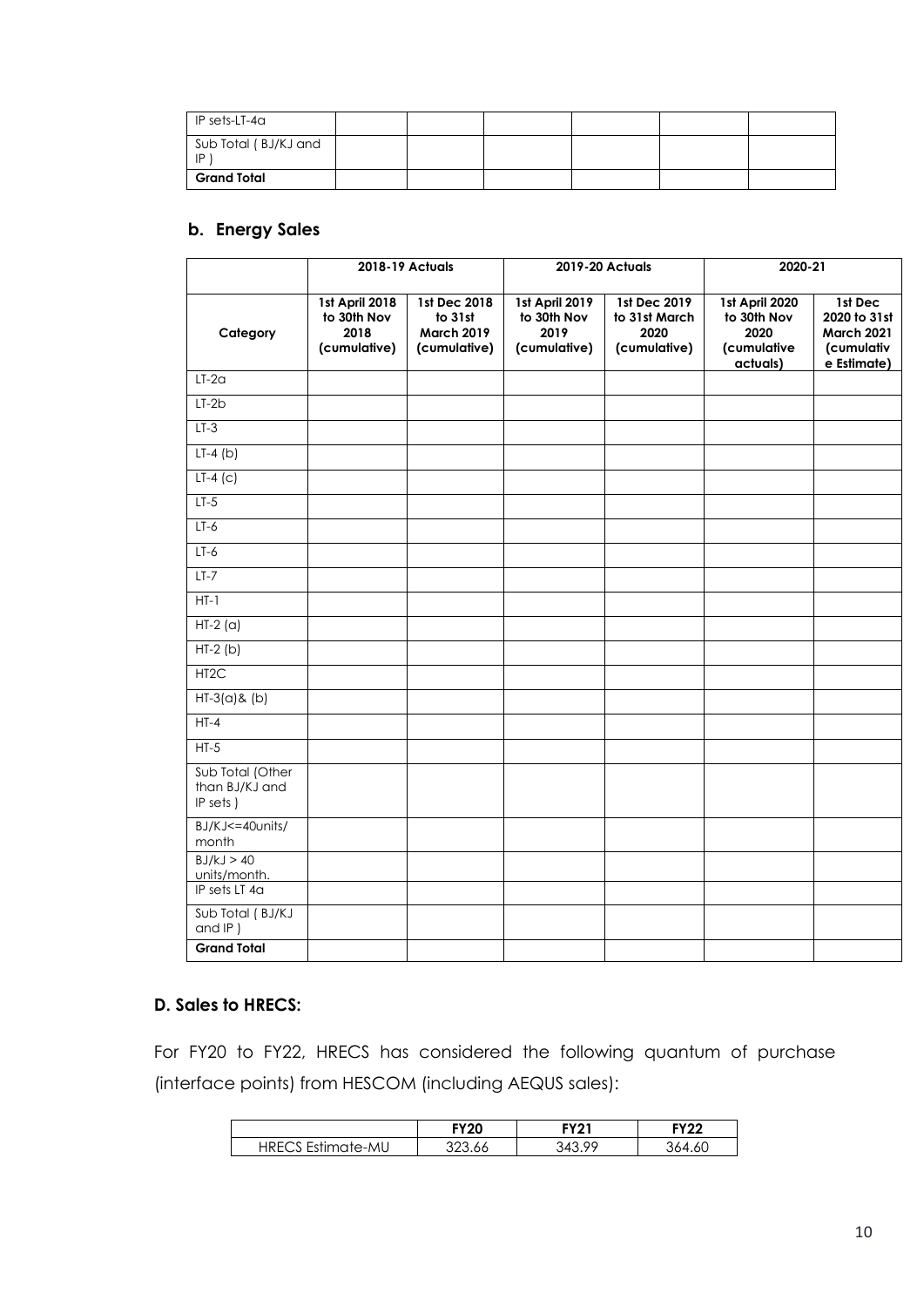HESCOM shall confirm, whether the above quantum of sales to HRECS is considered, while arriving at the overall power purchase requirement for HESCOM.

## **2. Power Purchases:**

## A. **APR for FY 20:**

- 1. HESCOM, in D1- Format, has indicated the actual per unit cost of Rs.9.53 for the BTPS unit-1Generating station which is on the very higher side, when compared with the approved per unit cost for FY20. In this regard, HESCOM shall submit the reason for the same duly furnishing the month-wise computation sheet for FY20.
- 2. HESCOM shall indicate the actual energy sold to IEX in the D1 statement and also furnish the month-wise details of the energy traded.
- 3. The Commission, in its Tariff Order dated 30<sup>th</sup> May, 2019 has directed HESCOM as under:

"*The Commission notes an abnormal contribution from the State towards payment of PGCIL transmission charges. Due to this there will be a substantial financial impact, resulting in an increase in the retail supply tariff to the end consumers. The Commission, therefore, directs ESCOMs/PCKL to take appropriate action immediately, to resolve the issues with the appropriate authorities regarding the PGCIL transmission tariff. Henceforth, ESCOMs/PCKL shall constitute a dedicated team, which studies the pros and cons of any methodologies/amendments proposed to PGCIL's Transmission tariff or in any such other relevant matters, and shall effectively communicate the same to the concerned authorities, at the draft stage itself. The Commission will not allow such tariff in future, if it considers that the ESCOMs/PCKL have not taken effective and prompt steps to ensure that the PGCIL's transmission tariff is fair and equitable to the State"* 

HESCOM shall furnish the latest status on the issue and the action taken in the matter.

- 4. The Source-wise consolidated energy reconciliation statement done by SLDC for the energy for FY20, shall be furnished.
- 5. HESCOM shall furnish the plant-wise details of total energy utilized and unutilized in the format annexed at **Annexure-1,** considering the merit order dispatch. Any deviation from merit order scheduling should be explained fully.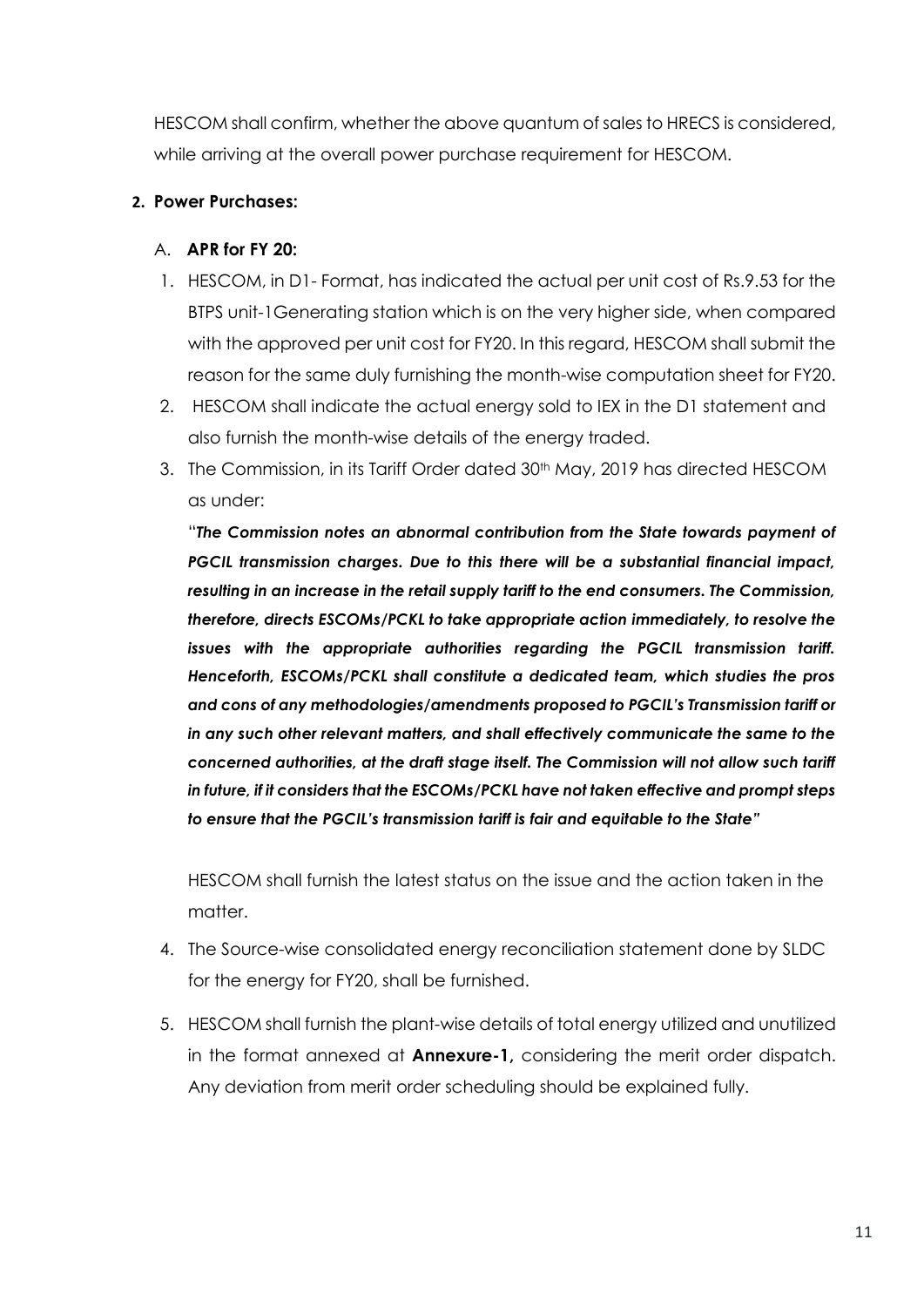#### **B. ARR for FY22 (ARR):**

- b) HESCOM, in its filing has indicated its power purchase requirement of 14491.67MU at a cost of Rs. 6973.27 Crores, with a per unit cost of Rs.4.81 for the FY22. The Commission, under MYT Tariff Order 2019, had approved energy requirement of 15886.61 MU at a cost of Rs.7783.18 Crores with a per unit cost of Rs.4.90 for FY22. HESCOM shall furnish the basis of projecting the source- wise energy for FY22 duly explaining the reasons for projecting reduced quantum of energy, which is contrary to the steadily increasing daily consumption in the State, as is evident in the daily load curve statement, generated by the SLDC.
- c) HESCOM, in its filling has indicated the energy balancing figure of 528.44MU at a cost of Rs.268.31 Crores for FY22. The basis for the said projection shall be furnished.
- d) HESCOM, in its filing has not submitted D-1 Format with the actual source-wise energy and its cost for the FY21. Hence HESCOM shall furnish the details in D-1 Format by taking the actuals upto November, 2020 and projection for the remaining period of FY21, along with the cost thereon.
- e) The basis and the computation sheet for reckoning the fixed cost and variable charges in respect of each of the conventional energy generating stations, shall be furnished.
- f) HESCOM shall furnish the basis and the document in consideration of the fixed cost and the variable cost in respect of BTPS unit-3, YTPS units.
- g) HESCOM shall furnish source-wise capacity and quantum of energy to be procured from RE projects, for which it has executed the PPAs.
- h) HESCOM shall furnish the methodology for forecasting the RE energy from different sources for FY22.
- i) HESCOM, in its filing as per D-1 Format, has claimed the actual amount of Rs.432.75 Crores as PGCIL charges as against Rs.392.05 Crores approved by the Commission for FY 20. HESCOM shall furnish month-wise computation/ details for having paid the charges to PGCIL for FY20 and for FY21 up to 30<sup>th</sup> November, 2020.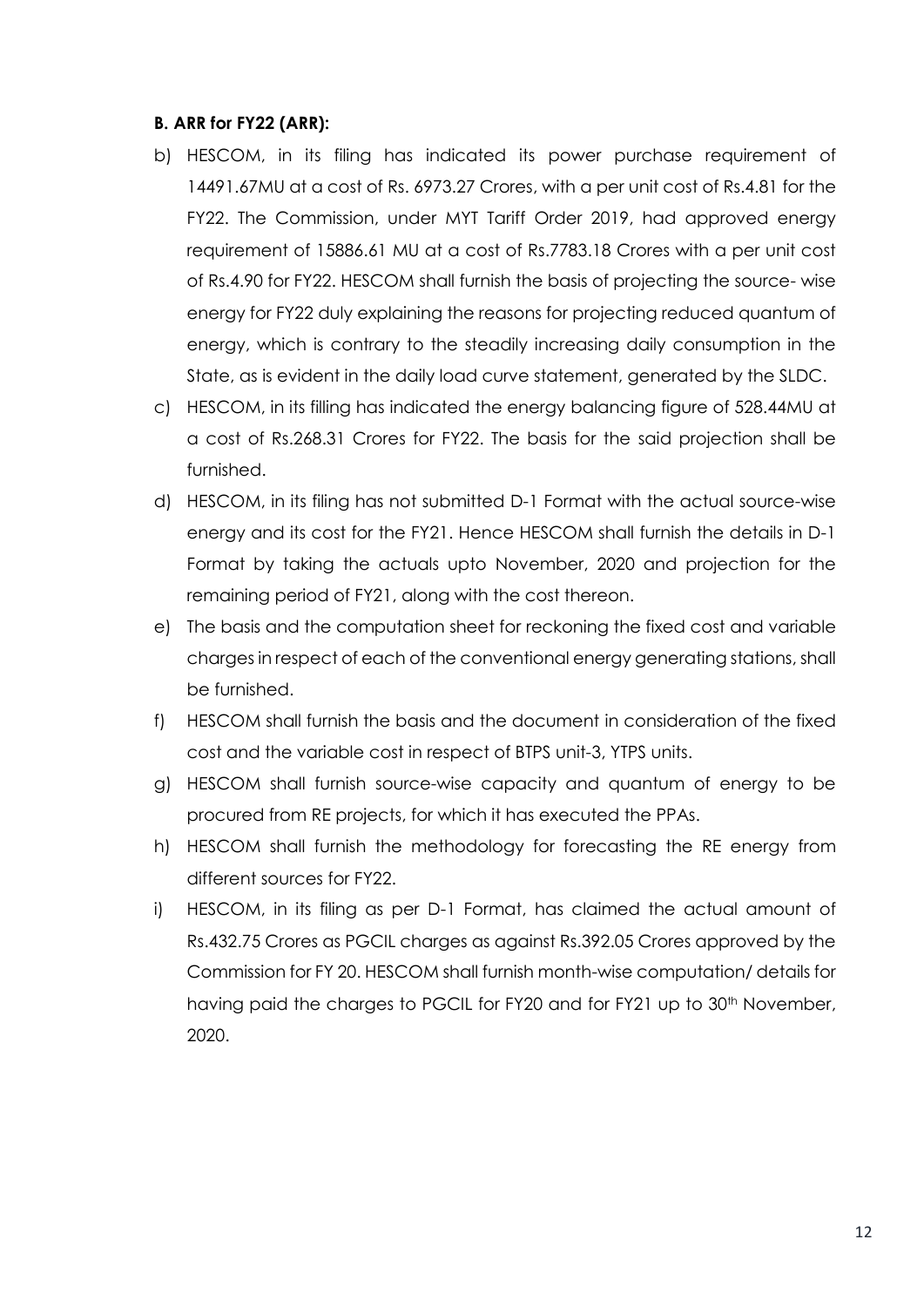## **3. Distribution Losses:**

## **A. APR for FY 20**:

- 1. HESCOM, in its APR filing for FY 20, has indicated the actual distribution loss of 14.10% as against the approved distribution loss of 14.40%, and has shown a reduction by 0.52% over FY19 Losses. The Commission desires to know the action taken by HESCOM in reducing of distribution loss much below the approved level.
- 2. HESCOM in its filing, has not indicated the transmission loss energy for FY20 in their distribution area network and hence HESCOM shall explain the reason for the any substantial variance in the transmission losses for FY 20 as compared with the approved transmission losses by the Commission.
	- 3. HESCOM shall furnish the actual data of Energy Audit for Town and Cities covered in its area of supply in the following format:

| Name of           |                       | <b>FY20</b>          |                           | <b>FY21(upto Nov'2020)</b> |                      |                           |
|-------------------|-----------------------|----------------------|---------------------------|----------------------------|----------------------|---------------------------|
| the Town<br>/City | Energy<br>Input in MU | Energy<br>Sold in MU | %<br>distribution<br>loss | Energy<br>Input in<br>MU   | Energy<br>Sold in MU | %<br>distribution<br>loss |
|                   |                       |                      |                           |                            |                      |                           |
|                   |                       |                      |                           |                            |                      |                           |
| Total             |                       |                      |                           |                            |                      |                           |

#### **B. ARR for FY 22**:

1. HESCOM, in its application, has projected the distribution losses of 14.00% for both FY21 and FY22 as against the Commission approved revised losses of 14 % for FY21. The Commission notes from the audited accounts that, HESCOM has achieved the distribution losses of 14.62% and 14.10% during FY19 and FY20, a reduction of 0.52% for FY19. Considering the capital expenditure incurred by the HESCOM in the previous years, up to FY20 and the proposed capex for FY21 and FY22, a meager proposed reduction of losses by 0.10% over 2 years, cannot be considered as reasonable and acceptable. Hence, HESCOM shall reassess the loss reduction targets and submit the revised distribution losses for FY21 and FY22.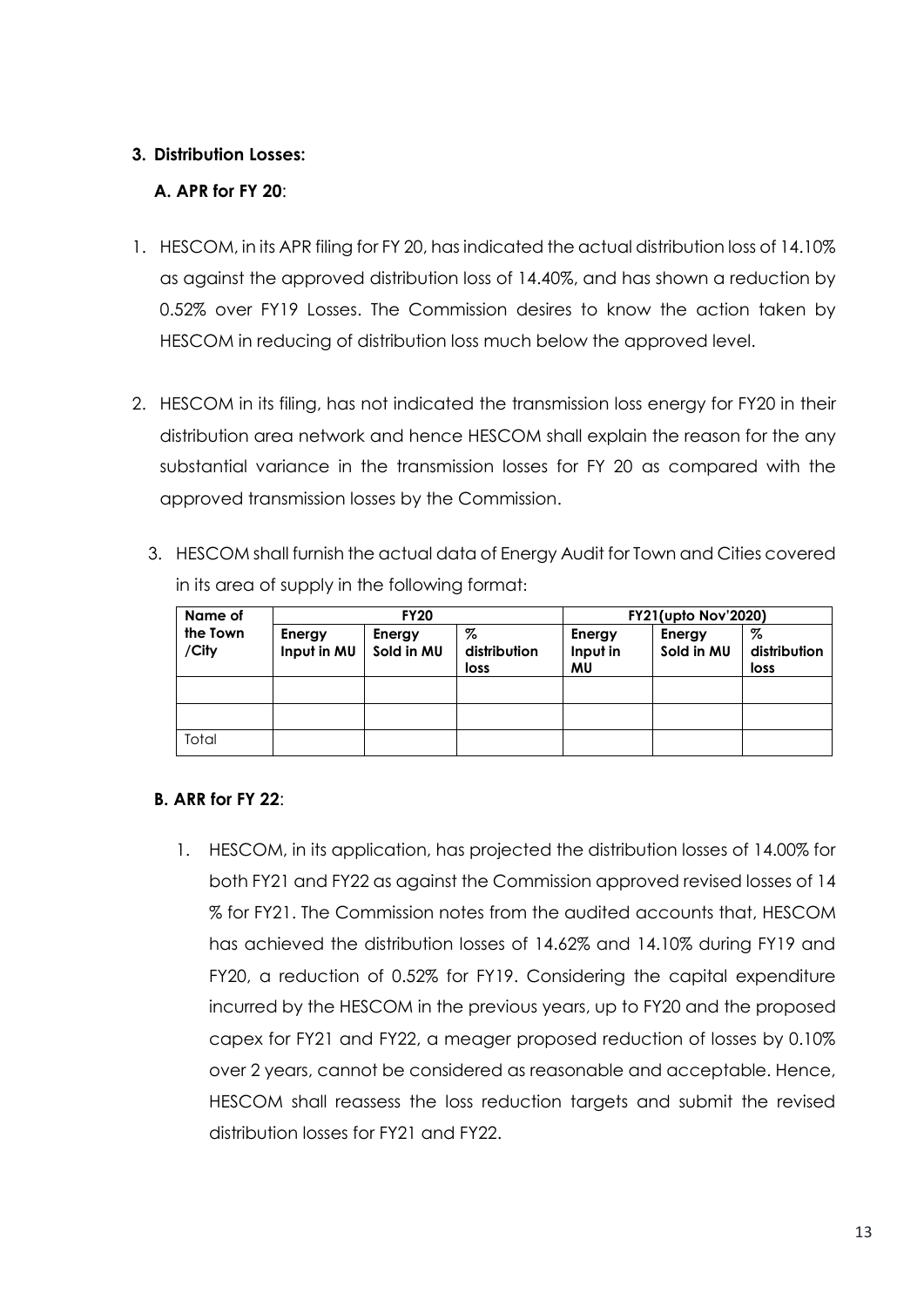2. HESCOM, while proposing the capital expenditure shall prioritize investments specifically to reduce losses and improve reliability of distribution system in order to reduce the distribution losses. HESCOM should also identify high loss making feeders and the high loss making subdivision, division and circles to prioritize investments. But no such details are indicated in the filing. HESCOM has to monitor the optimal distribution system to ensure that the loss should be less than 10% even to maintain the voltage regulations within the permissible limits of 9% for 11kV system and 6% for LT distribution system. In order to bring down the distribution system losses below 10% , HESCOM has to draw an action plan and submit the same to the Commission.

## **4. RPO Compliance:**

## **A. RPO for FY20:**

- **a.** The Commission notes that HESCOM has submitted the RPO data for both solar and non-solar compliance for FY20. Excluding, hydro the input energy for as per D1-Format should be 8536.55 MU FY20 [13736.93-5183.69 (KPCLhydro) +16.97 (Shimsha)-27.88MU(Jurala)-5.78 MU(TBHE), whereas HESCOM has indicated the same as 8989.28 MU at page 185 for RPO calculations. Further as per D-1 Format the energy purchased is 13736.93 MU against 13413.26 MU indicated at page-184. Similarly, KPCL Hydel & KPCL Total at Page 175 does not tally with D-1 Format data. Mini-hydel in D- Format is 43.34 MU whereas at pg.182, it is indicated as 46.736 MU**. The source-wise data shall be reconciled as per audited accounts. Also, HESCOM shall indicate the hydro energy accounted in energy balancing separately and consider power purchased from Shimsha for compliance of Non-solar RPO.**
- **b.** For validating the RPO compliance and to work out APPC, HESCOM shall furnish the data as per the format indicated below, duly reconciling the data with audited accounts for FY20 [indicating each item distinctly]:

## **i. Non-solar RPO:**

| No. | <b>Particulars</b>                                                      | Quantum in<br>MU | Cost-Rs.<br>Crs. |
|-----|-------------------------------------------------------------------------|------------------|------------------|
|     | Total Power Purchase quantum from all sources<br>excluding Hydro energy |                  |                  |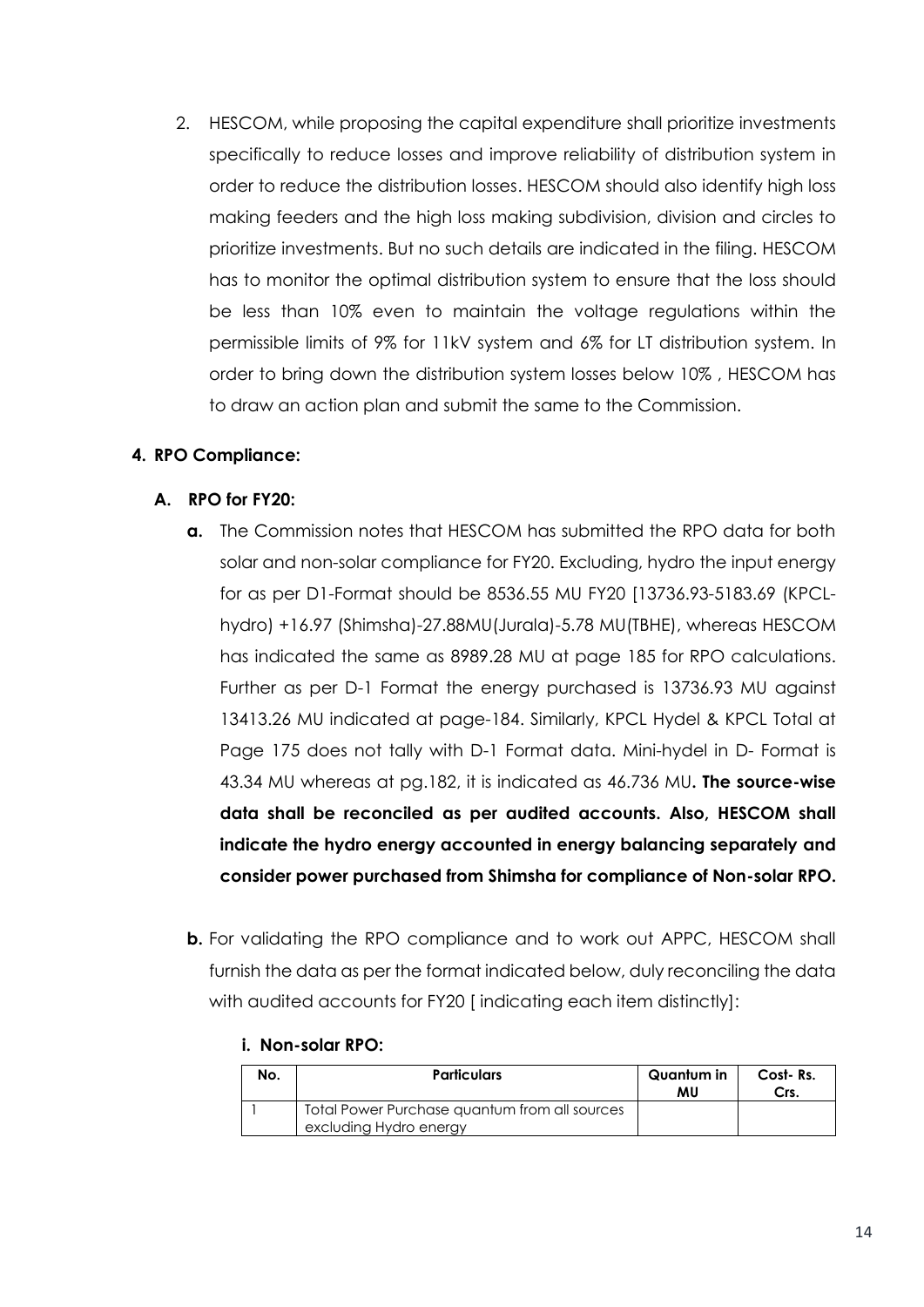| $\overline{2}$ | Non-solar Renewable energy purchased under<br>PPA route at Generic tariff including Non-solar<br><b>RE purchased from KPCL</b> |  |
|----------------|--------------------------------------------------------------------------------------------------------------------------------|--|
| 3              | Non-solar Short-Term purchase from RE<br>sources, excluding sec-11 purchase                                                    |  |
| 4              | Non-solar Short-Term purchase from RE sources<br>under sec-11                                                                  |  |
| 5              | Non-solar RE purchased at APPC                                                                                                 |  |
| 6              | Non-solar RE pertaining to green energy sold to<br>consumers under green tariff                                                |  |
| 7              | Non-solar RE purchased from other ESCOMs                                                                                       |  |
| 8              | Non-solar RE sold to other ESCOMs                                                                                              |  |
| 9              | Non-solar RE purchased from any other source<br>like banked energy purchased at 85% of<br>Generic tariff                       |  |
| 10             | Total Non-Solar RE Energy Purchased<br>[No 2+ No.3+No.4+No.5 +No.7+No.9]                                                       |  |
| 11             | Non-Solar RE accounted for the purpose of RPO<br>No.10- No.5-No.6-No.8]                                                        |  |
| 12             | Non-solar RPO complied in %<br>[No11/No1]*100                                                                                  |  |

## **ii. Solar RPO:**

| No.                      | Particulars                                                                                               | Quantum in<br>MU | Cost-Rs.<br>Crs. |
|--------------------------|-----------------------------------------------------------------------------------------------------------|------------------|------------------|
| $\overline{\phantom{a}}$ | Total Power Purchase quantum from all sources<br>excluding Hydro energy                                   |                  |                  |
| 2                        | Solar energy purchased under PPA route at<br>Generic tariff including solar energy purchased<br>from KPCL |                  |                  |
| 3                        | Solar energy purchased under Short-Term,<br>excluding sec-11 purchase                                     |                  |                  |
| $\overline{4}$           | Solar Short-Term purchase from RE under sec-11                                                            |                  |                  |
| 5                        | Solar energy purchased under APPC                                                                         |                  |                  |
| 6                        | Solar energy pertaining to green energy sold to<br>consumers under green tariff                           |                  |                  |
| 7                        | Solar energy purchased from other ESCOMs                                                                  |                  |                  |
| 8                        | Solar energy sold to other ESCOMs                                                                         |                  |                  |
| 9                        | Solar energy purchased from NTPC (or others) as<br>bundled power                                          |                  |                  |
| 10                       | Solar energy purchased from any other source<br>like banked energy purchased at 85% of Generic<br>tariff  |                  |                  |
| 11                       | <b>Total Solar Energy Purchased</b><br>[No2+ No.3+No.4+No.5+No.7+No.9+No.10]                              |                  |                  |
| 12                       | Solar energy accounted for the purpose of RPO<br>[No.11- No.5-No.6-No.8]                                  |                  |                  |
| 13                       | Solar RPO complied in %<br>[No12/No.1]*100                                                                |                  |                  |

## **B. RPO-FY21 and FY22**

HESCOM shall furnish the estimates for complying with solar and non-solar RPO for the years FY 21 and FY22.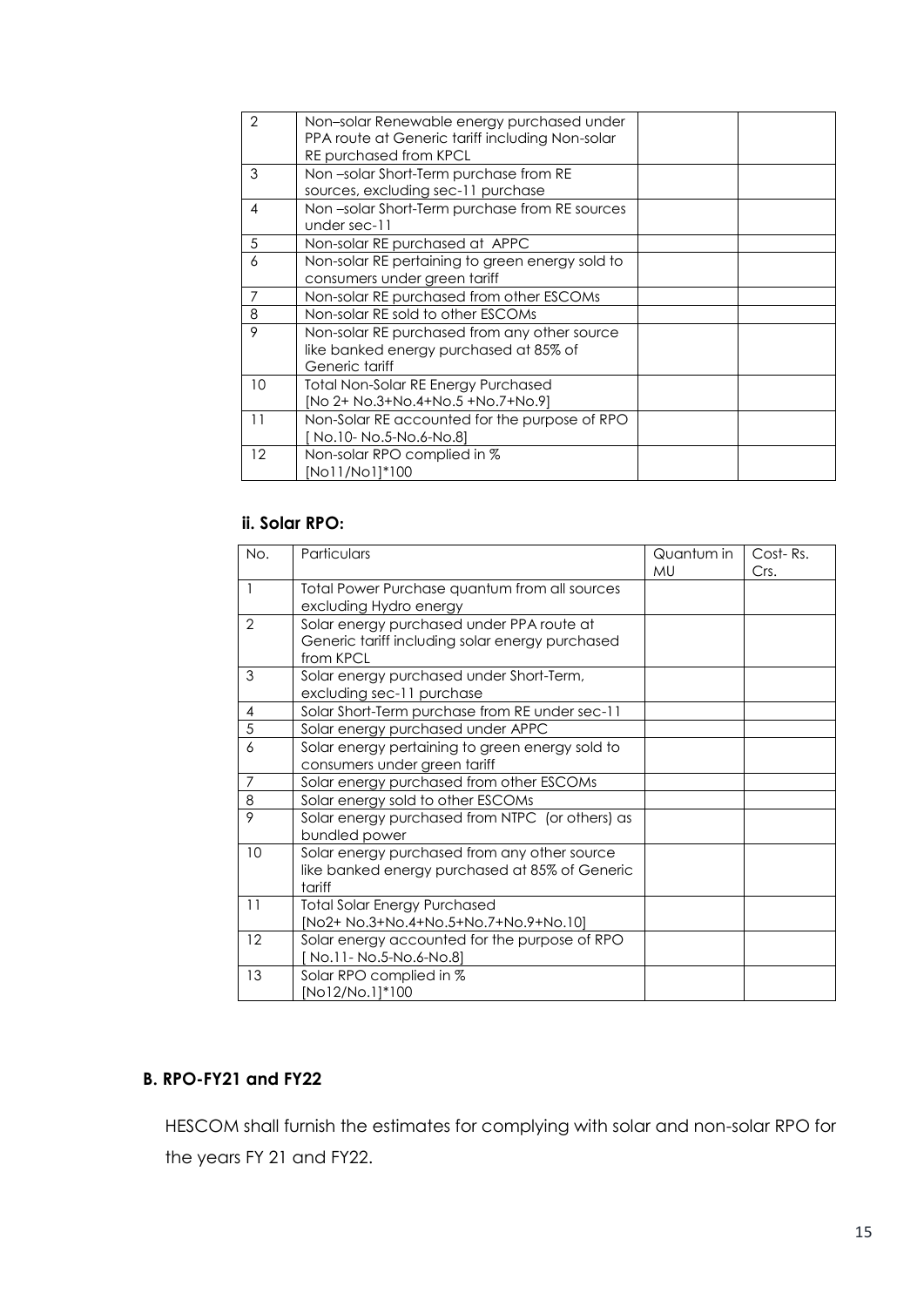## **5. Cross subsidy surcharge:**

| Voltage<br>level    | $HT-1$ | $HI-2a$ | $HT-2b$ | $HT-2C$ | $HT-4$ | $HT-5$ |
|---------------------|--------|---------|---------|---------|--------|--------|
| 66kV &<br>above     | 43.74  | 299.58  | 702.69  | 271.66  | 148.08 | 405.42 |
| HT-11kV or<br>33 kV |        | 202.48  | 605.59  | 174.55  | 50.98  | 308.31 |

For FY22 HESCOM has proposed the following CSS:

Even though HESCOM has stated that it has followed Tariff Policy 2016 for computing CSS, it is observed that the calculations are done as per the earlier tariff policy. **HESCOM shall file CSS computations for each of the HT- tariff sub-categories separately, as per the KERC Regulations, wherein the computations as per Tariff Policy, 2016 is adopted. Further, if the CSS computed is negative, it shall be made zero.**

## **6. Additional Surcharge (ASC):**

HESCOM has proposed additional surcharge of 64 paise per unit based on FY-20 actuals. The Commission in its previous tariff order dated 04.11.2020, has considered the data as approved for the year for which tariff is determined. In view of the above, HESCOM shall compute the ASC as per the estimates for FY22.

# **HESCOM shall furnish the breakup of EHT and HT sales under HT categories for FY-20, FY21 and FY22 respectively.**

## **7. HESCOM Capex**

## **a) Capex for FY20:**

i. The Commission in the Tariff Order-2019, had recognized the Capex of Rs.1200 Crores as against the proposed expected Capex Rs.1877.75 Crores by HESCOM for FY20, subject to prudence check and with the conditions that HESCOM shall prioritize the works and incur expenditure within the approved capex. HESCOM, in its APR filing has indicated that an amount of Rs.1267.61 Crores has been incurred towards Capex incurred for FY20, which exceeds the approved Capex by Rs.67.61 Crores. On examining the category-wise Capex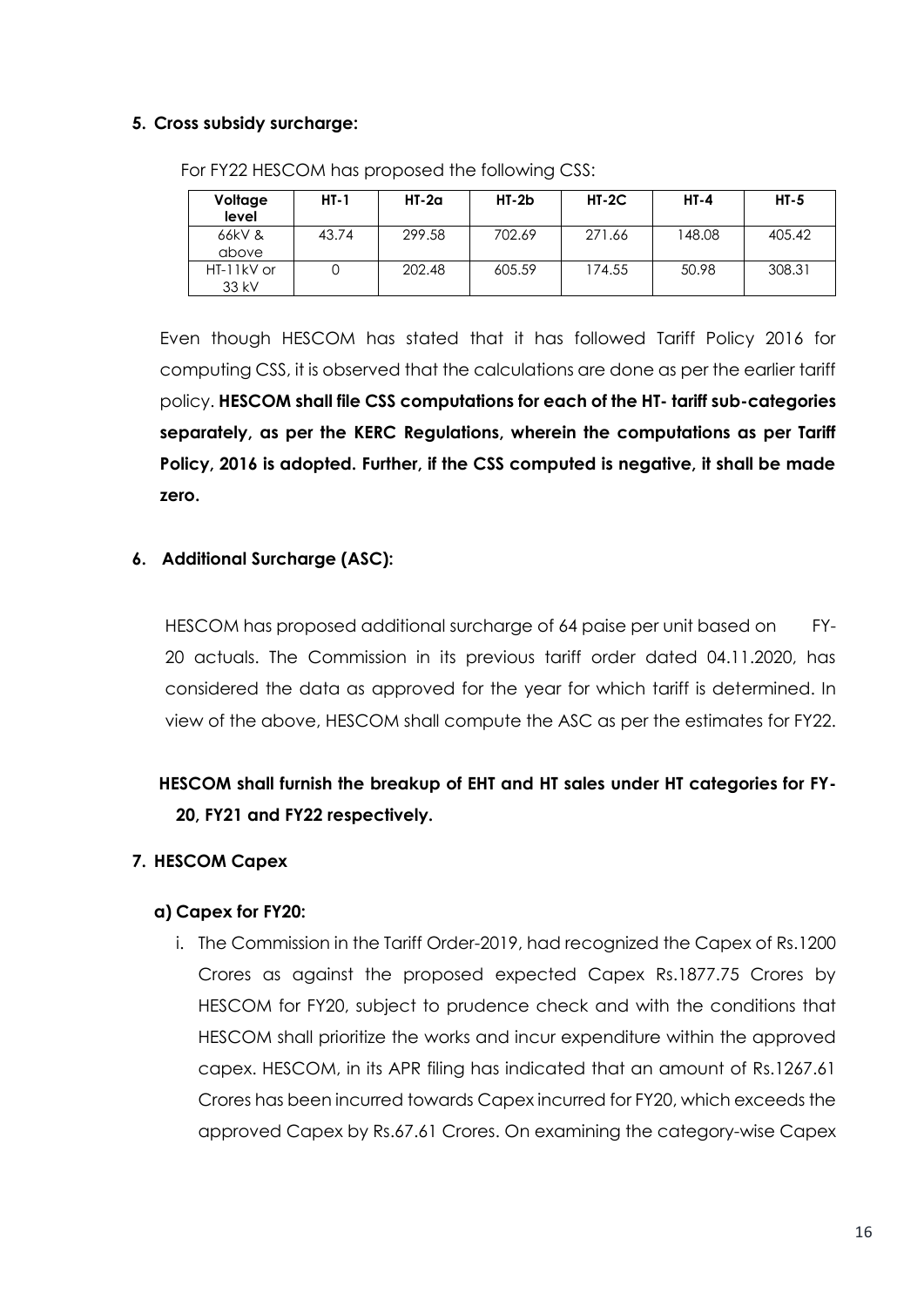incurred, HESCOM has not indicated the actual expenditure incurred under the following category of works:

- a) Providing additional DTC's
- b) Enhancement of Distribution transformers
- c) Replacement of Broke poles/ Disaster management
- d) Madari Vidyut Grama
- e) OTM/Refurbishing works

HESCOM, had submitted the details of capital expenditure incurred on the above works, while submitting the details of works completed for FY19 and FY20 to enable the Commission to carry out the Prudence check, vide its letter Dated:06.10.2020. However, in the APR filing, the expenditure against these works is shown as blank, which means HESCOM has not incurred any expenditure on the above works. Hence, HESCOM may clarify the actual status of these works. HESCOM shall submit the reasons for not considering the actual Capital expenditure incurred on these works (mentioned in Page no 171 and 172 of the filing).

HESCOM, in its APR filing has indicated in page no. 173, the actual incurred Capex of Rs.1267.61 Crores and in the page number 357, it is indicated as Rs.1684.53 Crores in Format D-17 for FY20. Hence HESCOM shall furnish the correct actual Capex incurred, as per the audited, for the FY20.

- ii. In view of the above, HESCOM shall furnish the following details:
	- a) the statement of comparison of actual Capital expenditure incurred with reference to the amounts of expenditure made under different category of works as proposed and recognized by the Commission as per Table 5.2 of Tariff Order 2019, in the format approved by the Commission, with reasons for deviations, if any.
	- b) Break-up details for actual capex incurred during FY20 as per the **Annexure-5.**
	- c) HESCOM shall furnish the details of works under different categories and sources of funding for the same against the approved Capex, for FY20.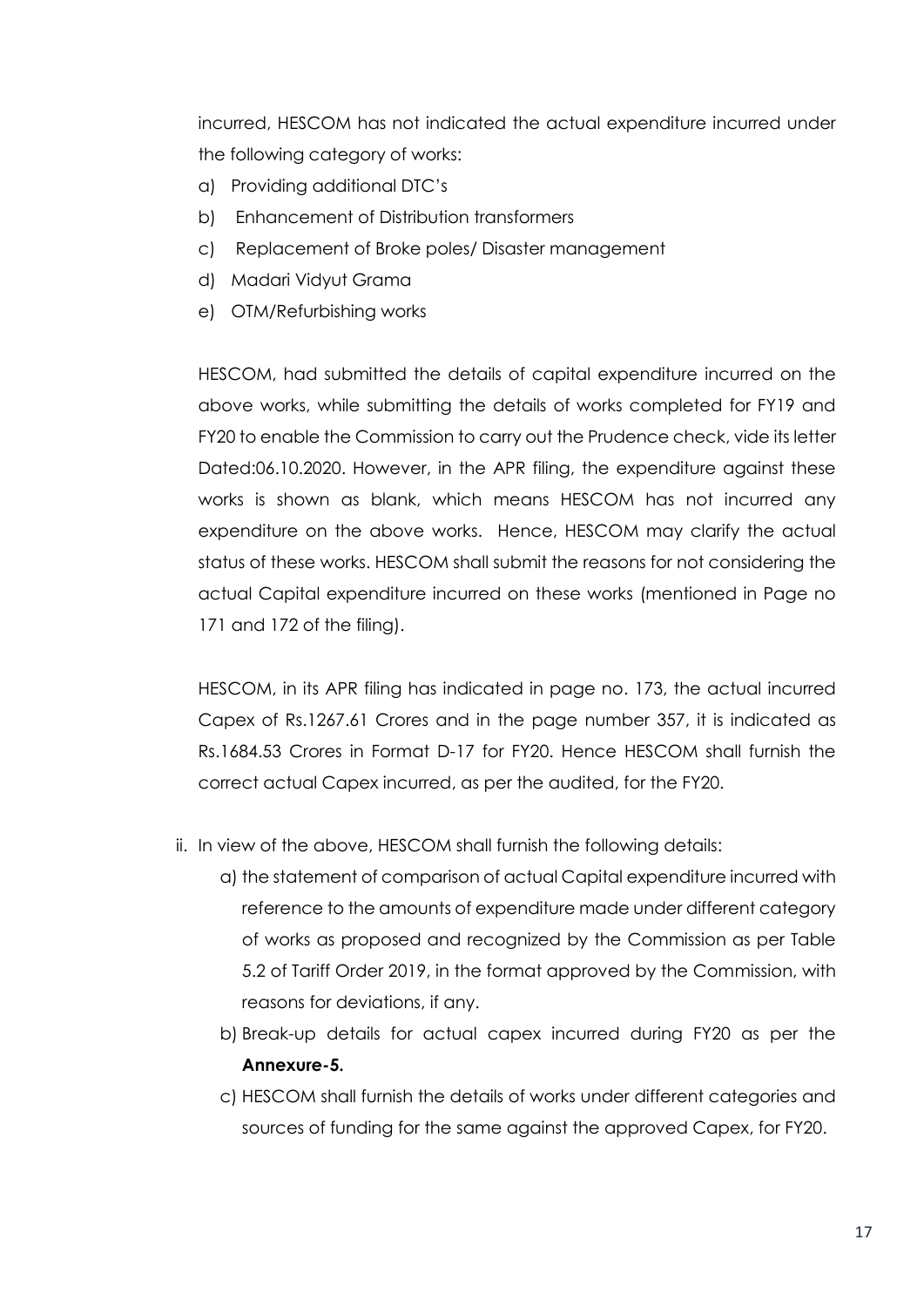- iii. The Commission had directed, HESCOM to prioritize the works and incur expenditure with in the approved capex. It shall not incur the capex over and above the approved capex and shall not approach the Commission for approval of additional capex in the middle of the financial year. While prioritizing the works, HESCOM shall take up such work which ensure system improvement to enable quality and reliable power to the consumers besides ensuring reduction of distribution losses in order to reduce the burden of losses to the consumers. Further, the Commission had also directed the HESCOM to put in effective efforts towards achieving the following objectives of the proposed schemes under capex on a priority basis:
	- 1. Reducing distribution losses;
	- 2. Reducing the HT:LT Ratio;
	- 3. Reduce Transformer failures;
	- 4. Segregate the loads in the feeders:
	- 5. Reduce Power theft;
	- 6. Taking up programs for the awareness among the people on usage and conservation of energy;
	- 7. Improve the sales to metered category to improve its cash flows;
	- 8. Improve the Power factor of the IP set loads by installing switched capacitors of suitable capacity to the secondary of the transformers.

In this regard, HESCOM shall submit the compliance to the above directives issued by Commission and the details of results achieved thereon.

- iv. HESCOM, has indicated the actual expenditure in respect of the following works as nil, for FY20:
	- a) electrification of BPL households (Not covered under RGGVY)
	- b) Providing new Link lines
	- c) Construction of new 33KV lines to the cost incurred on establishment on the new 33kv stations
	- d) Providing numerical Relays
	- e) Enumeration of IP sets
	- f) IPDS IT initiative
	- g) replacement of more than 10-year-old electromechanical energy meters by static meters,
	- h) Maadari Grama (Model village)

HESCOM shall submit the actual expenditure incurred in respect of the above works duly tallied with the amount booked under 14 series of accounts, as per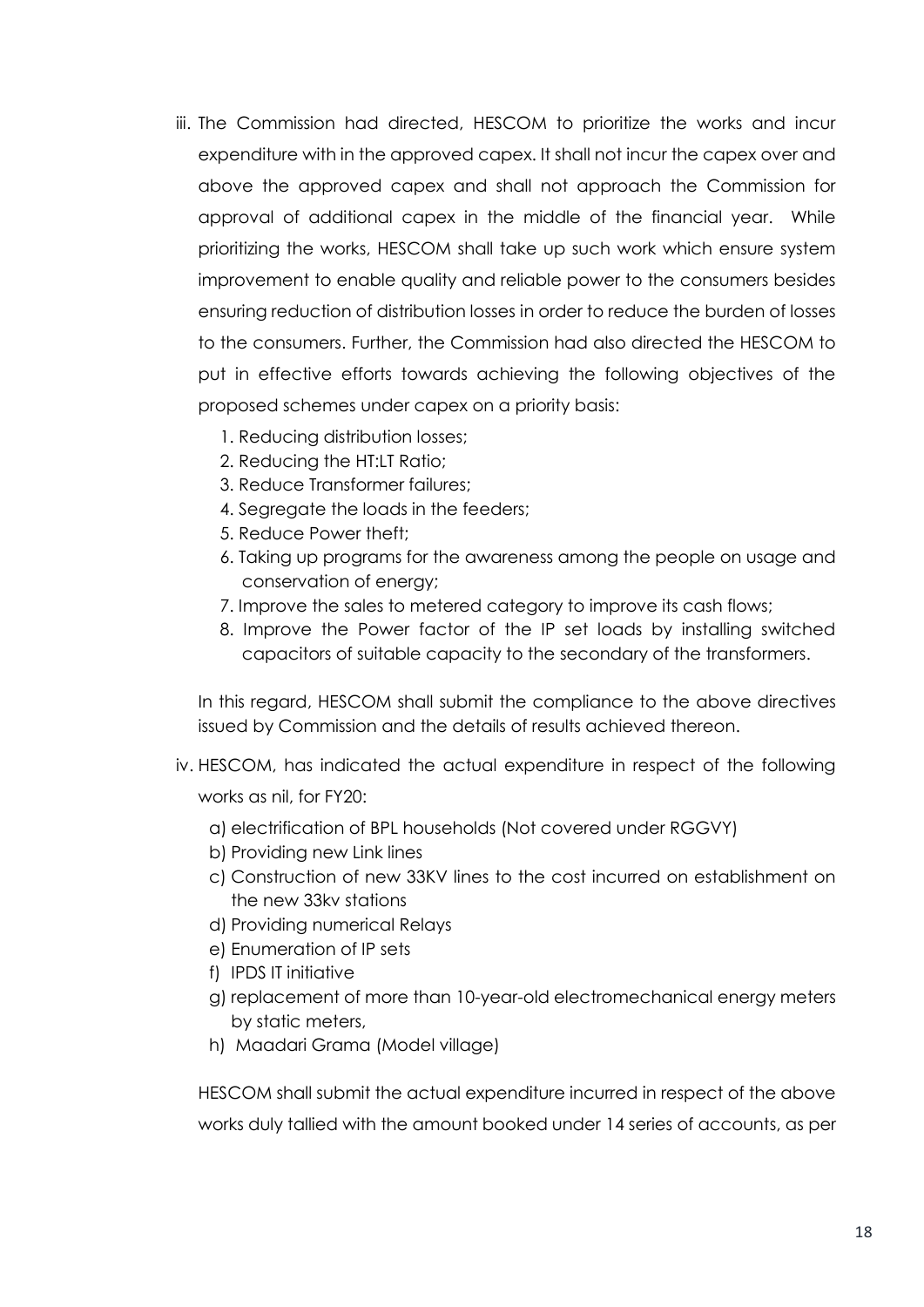audited accounts and the reasons for not furnishing the details of actual Capex incurred.

- v. HESCOM shall furnish the capacity-wise details of replacement of failed, repaired and opening and closing balance of transformers, replaced with new transformers and its cost against Capex incurred for FY20 and for FY21, up to November 2020.
- vi. HESCOM shall furnish the division-wise total number of Pump sets energized under Ganga Kalyana Schemes, total amount spent, total amount of capital grants received from the Government of Karnataka and the total balance amount to be received from the Government of Karnataka and the action taken thereon.
- vii.HESCOM shall furnish the target date of completion of the projects sanctioned, total number of BPL beneficiaries serviced under DDUGVY,SOUBHAGYA and IPDS Schemes, amount spent, amount of capital grants received from the Government of India, additional grants of 15% from GOI on achievement of prescribed milestones set by GOI from the date of inception of the project till date and the balance amount to be received from the Government of India and the action taken thereon with documentary evidence.
- viii. HESCOM shall furnish the brake-up details for UNIP works and the actual capital expenditure incurred in providing infrastructure to UNIP connections for FY20. HESCOM shall furnish the actual number of UNIP connections existing as on 01.04.2019, works completed and closing balance of UNIP installations to be provided with infrastructure for FY20 and for FY21 up to November 2020.
- ix. The HESCOM has indicated that it has utilized 'nil' amount in respect of DSM activities (Ag-DSM and Others). This clearly shows lack of seriousness on the part of HESCOM, in analysing and managing the peak Load, chalking out Load Strategies, Demand Response, reducing technical and commercial losses etc. HESCOM shall submit the reason thereof.
- x. The Commission, in its Tariff order 2020, has disallowed the Capex incurred for the following Capital works as imprudent works attributable to HESCOM:
	- a) almost all the sample works in FY17 and FY18, related to DTC metering / providing modems & GPRS.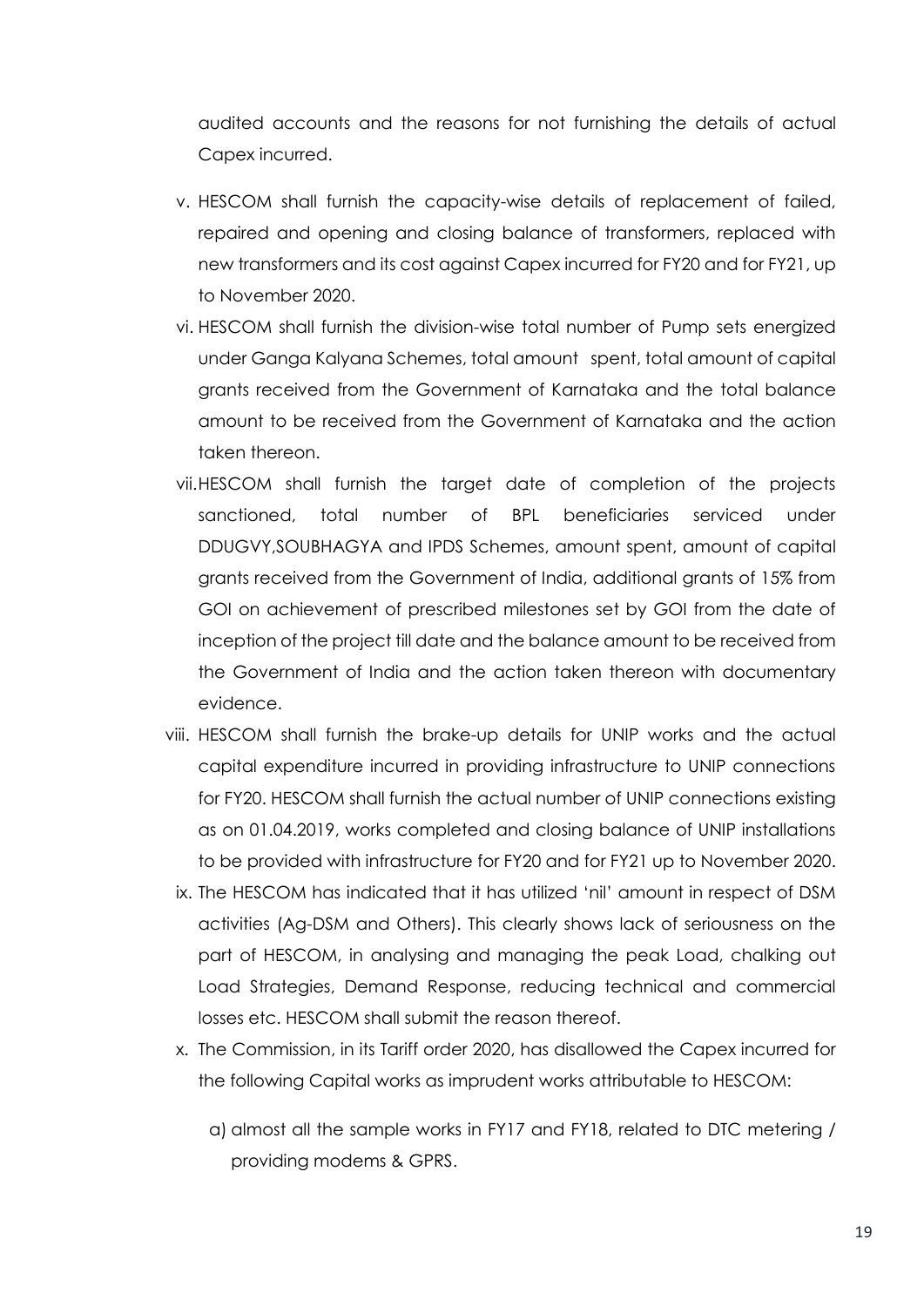b) Design, Manufacture, Supply installation of RTPV @ Mahalingapur Section.

The Commission in its Tariff Order 2020, the Commission has decided to review the status of these works after obtaining the explanation thereon from the HESCOM and to take further decision in the matter, in the next Tariff Order.

Hence, HESCOM shall furnish the present status of the work which were considered as imprudent, in Tariff Order 2020 to take further necessary action on the disallowance of related costs.

- xi. HESCOM in its filling of Capex details for FY20 has incurred Rs. 198 Crores towards NEF (REC) for replacing 11 KV OH feeders by UG Cables in Hubballi and Belagavi. HESCOM shall submit work-wise details for having incurred this amount despite issue of directions.
- xii. HECOM in submitting the Capital expenditure details for FY20, has not indicated any Budget provision and actual expenditure under drinking water supply works. The Commission notes that these works are very essential and carried out in all other ESCOMs on priority basis, as the cost of these works were paid by the respective department. HECOM shall submit the reasons for not indicating the expenditure under this head of works, besides furnishing the details of works carried out with cost, during FY20 and upto November 2020, for FY21.
- xiii. HESCOM shall submit the compliance and the details sought in the Tariff Order 2020, both the physical progress as well as the financial progress, in respect of all the schemes taken up by HESCOM in the format annexed at **Annexure-2,3 & 4.**

#### **b) Capex proposal for FY22:**

i. As per the Tariff application, HESCOM has proposed Capex of Rs.1329.50 Crores as against the Commission approved Capex of Rs.825 Crores for FY22. The HESCOM shall explain the rationale behind submitting the revised proposal, as against the Commission approved capital expenditure of Rs.825 Crores for FY22 in the Tariff Order 2019.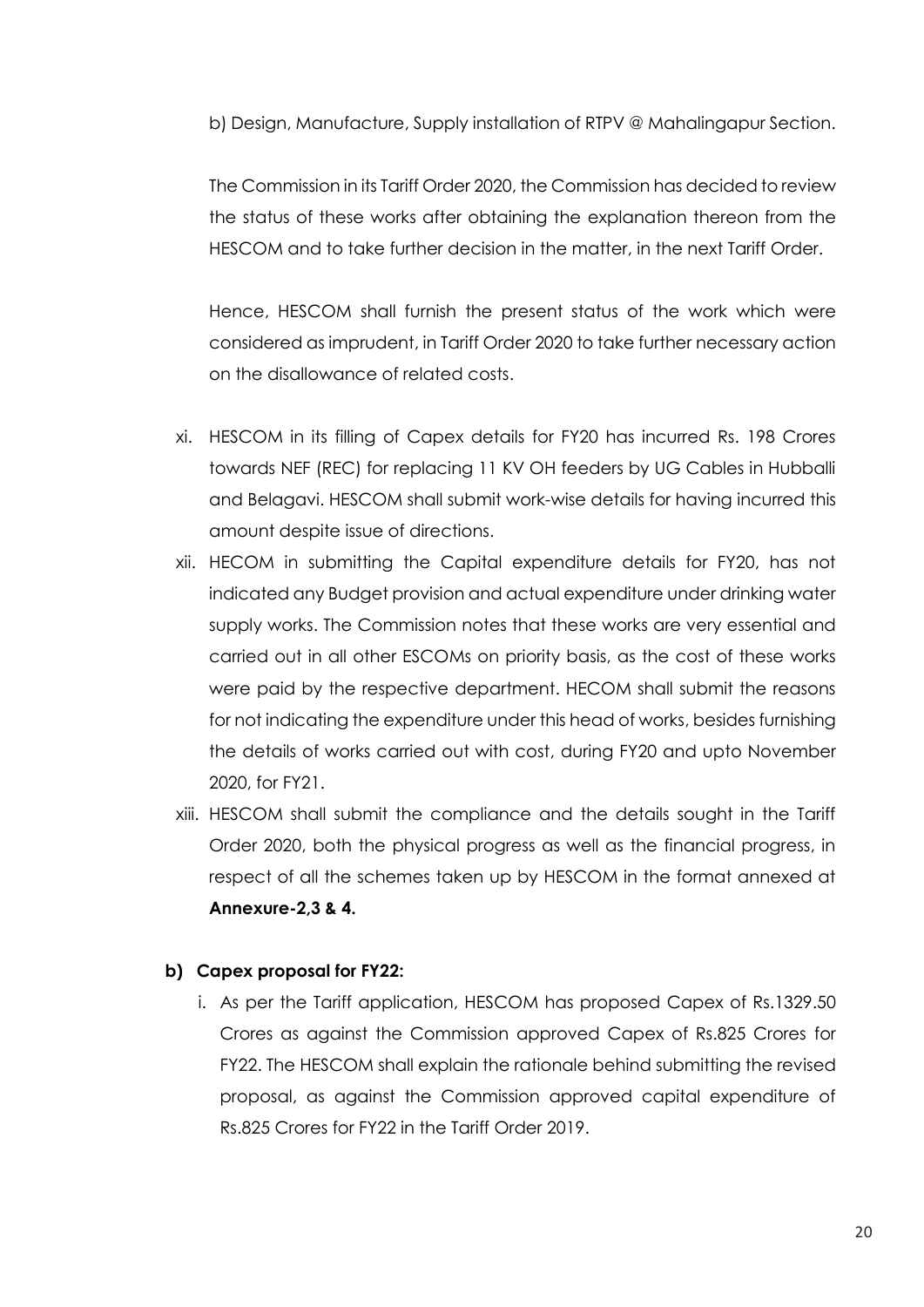- ii. HESCOM shall furnish the details of sources of funding to works proposed under different category of works for FY22.
- iii. HESCOM has proposed Rs.20 Crores of Capex towards energization of IP sets under Sheegra Samparka Scheme for FY22. HESCOM shall submit the breakup details about the no of DTC proposed and its cost no IP sets energized under the scheme FY20 upto November 2020 for FY21 and also the proposed Capex for FY22.
- iv. Reasons for not including the Capital Budget for Drinking water supply works for FY22 shall be submitted.
- v. For refurbishing works on HT/LT/DTC in O & M Divisions, Rs.35 Crores has been proposed for FY22 as compared to Rs. 140 Crores proposed for the previous year. HESCOM shall furnish the Division-wise number of works awarded, completed, balance works to be taken up, target date of completion and the details of objectives achieved, as envisaged in the DPR and Capex Proposal for Refurbishing works.
- vi. HESCOM, in its filing, has proposed a Capex of Rs.250 Crores towards providing infrastructure to UNIP for FY20. HESCOM shall furnish the actual number of UNIP connections existing as on 01.12.2020 and the action plan to undertake these works during FY22. HESCOM shall also furnish sources of funding for execution of these works for FY22.
- vii. HESCOM has proposed Rs.75 Crores for Ganga kalyana works and Rs.40 Crores for replacement of electromechanical energy meters by static meters for FY22. HESCOM, has proposed Rs.10 Crores for enhancement of distribution transformers and Rs 50 Crores for Additional DTC. HESCOM shall submit Division-wise brake up details for the proposed expenses for FY22.
	- viii. HESCOM has proposed Rs .20 Crores towards Smart meter for the FY22. HESCOM shall furnish the achievements for the works already under taken by furnishing the details regarding number of works sanctioned, completed for FY20 and up to 30<sup>th</sup> November 2020 and works to be taken up in the remaining period for FY21 and FY22.
	- ix. HESCOM shall furnish the work-wise abstract for the proposed Rs.50 Crores towards preventive measures to reduce the accidents for FY22, duly indicating the achievements in terms of reduction of electrical accidents as compared with last 3 years (FY18, FY19 and FY20).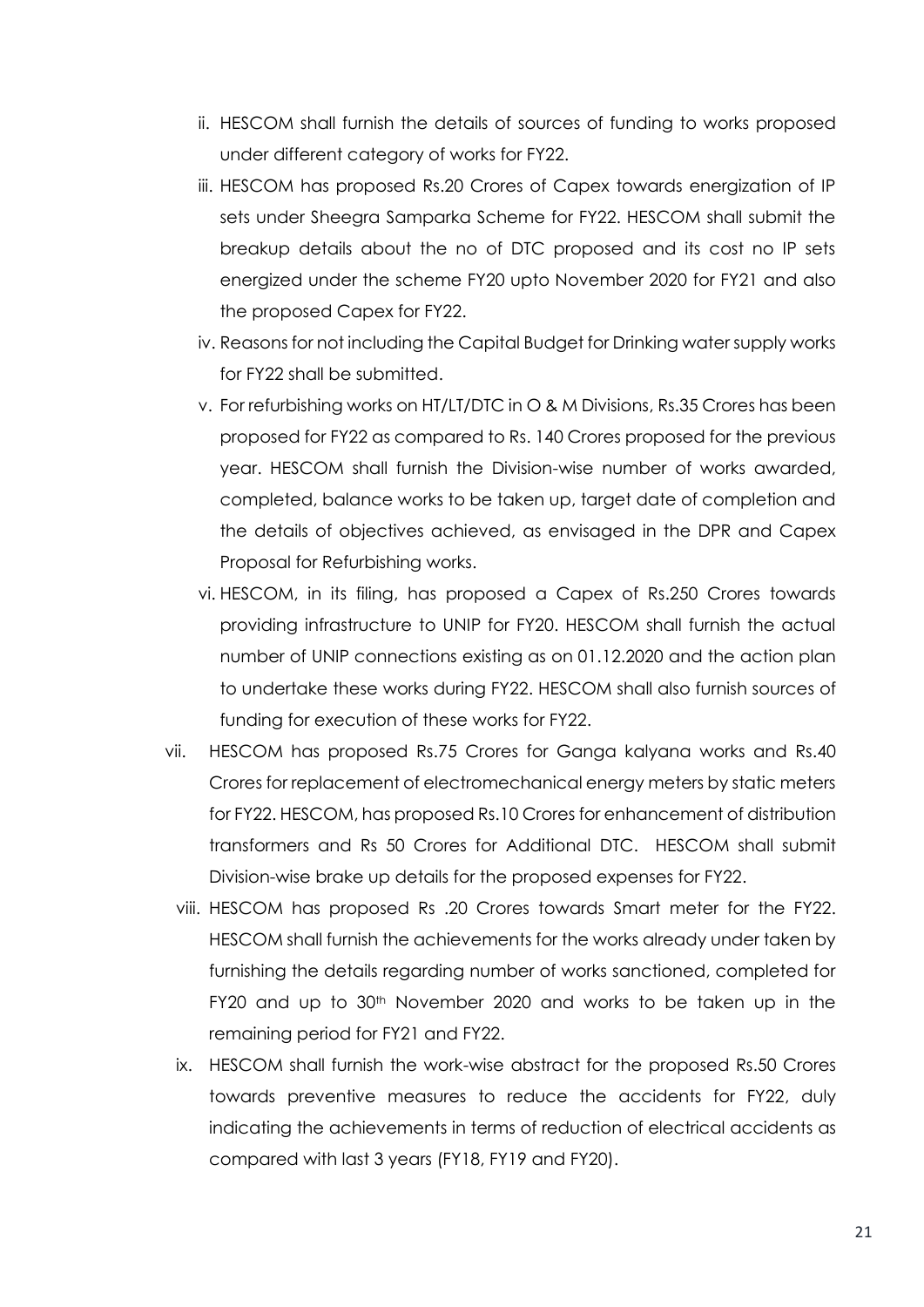#### **8. Observations on Other Items of ARR filing by HESCOM:**

#### **A. ARR FY20:**

- 1. Data Inconsistency: HESCOM in its tariff application in page No.1 has indicated the number of employees working strength as 9637 as against the sanctioned strength of 16942 employees as on 30.09.2020. It is observed from the details that, as against 15923 number of sanctioned post of all other staff below the officer's grade, 8942 employees are working. HESCOM shall furnish the cadrewise details of employees covered under all 'other staff' and explain how it is managing its affairs with the existing staff. HESCOM shall also furnish the number of persons working on outsource/on-contract basis and remuneration incurred thereon during FY 20 and up to October 2020.
- 2. HESCOM, in its filing, has not submitted the details of employees in Format-D6(a) for FY20 to FY22. HESCOM shall submitted the same.
- 3. HESCOM, in its filing in Format D7 and in page 194, has claimed the actual expenditure of Rs.66.22 Crores towards 'Professional charges' for FY20 and has projected Rs.74.50 Crores for FY21 and Rs.83.81 Crores for FY22. Further, HESCOM, in its application has claimed the actual expenditure of Rs.16.60 Crores for FY20 and projected Rs.18.68 Crores and Rs.21.00 Crores towards the remuneration payable to Contract Agencies engaged in computerization activities for FY21 & FY22 respectively. HESCOM shall submit the number of persons outsourced on contract basis, besides furnishing the reasons for claiming higher amount under this head of expenditure.
- 4. HESCOM in its filing, has claimed the actual expenditure of Rs.48.60 Crores towards conveyance, vehicle hiring and travelling expenses for FY20 and has projected Rs.54.68 Crores for FY21 and Rs.61.51 Crores Rs. 22.14 Crores for FY22. The Commission, in its earlier Tariff Orders has directed HESCOM to control the expenses under A&G head of account. In spite of the direction, the expenditure under this head of account is increasing year on year. HESCOM shall explain the reason for having incurred higher expenses under this head of account, covered under A&G expenses, besides furnishing the details about the actual expenditure incurred on behalf of regular employee's and service station maintenance along with number of vehicle hired.
- 5. HESCOM, in its filing has claimed an amount of Rs.217.96 Crores towards un-controllable additional employees cost (Terminal Benefits) for FY20 as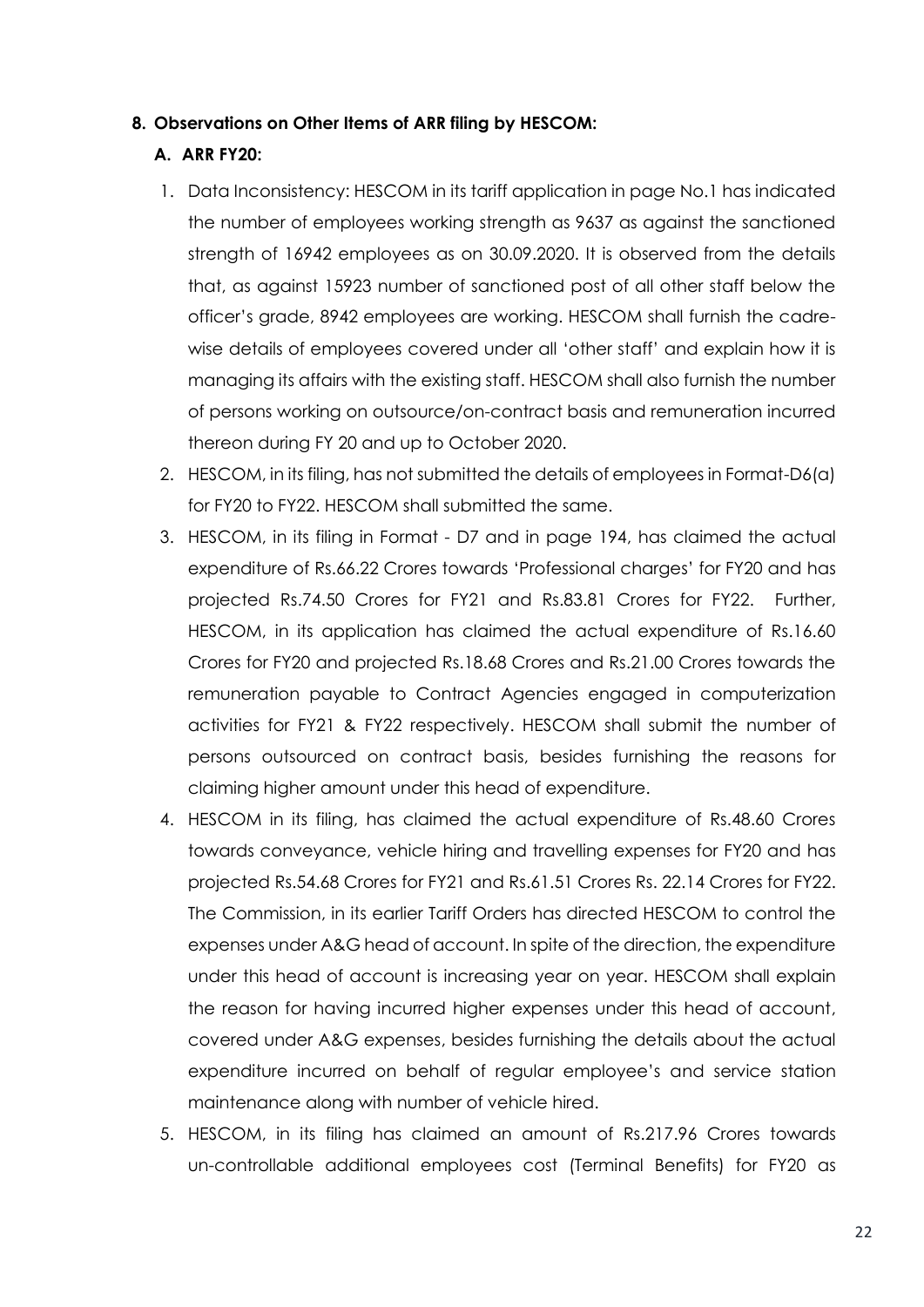against the actual expenditure of Rs.174.96 booked for FY19. Further, HESCOM has projected Rs.275.86 Crores as terminal benefits for FY22. HESCOM shall furnish the detailed computation sheet for having incurred / proposed expenditure under this head of account for FY20 and FY22, along with the Actuarial Valuation Report.

- 6. HESCOM, in its application under Format D9 has indicated Rs.720.31 Crores as new long-term loan barrowings during FY20. HESCOM shall submit the capital loan details (loan-wise) along with the purpose for which the capital loan amounts were drawn for FY20 and up to 30.11.2020 for FY21 in the format enclosed **(Annexure-6).**
- 7. HESCOM, in its filing has indicated the actual capital expenditure as Rs.1267.61 Crores in page-173 and considered under format D17, Rs.667.39 Crores for FY20. HESCOM shall submit the actual capital expenditure incurred during FY20 duly tallied to the figures booked under each sub head of accounts under 14 series as per audited accounts for FY20.
- 8. HESCOM shall submit loan-wise details for short term/overdraft (working capital) drawn up to November, 2020 in FY21 in the format enclosed. **(Annexure – 7)**

#### **B. Observations on ARR/ tariff Revision for FY 22:**

- 1) HESCOM, in its filing of ARR for FY22, under Format D9, has projected Rs.100.14 Crores as new long term loan barrowings for FY22 as against the proposed Capex of Rs.1329.50 Crores. HESCOM shall submit how it can manage with this amount of new loan borrowing to meet the proposed Capex of Rs.1329.50 Crores for FY22.
- 2) The Commission notes from the details under Format D9 that that, majority of capital loan were proposed to be drawn from PFC/REC at the interest rate of above 11% and the working capital from commercial banks / REC / GoK at a higher rate of interest. HESCOM shall submit the reasons for not availing the loans at a lower rates offered by the banks in the financial market. HESCOM shall submit the source of funding to each category capital works proposed for FY22.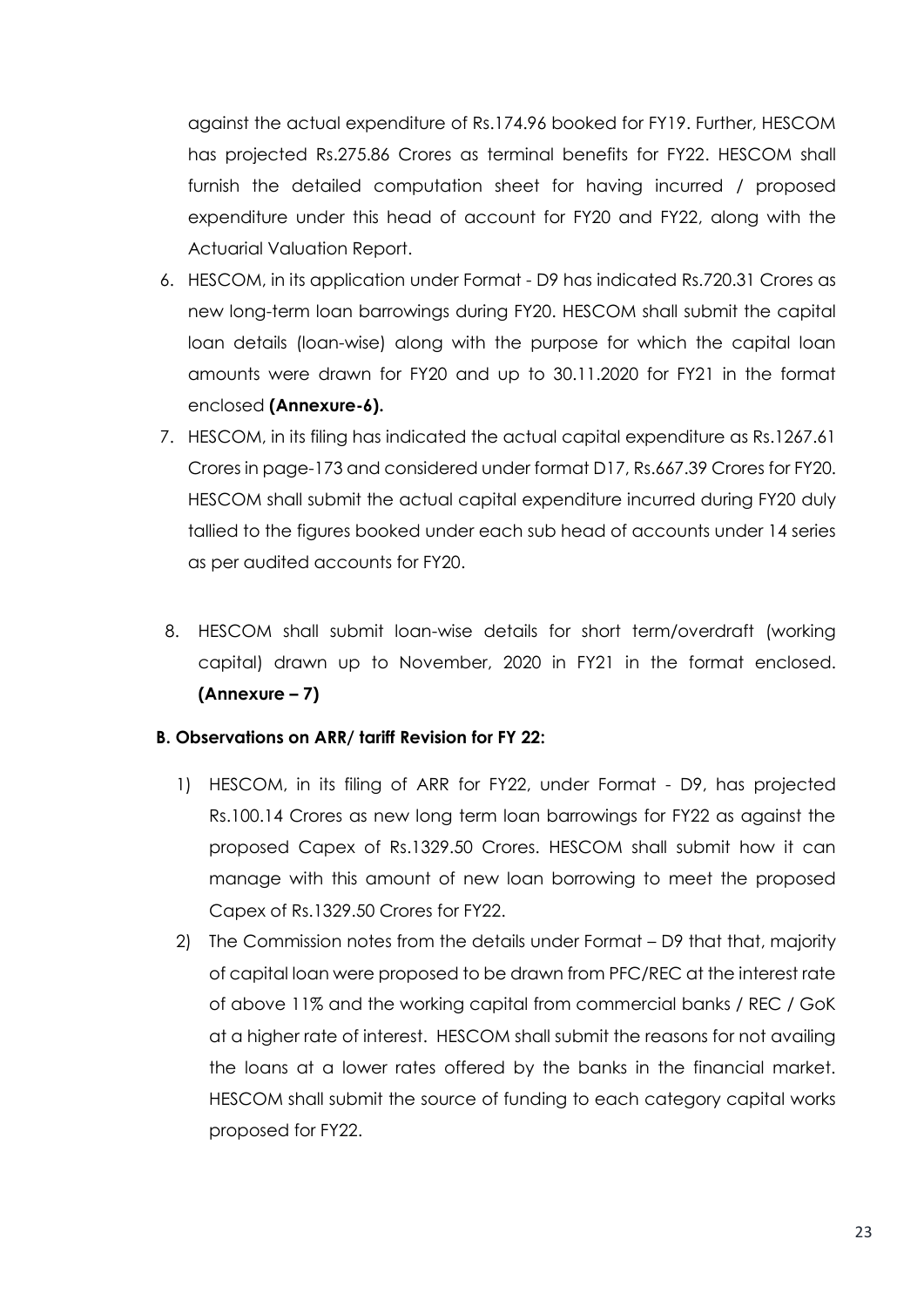- 3) HESCOM shall submit the details about the measures taken / action plan drawn to reduce the interest burden on Capital loans / working capital loans and late payment surcharge to the power generators as per the guidelines issued by the Govt. of India to reduce the financial burden of the transmission and distribution Companies suffering due to slowdown of economic activities on account of COVID-19 Pandemic.
- 4) HESCOM, in its filing in page 244 has claimed Rs.45.62 Crores and Rs.48.32 Crores as interest on consumer security Deposits for FY21 and FY22, without giving the basis for reckoning the Bank Rate of 5.40% for FY21. HESCOM shall submit the documents in support of claiming the Bank Rate as per the provisions of KERC Regulation on payment of interest on consumer's security deposit.
- 5) HESCOM shall submit the actual details of slab-wise of number of consumers, sectioned load and sales for FY 20 and up to October,2020 for FY21under LT-2 (a) domestic category as made out in the following Table:

| Slab        | No. of<br>Consumers | Sanctioned<br>load in Kw | Sales in MU | Demand in<br>Rs. Crores |
|-------------|---------------------|--------------------------|-------------|-------------------------|
| $0 - 50$    |                     |                          |             |                         |
| $50 - 40$   |                     |                          |             |                         |
| $101 - 150$ |                     |                          |             |                         |
| 150-200     |                     |                          |             |                         |
| Above 200   |                     |                          |             |                         |

- 7. HESCOM, in page No. 47 has indicated Rs.2338.97 Crores as arrears of long term disconnected installations as on 30.09.2020 and the recovery from April – September, 2020 is shown as nil. HESCOM shall submit the categorise wise breakup details for this arrears amount and the action taken to recover the arrears thereon. Further, HESCOM shall immediately chalk out an action plan to recover the amount by following the provisions of Recovery of Dues Act and submit the same to the Commission within 15 days' time.
- 8. HESCOM under format A-2 (Balance sheet), has indicated Rs.1534.92 Crores and Rs.1723.32 Crores as opening and closing balance of receivable from consumers for sales of power, as against the actual revenue demand of Rs.4262.88 Crores for FY 20. Full (100%) recovery of the amounts towards billing demand is the key to running the Company financially viable. This will also a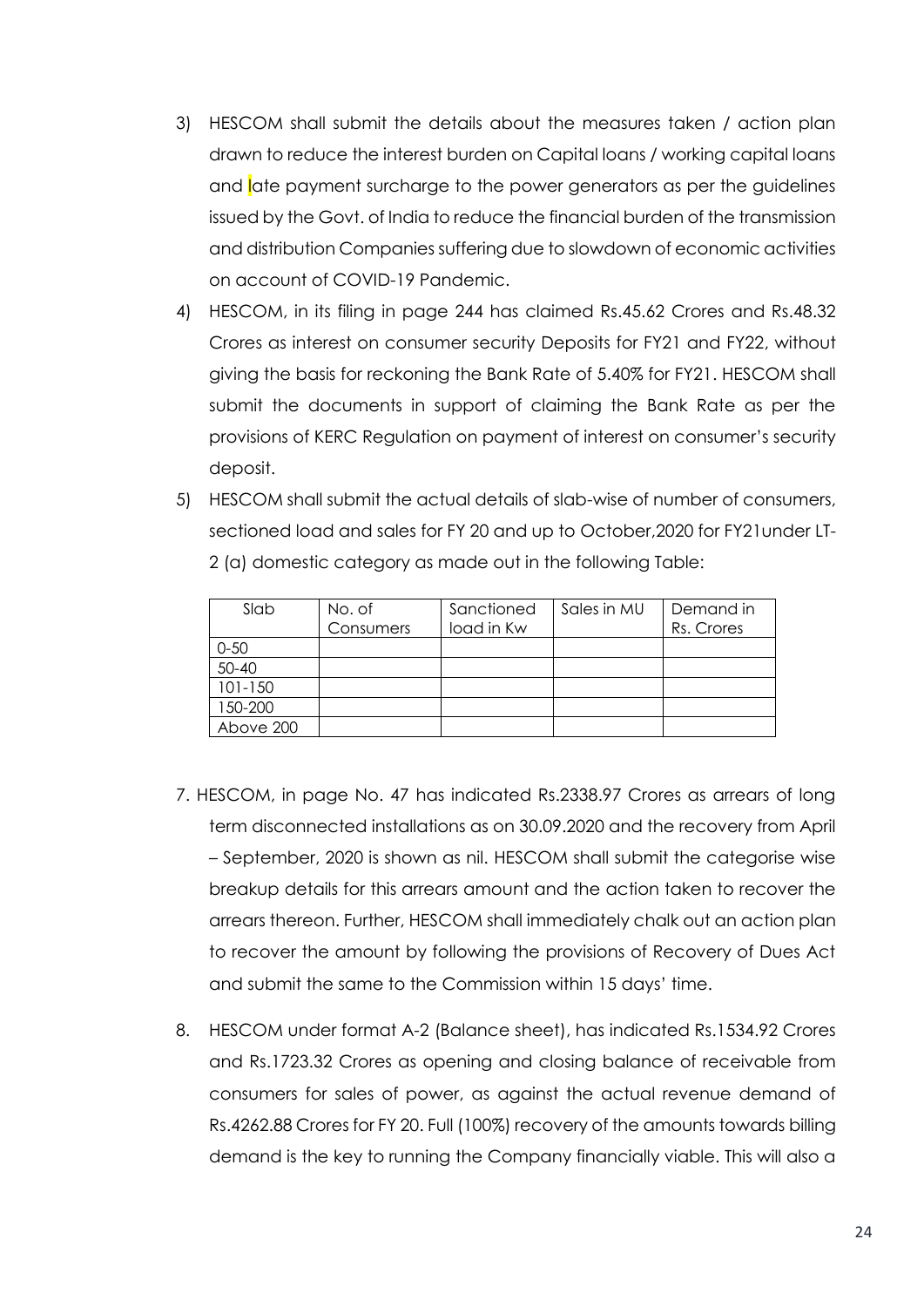key factor in arriving at the lower percentage of AT &C losses of the Company, besides reducing the interest burden towards power purchase dues and outstanding bank loans. HESCOM shall furnish the reasons for the accumulation of revenue receivables from the consumers during FY20 and efforts made and the action plan drawn for the recovery of arrears. HESCOM shall also explain the basis for projecting same figures of closing balance of receivables of Rs.2360.95 Crores for FY21 and FY22.

9. HESCOM shall submit the following category / sub-category-wise details under LT and HT, in respect of Poultry Farms, Cold Storage Plants and Ice Manufacturing Plants based on the actual as on 31.03.2020 and as on 30.11.2020.

| Category of<br>consumers | No. of<br>consumers | Sanctioned<br>load in Kw/HP | Sales in MU |
|--------------------------|---------------------|-----------------------------|-------------|
|                          |                     |                             |             |
|                          |                     |                             |             |
|                          |                     |                             |             |

- 10. HESCOM in its application has indicated the actual closing balance of work in progress of Rs.679.90 Crores for FY20, Rs.1097.50 Crores for FY21 and Rs.1496.35 Crores for FY22. Considering the actual Capex of FY20 and the proposed Capex for FY21 and FY22, the actual / proposed closing balance of work-in-progress is on the higher side.
- 11. As regards, the year on year increase in the balance under work-in-progress, HESCOM has to take necessary action to complete the capex works on time so that the desired benefit of the works should reach the ultimate consumers. HESCOM shall furnish the reasons for the high accumulation of balances under work-in progress account and also submit an action plan thereon for the reduction of amounts under work-in-progress.
- 12. BESCOM, in its ARR filing under 'New Proposals for FY22', has proposed the new scheme to HT consumers with the objective of bring back the HT consumers, who have opted for open access/wheeling/ captive power and also to sell the surplus power in the state at the reduced rate of energy charges. HESCOM shall submit, its views on the proposal of BESCOM.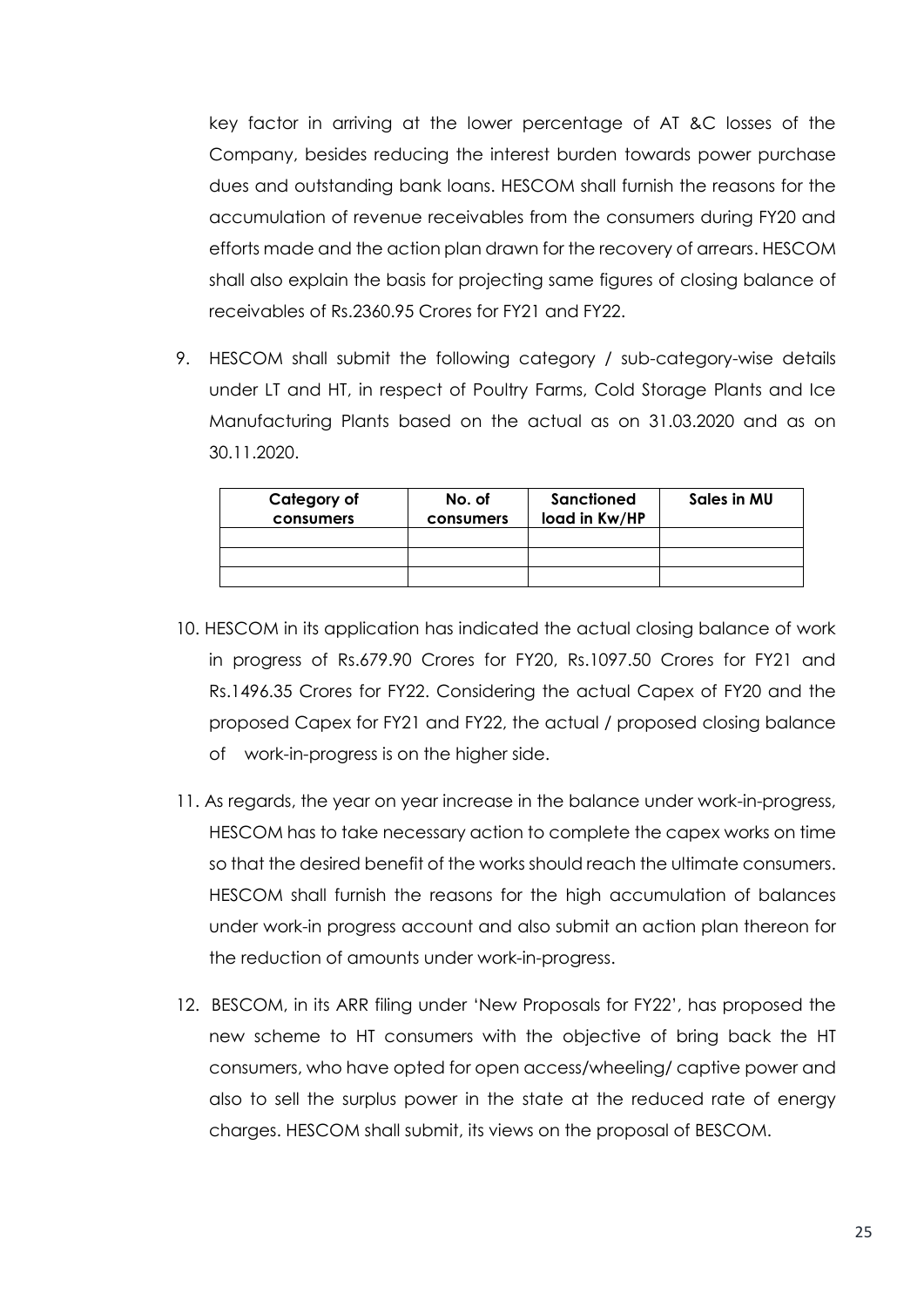- 13. HESCOM shall submit its views on continuation of present incentive scheme approved by the Commission for FY22.
- 14. HESCOM shall submit the Audited Accounts with note / explanation / Director Reports on audited accounts for FY20.
- 15. HESCOM, in page-193, has submitted the details of the additional equity amount received from the Government of Karnataka during FY20 without indicating the actual date of receipt of the equity amount. HESCOM shall submit the actual date of receipt of equity amount against various Government Orders for FY20 and upto November, in FY21.
- 16. HESCOM, in page-172, has indicated Rs.151.90 Crores towards replacement of failed distribution transformer and Rs.1.47 Crores on Replacement of Power Transformer as against Rs.10 Crores and Rs.6.38 Crores approved by the Commission for FY21 and FY22. The Commission, in its earlier Tariff orders, has made it clear that, the cost of written down value of the repaired failed transformers when issued to the works under 14 series of account does not involve any cash out flow on booking of capital expenditure and is only accounting treatment in the book of accounts. As such, the expenditure incurred on repair of failed transformers need to be booked under Repair and Maintenance expenditure. Hence, HESCOM shall submit the details by considering the above aspects for proposing Rs.151.90 Crores as capital expenditure for FY 20 and Rs.74.51 Crores incurred up to September 2020, besides recasting the projected Capex figures for FY21 and FY22.
- 17. HESCOM in page 200, has indicated Rs.116.96 Crores as the Capex to carry out the Disaster Management Works due to massive flood up to September 2020 and projected Rs.55 Crores for FY22. HESCOM shall submit the total number of transformer, poles, lines affected due to flood, the works already carried out and the balance work to be carried out and its cost.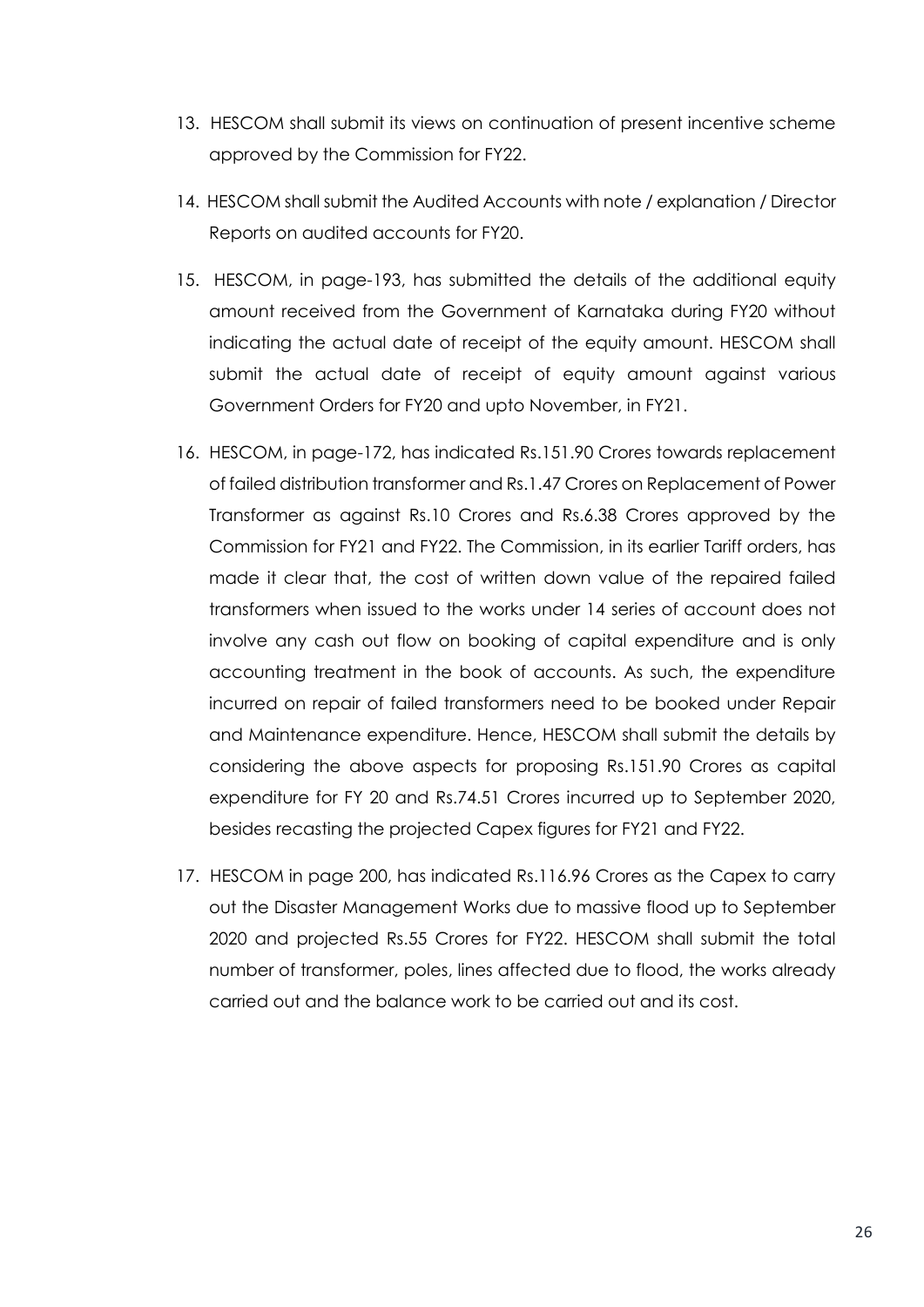| SI.                     | Directives Issued by the                                                                                           | <b>Observation made</b>                                                                                                                                                                                                                                                                                                                                                                                                                                                                                                                                                                                    |
|-------------------------|--------------------------------------------------------------------------------------------------------------------|------------------------------------------------------------------------------------------------------------------------------------------------------------------------------------------------------------------------------------------------------------------------------------------------------------------------------------------------------------------------------------------------------------------------------------------------------------------------------------------------------------------------------------------------------------------------------------------------------------|
| No.                     | Commission                                                                                                         |                                                                                                                                                                                                                                                                                                                                                                                                                                                                                                                                                                                                            |
| 1                       | interaction<br>Consumer<br>meeting at Subdivision<br>level.                                                        | directed<br>c. HESCOM was<br>conduct<br>to<br>consumer<br>interaction meetings at Subdivision level chaired by the<br>SEE once in a quarter to redress the consumer<br>complaints.                                                                                                                                                                                                                                                                                                                                                                                                                         |
|                         |                                                                                                                    | As per the details furnished in Annexure-1, it is observed<br>that, most of the CIMs are chaired by the Assistant<br>Executive Engineers and<br>not chaired<br>by the<br>jurisdictional Superintending Engineers or Executive<br>Engineers. HESCOM shall submit a separate data<br>clearly showing the CIMs chaired by the officers as<br>directed by the Commission once in each sub-division<br>apart from the ones chaired by the Assistant Executive<br>Engineers.                                                                                                                                     |
|                         |                                                                                                                    | d. As directed, the HESCOM is not furnishing the details of<br>the CIMs conducted once in three months to the<br>Commission. HESCOM has to confirm on, whether the<br>proceedings of such meetings are being hosted on its<br>website. HESCOM shall furnish compliance thereon.                                                                                                                                                                                                                                                                                                                            |
| $\overline{\mathbf{2}}$ | Directive on<br>preparation of energy<br>bills on monthly basis by<br>considering 15 minute's<br>time block period | HESCOM has furnished the month-wise details of number<br>of open access consumers sourcing power from power<br>exchange, open access, units scheduled / consumed in<br>MU and illegally banked energy, if any, for FY20 and for<br>FY21 up to September 2020. HESCOM has to furnish the<br>details of revenue gain for the above periods.                                                                                                                                                                                                                                                                  |
| $\mathbf{3}$            | Directive on Energy<br>Conservation                                                                                | The HESCOM is not submitting the compliance regularly. It<br>has not informed the action taken for promoting energy<br>conservation by the use of EE appliances, while servicing<br>the installations, especially the street lights. HESCOM shall<br>submit the compliance as per the Commission's directions.                                                                                                                                                                                                                                                                                             |
| 4                       | Directive on<br>implementation of<br>Standards of<br>Performance (SoP)                                             | The HESCOM was directed to display the parameters on<br>SoP, in all its O&M Subdivisions and O&M Sections. Also<br>directed the HESCOM to carry out effective supervision<br>over the functioning of field offices particularly in rendering<br>various services to the consumers such as restoration of<br>supply of electricity, replacement of failed transformers<br>etc. and to submit the details of number of violations of<br>SoP by officers, sub-division-wise, month-wise and the<br>amount of penalty levied on the officers and the amount<br>paid to the consumers for any delay in service. |

# **9. Compliance to directives issued by the Commission**: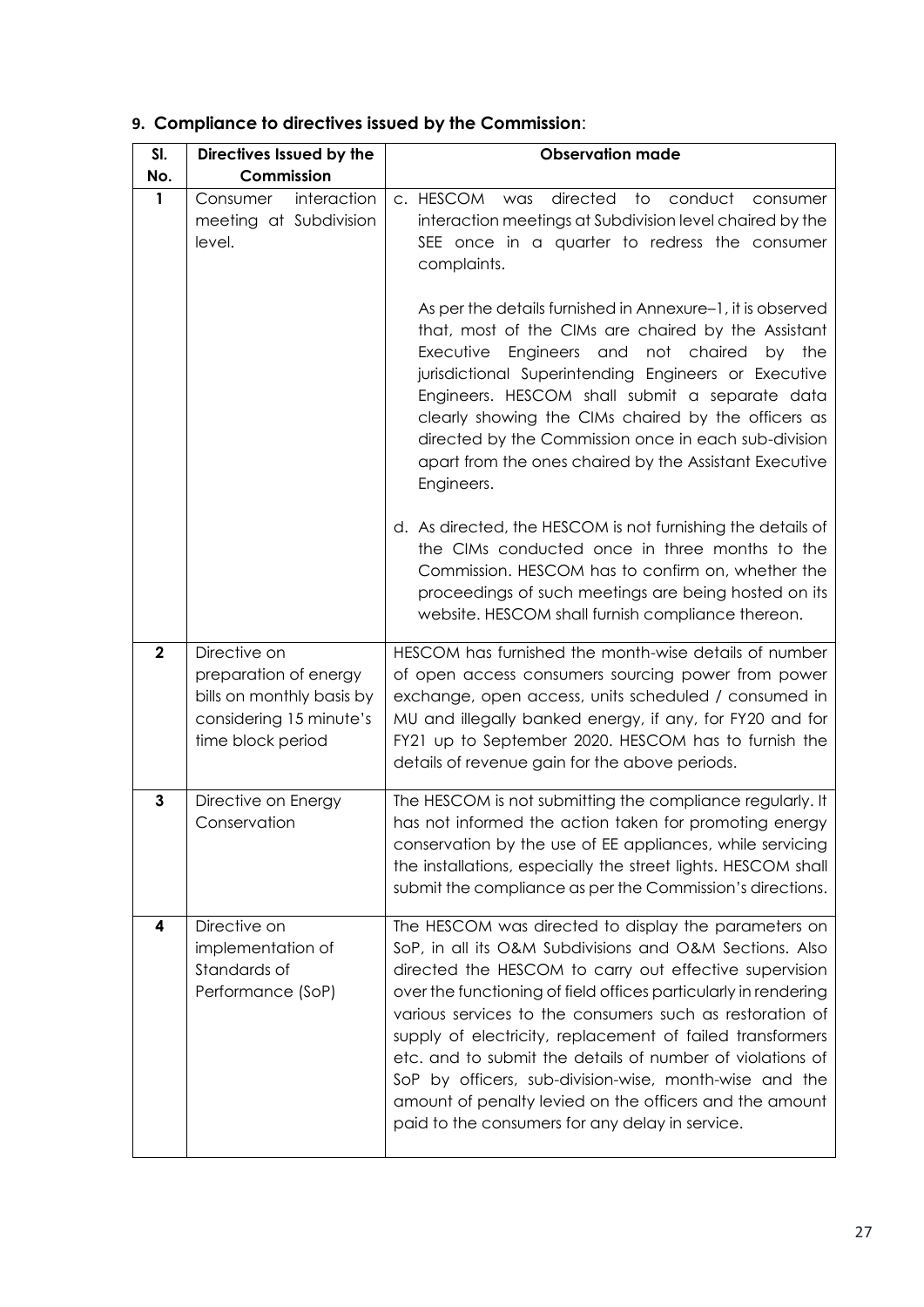| SI.                     | Directives Issued by the                                               | <b>Observation made</b>                                                                                                                                                                                                                                                                                                                                                                                                                                                                                                                                                                                                                                                                                                                                                                                                                                                                                           |
|-------------------------|------------------------------------------------------------------------|-------------------------------------------------------------------------------------------------------------------------------------------------------------------------------------------------------------------------------------------------------------------------------------------------------------------------------------------------------------------------------------------------------------------------------------------------------------------------------------------------------------------------------------------------------------------------------------------------------------------------------------------------------------------------------------------------------------------------------------------------------------------------------------------------------------------------------------------------------------------------------------------------------------------|
| No.                     | Commission                                                             |                                                                                                                                                                                                                                                                                                                                                                                                                                                                                                                                                                                                                                                                                                                                                                                                                                                                                                                   |
|                         |                                                                        | HESCOM was also directed to conduct awareness<br>campaigns at Hobli levels for educating the public about<br>the Standards of Performance prescribed by the<br>Commission. HESCOM was also required to conduct<br>necessary orientation programmes for all the field officers<br>and the staff up to linemen to educate them on the SoP<br>and the consequences of non - adherence to the SoP.<br>HESCOM has not reported anything on the conduct of<br>awareness campaigns in the Hobli levels for educating<br>consumers and orientation programs for educating the<br>officers and field staff up to the level of lineman.<br>HESCOM shall submit the compliance regularly.                                                                                                                                                                                                                                    |
| $\overline{\mathbf{5}}$ | <b>Directive</b><br>on<br><b>use</b><br>of<br>safety gear by linemen   | HESCOM is not submitting the quarterly compliance report<br>to the Commission. However, HESCOM has informed that<br>it has provided safety gear to all Linemen / Power men.<br>HESCOM shall submit the details indicating the number of<br>linemen, both regular and engaged on contract, who are<br>provided with complete set of safety gear and the definite<br>timeline by which all the remaining linemen will be<br>provided with the complete set of safety gear including<br>the additional tools, if any, proposed to be given. Details<br>of the action taken on erring staff also may be furnished.                                                                                                                                                                                                                                                                                                    |
| 6                       | Directive on providing<br>Timer Switches to Street<br>lights by ESCOMs | The HESCOM has not submitted the quarterly compliance<br>report in respect of installation of timer switches, to the<br>Commission.<br>As per the statistics furnished in the present tariff filing in<br>19,789 SL installations are required to be provided with<br>timer switches. Whereas, as per the information furnished<br>in the previous year tariff filing, 19,203 number of SL<br>installations are to be provided with the timer switches. This<br>shows that, in spite of the directions of the Commission,<br>HESCOM is servicing the SL installations without timer<br>switches, thereby increasing the inventory of SL<br>installations to be provided with timer switches.<br>HESCOM has also not submitted the compliance as to<br>whether LED / energy efficient lamps are being used while<br>servicing of new streetlight installations. HESCOM shall<br>submit the compliance on the same. |
| $\overline{7}$          | Directive on Load<br>shedding                                          | HESCOM, in its tariff filing has informed that it is making use<br>of "URJA MITRA" app developed by MoP for the<br>dissemination of SMS on outage information to the citizens,                                                                                                                                                                                                                                                                                                                                                                                                                                                                                                                                                                                                                                                                                                                                    |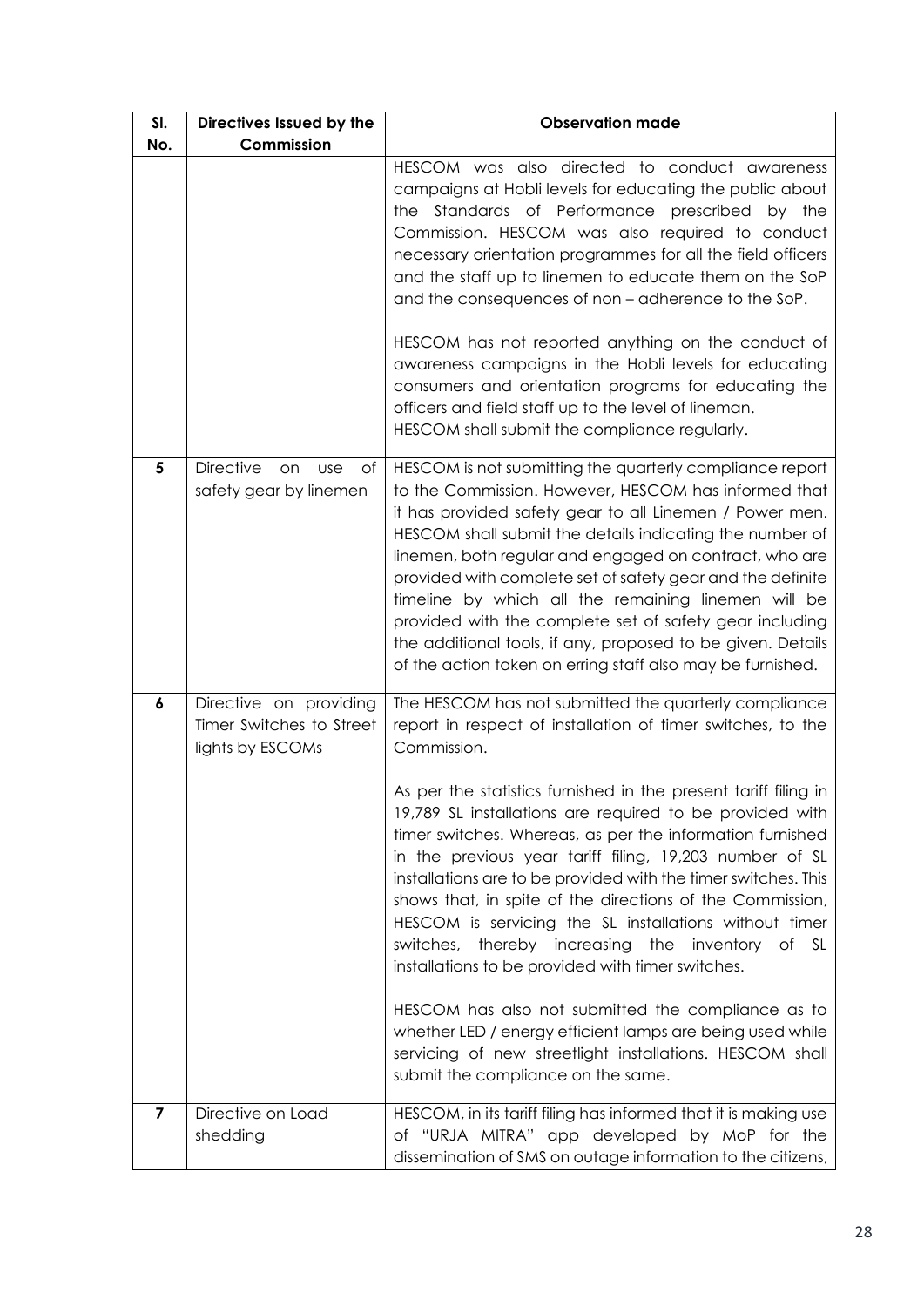| SI. | Directives Issued by the                                                                           | <b>Observation made</b>                                                                                                                                                                                                                                                                                                                                                                                                                                                                                                                                                                                                                                                                                                                                                                                                                                                                                        |
|-----|----------------------------------------------------------------------------------------------------|----------------------------------------------------------------------------------------------------------------------------------------------------------------------------------------------------------------------------------------------------------------------------------------------------------------------------------------------------------------------------------------------------------------------------------------------------------------------------------------------------------------------------------------------------------------------------------------------------------------------------------------------------------------------------------------------------------------------------------------------------------------------------------------------------------------------------------------------------------------------------------------------------------------|
| No. | Commission                                                                                         |                                                                                                                                                                                                                                                                                                                                                                                                                                                                                                                                                                                                                                                                                                                                                                                                                                                                                                                |
|     |                                                                                                    | by field staff. However, it is observed that the details of only<br>37.73 lakhs consumer are uploaded in the Application out<br>of 49.27 lakh consumers. HESCOM shall submit the action<br>plan for updating the details of 100% of consumers, in<br>order to utilize the Application effectively.                                                                                                                                                                                                                                                                                                                                                                                                                                                                                                                                                                                                             |
| 8   | Directive on establishing<br>a 24 X 7 fully equipped<br>centralized<br>consumer<br>service centers | HESCOM was directed to reduce the consumer downtime<br>to address the complaints. HESCOM is directed to report<br>the average time taken to attend to a complaint as at<br>present and the efforts made to further reduce the<br>downtime in future.                                                                                                                                                                                                                                                                                                                                                                                                                                                                                                                                                                                                                                                           |
|     |                                                                                                    | The HESCOM shall furnish compliance in this regard.<br>Comparison of the downtime analysis for FY19 and FY20<br>shall be furnished.                                                                                                                                                                                                                                                                                                                                                                                                                                                                                                                                                                                                                                                                                                                                                                            |
| 9   | <b>Directives</b><br>Energy<br>on<br>Audit                                                         | <b>Energy Audit of cities / towns</b>                                                                                                                                                                                                                                                                                                                                                                                                                                                                                                                                                                                                                                                                                                                                                                                                                                                                          |
|     |                                                                                                    | The HESCOM is not furnishing the energy audit reports<br>regularly to the Commission. HESCOM shall furnish details<br>of feeder-wise energy audit along with the details of<br>measures initiated to reduce loss levels wherever the same<br>are above 15% up to September, 2020.<br><b>DTCs Energy Audit:</b>                                                                                                                                                                                                                                                                                                                                                                                                                                                                                                                                                                                                 |
|     |                                                                                                    |                                                                                                                                                                                                                                                                                                                                                                                                                                                                                                                                                                                                                                                                                                                                                                                                                                                                                                                |
|     |                                                                                                    | HESCOM was directed to furnish the details of energy audit<br>conducted in respect of DTCs for which meters have been<br>fixed and the remedial measures initiated to reduce losses<br>in those DTCs every month to the Commission regularly.                                                                                                                                                                                                                                                                                                                                                                                                                                                                                                                                                                                                                                                                  |
|     |                                                                                                    | HESCOM is said to have conducted Energy Audit for only<br>19,000 to 24,000 number of DTCs, out of 64,511 number of<br>metered DTCs. HESCOM shall furnish remedial measures<br>initiated to reduce losses in those DTCs and the timeline by<br>which all the balance DTCs will be metered, and audited.<br>It has come to the notice of the Commission that, HESCOM<br>has taken initiative and invested huge capital on remote<br>reading of energy meters provided to various DTCs for<br>achieving efficient energy auditing. HESCOM has not<br>clearly furnished the status of communication facility,<br>action taken to achieve 100% communication and to<br>analyse the data towards remedial measures for setting<br>right the issues, conducting energy audit etc., HESCOM<br>shall furnish the details on the number of meters provided<br>to DTCs to have AMI in place by the earlier agencies, % of |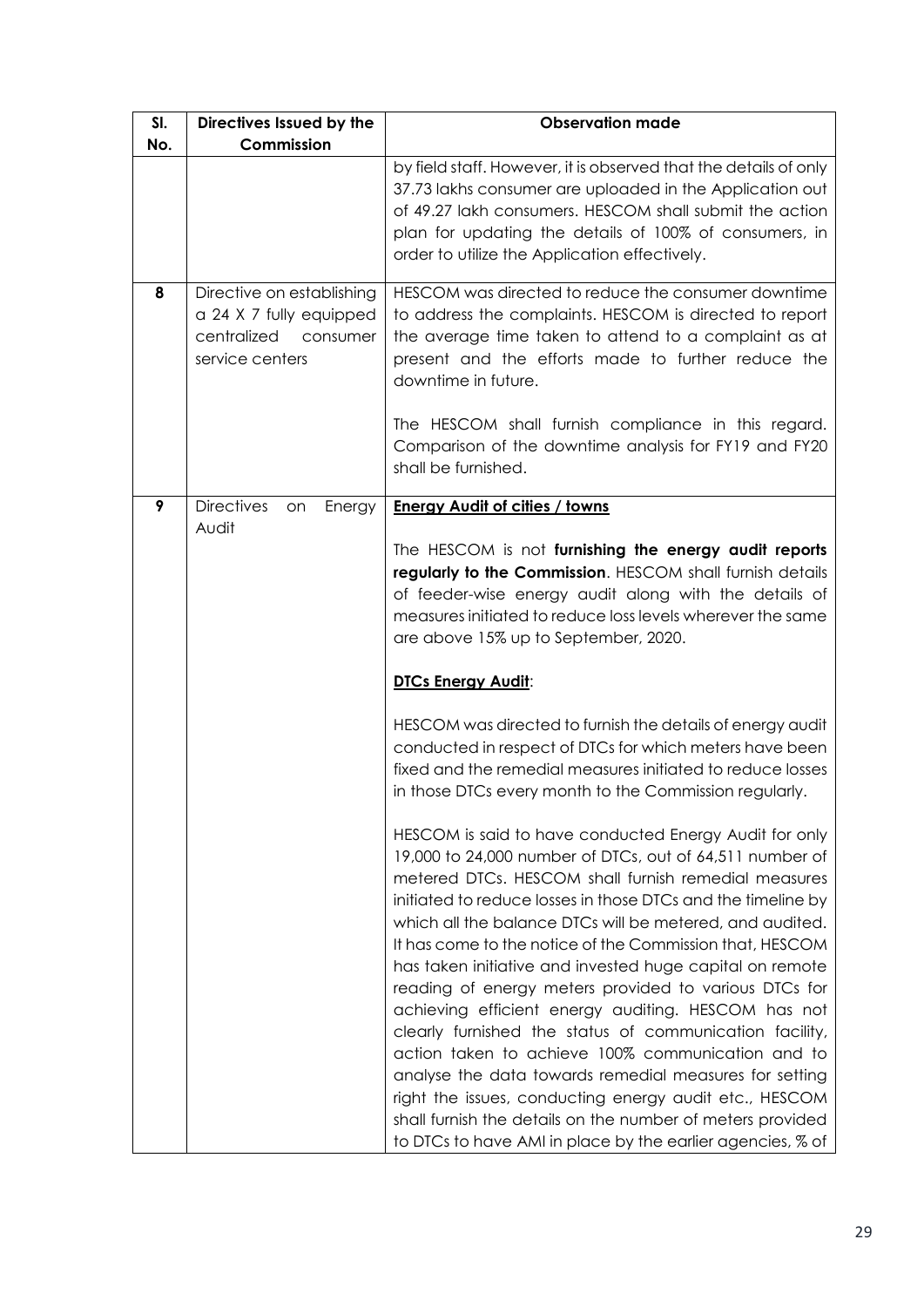| SI. | Directives Issued by the                                  | <b>Observation made</b>                                                                                                                                                                                                                                                                                                                                                                                                                                                                                           |
|-----|-----------------------------------------------------------|-------------------------------------------------------------------------------------------------------------------------------------------------------------------------------------------------------------------------------------------------------------------------------------------------------------------------------------------------------------------------------------------------------------------------------------------------------------------------------------------------------------------|
| No. | Commission                                                |                                                                                                                                                                                                                                                                                                                                                                                                                                                                                                                   |
|     |                                                           | communication achieved, percentage energy audit<br>conducted with the AMI fetched readings etc.,                                                                                                                                                                                                                                                                                                                                                                                                                  |
|     |                                                           | HESCOM is directed to comply with the directives of the<br>Commission issued in all the preceding Tariff Orders, in<br>respect of energy audit of DTCs.                                                                                                                                                                                                                                                                                                                                                           |
|     |                                                           | HESCOM shall also indicate the definite timeline by which<br>it will complete the consumer indexing for taking up<br>energy auditing effectively.                                                                                                                                                                                                                                                                                                                                                                 |
| 12  | Lifeline Supply to Un -<br><b>Electrified households</b>  | The Commission observed that out of 88 707 number of<br>identified households under DDUGJY scheme, HESCOM<br>has reported that only 86,846 households are electrified as<br>on 30.09.2020. HESCOM shall submit the compliance as to<br>the action plan for completing the electrification of all the<br>households identified.                                                                                                                                                                                    |
| 13  | Implementation<br>of<br>Financial Management<br>Framework | HESCOM is not submitting the compliance on the directive<br>regularly to the Commission. HESCOM has not submitted<br>the O&M Division wise target fixed as per the directive,<br>performance analysis etc.,<br>HESCOM has reported arrears to the extent of Rs. 2,338.97<br>Crores as on 30.09.2020. Commission also observed a huge<br>gap in recovery from RLB and ULB in the jurisdiction of<br>HESCOM.<br>HESCOM shall submit the action taken towards the<br>recovery of arrears along with the action plan. |
| 14  | Prevention of Electrical<br>Accidents                     | As per the details of hazardous locations furnished, it is<br>found that, as high as 5,426 number of hazardous locations<br>are yet to be rectified as on October 2020. HESCOM shall<br>furnish the stringent action plan for rectifying<br>the<br>hazardous locations.<br>HESCOM has to furnish the summary of the analysis made<br>on the reports submitted by Electrical Inspectorate for FY20<br>and FY21 up to September, 2020, action taken to prevent<br>such accidents in future.                         |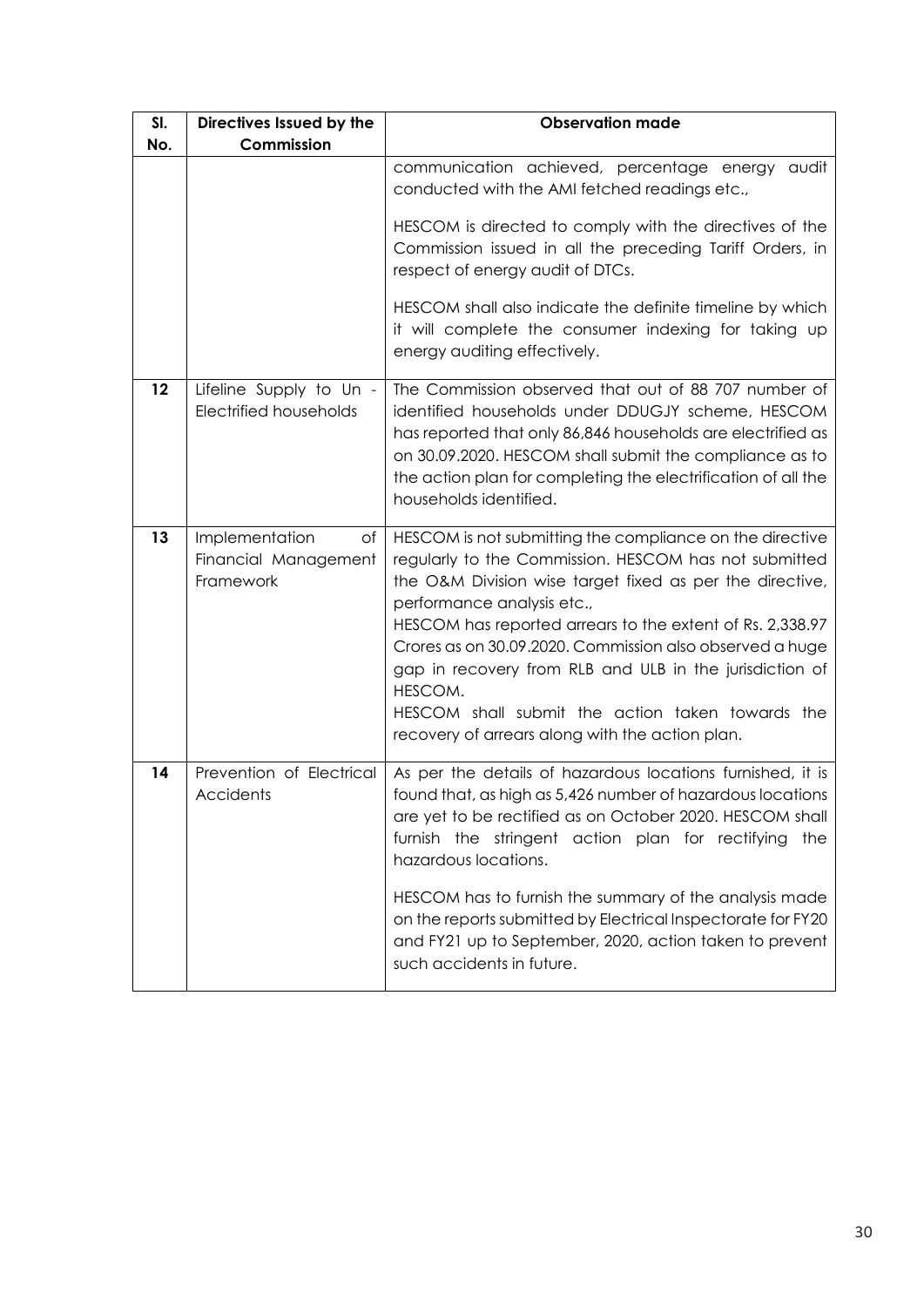## **Annexure-1**

Plant wise details considering the merit order dispatch:

| SL.<br>NO. |                                                                                             |   |                                                                 |                                     |                                                                | utilized<br>energy<br>Total                   |                                  |                                                                             |                                                                      | unutilize<br>Energy<br>Total<br>℧ |    |
|------------|---------------------------------------------------------------------------------------------|---|-----------------------------------------------------------------|-------------------------------------|----------------------------------------------------------------|-----------------------------------------------|----------------------------------|-----------------------------------------------------------------------------|----------------------------------------------------------------------|-----------------------------------|----|
|            | Plant name and capacity (in MW)<br>Capacity Charges (Rs/Unit)<br>Variable Charges (Rs/Unit) |   | Total Energy Available (in MU)<br>Total Per Unit Cost (Rs/Unit) | consumers (in MU)<br>Energy sold to | power exchanges and<br>Energy sold though<br>tender<br>(in MU) | Energy utilized under UI<br>mechanism (in MU) | Total energy utilized (in<br>ΜU) | Energy unutilized due to<br>backing down and<br>reserve shutdown<br>(in MU) | for the unutilized energy<br>Capacity Charges paid<br>(Rs in Crores) |                                   |    |
|            | $\overline{2}$                                                                              | 3 | 4                                                               | 5                                   | 6                                                              | 7                                             | 8                                | 9                                                                           | $10=7+8$<br>$+9$                                                     | $11 = 6 - 10$                     | 12 |
|            |                                                                                             |   |                                                                 |                                     |                                                                |                                               |                                  |                                                                             |                                                                      |                                   |    |
|            |                                                                                             |   |                                                                 |                                     |                                                                |                                               |                                  |                                                                             |                                                                      |                                   |    |
|            |                                                                                             |   |                                                                 |                                     |                                                                |                                               |                                  |                                                                             |                                                                      |                                   |    |
|            |                                                                                             |   |                                                                 |                                     |                                                                |                                               |                                  |                                                                             |                                                                      |                                   |    |

# **Annexure-2: physical and financial progress, in respect of the schemes taken up by HESCOM for FY 20**

| SI.No.         | Name of the<br>Scheme               | of works<br>Total No. | of Scheme<br>Cores)<br>(Rs in<br><b>Total Cost</b> | Funding mechanism for<br>the scheme | Objectives of the Scheme | completion of the scheme<br>Scheduled date for | ks completed till<br>FY20*<br>of works<br>$\frac{\dot{\mathsf{Q}}}{\mathsf{Z}}$ | Objectives achieved with<br>figures | Total expenditure till FY20* | of works to<br>be completed**<br>Balance no. | Expected expenditure for<br>completion of balance<br>works** | completion of balance<br>ð<br>Expected date<br>works | Benefit Ratio<br>Cost to |
|----------------|-------------------------------------|-----------------------|----------------------------------------------------|-------------------------------------|--------------------------|------------------------------------------------|---------------------------------------------------------------------------------|-------------------------------------|------------------------------|----------------------------------------------|--------------------------------------------------------------|------------------------------------------------------|--------------------------|
|                | <b>DDUGJY</b>                       |                       |                                                    |                                     |                          |                                                |                                                                                 |                                     |                              |                                              |                                                              |                                                      |                          |
| 2              | <b>IPDS</b>                         |                       |                                                    |                                     |                          |                                                |                                                                                 |                                     |                              |                                              |                                                              |                                                      |                          |
| 3              | R-APDRP                             |                       |                                                    |                                     |                          |                                                |                                                                                 |                                     |                              |                                              |                                                              |                                                      |                          |
| 4              | <b>RGGVY</b>                        |                       |                                                    |                                     |                          |                                                |                                                                                 |                                     |                              |                                              |                                                              |                                                      |                          |
| 5              | Maadari Grama<br>(Model Village)    |                       |                                                    |                                     |                          |                                                |                                                                                 |                                     |                              |                                              |                                                              |                                                      |                          |
| 6              | Special<br>Development<br>Programme |                       |                                                    |                                     |                          |                                                |                                                                                 |                                     |                              |                                              |                                                              |                                                      |                          |
| $\overline{7}$ | DTC metering                        |                       |                                                    |                                     |                          |                                                |                                                                                 |                                     |                              |                                              |                                                              |                                                      |                          |
| 8              | Soubhagya Scheme                    |                       |                                                    |                                     |                          |                                                |                                                                                 |                                     |                              |                                              |                                                              |                                                      |                          |
| 9              | Any other schemes                   |                       |                                                    |                                     |                          |                                                |                                                                                 |                                     |                              |                                              |                                                              |                                                      |                          |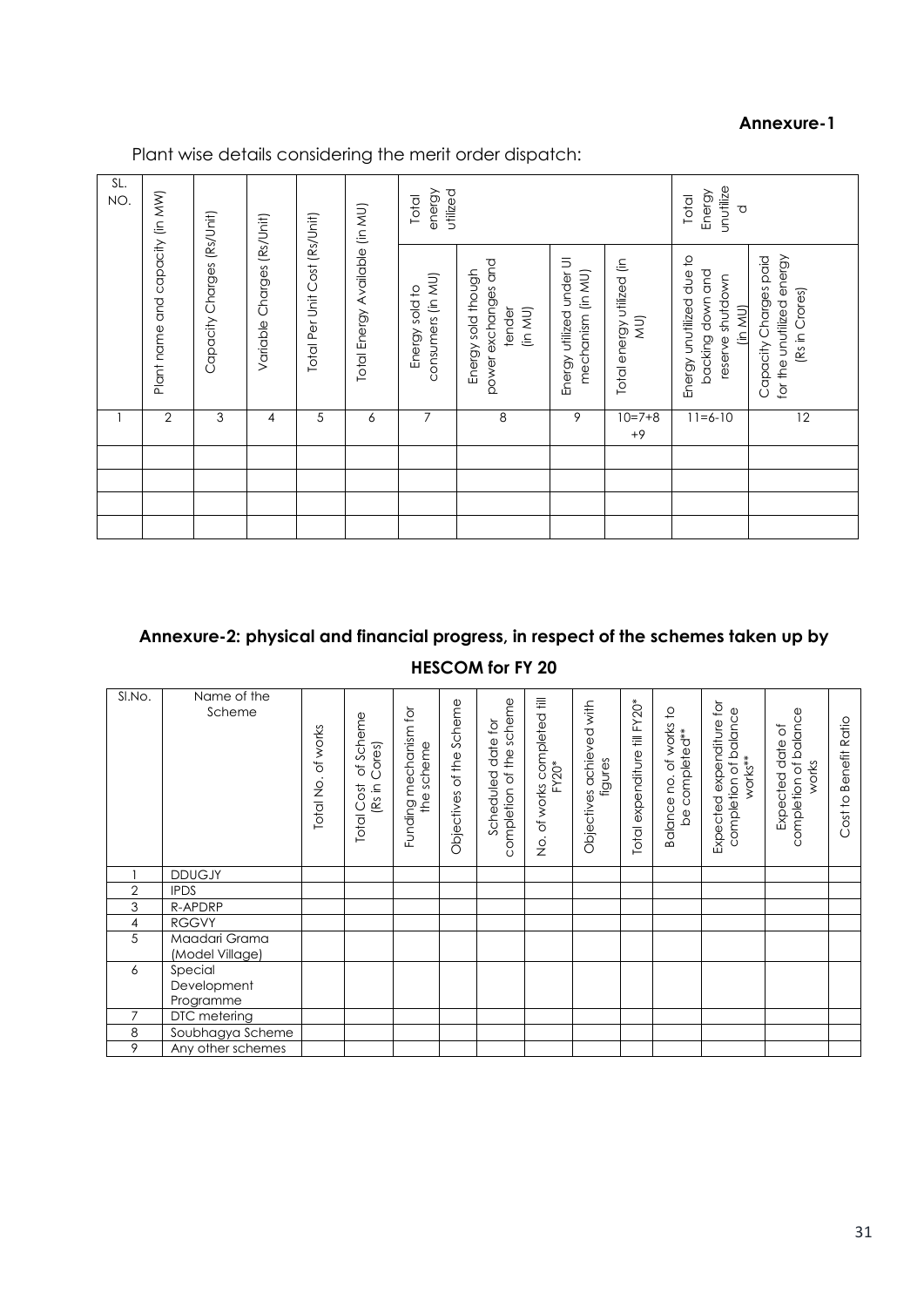# **\*Annexure-3 Year wise break up of no. of works completed and corresponding expenditure incurred from the first year of inception of the scheme to till FY20**

| SI. No.        | Name of the                         |                           | 1st year                           |                           | 2 <sup>nd</sup> year               |                           | .                                  |                                    |                                   |
|----------------|-------------------------------------|---------------------------|------------------------------------|---------------------------|------------------------------------|---------------------------|------------------------------------|------------------------------------|-----------------------------------|
|                | Scheme                              | No. of works<br>completed | incurred (Rs in Cr)<br>Expenditure | No. of works<br>completed | incurred (Rs in Cr)<br>Expenditure | No. of works<br>completed | incurred (Rs in Cr)<br>Expenditure | Total no. of<br>works<br>completed | Total<br>expenditure<br>till FY20 |
|                | <b>DDUGJY</b>                       |                           |                                    |                           |                                    |                           |                                    |                                    |                                   |
| $\overline{2}$ | <b>IPDS</b>                         |                           |                                    |                           |                                    |                           |                                    |                                    |                                   |
| 3              | R-APDRP                             |                           |                                    |                           |                                    |                           |                                    |                                    |                                   |
| $\sqrt{4}$     | <b>RGGVY</b>                        |                           |                                    |                           |                                    |                           |                                    |                                    |                                   |
| 5              | Maadari<br>Grama (Model<br>Village) |                           |                                    |                           |                                    |                           |                                    |                                    |                                   |
| 6              | Special<br>Development<br>Programme |                           |                                    |                           |                                    |                           |                                    |                                    |                                   |
| $\overline{7}$ | DTC metering                        |                           |                                    |                           |                                    |                           |                                    |                                    |                                   |
| $\,8\,$        | Refurbishing<br>Works               |                           |                                    |                           |                                    |                           |                                    |                                    |                                   |
| 9              | Soubhagya<br>Scheme                 |                           |                                    |                           |                                    |                           |                                    |                                    |                                   |
| 10             | Any other<br>schemes                |                           |                                    |                           |                                    |                           |                                    |                                    |                                   |

# **\*\* Annexure-4: Year wise break-up of no. of balance works that will becompleted and corresponding expenditure for completion of balance works of the scheme from FY21 onwards**

| SI .No.        | Name of the                         | <b>FY21</b>                                                             |                             |                                               | <b>FY22</b>               |                                               | <b>FY23</b>               |                                               |                           |                                                        |                                                       |
|----------------|-------------------------------------|-------------------------------------------------------------------------|-----------------------------|-----------------------------------------------|---------------------------|-----------------------------------------------|---------------------------|-----------------------------------------------|---------------------------|--------------------------------------------------------|-------------------------------------------------------|
|                | Scheme                              | $\overline{c}$<br>of works<br>completed<br>Balance no.<br>$\frac{1}{2}$ | δĪ<br>(Rs in<br>Expenditure | of works to<br>completed<br>Balance no.<br>be | Expenditure<br>(Rs in Cr) | of works to<br>completed<br>Balance no.<br>be | Expenditure<br>(Rs in Cr) | of works to<br>completed<br>Balance no.<br>be | Expenditure<br>(Rs in Cr) | completed<br>of balance<br>to be<br>Total no.<br>works | expected<br>(Rs in Cr)<br>expenditure<br>Total of the |
|                | <b>DDUGJY</b>                       |                                                                         |                             |                                               |                           |                                               |                           |                                               |                           |                                                        |                                                       |
| $\overline{2}$ | <b>IPDS</b>                         |                                                                         |                             |                                               |                           |                                               |                           |                                               |                           |                                                        |                                                       |
| 3              | R-APDRP                             |                                                                         |                             |                                               |                           |                                               |                           |                                               |                           |                                                        |                                                       |
| 4              | <b>RGGVY</b>                        |                                                                         |                             |                                               |                           |                                               |                           |                                               |                           |                                                        |                                                       |
| 5              | Maadari Grama<br>(Model Village)    |                                                                         |                             |                                               |                           |                                               |                           |                                               |                           |                                                        |                                                       |
| 6              | Special<br>Development<br>Programme |                                                                         |                             |                                               |                           |                                               |                           |                                               |                           |                                                        |                                                       |
| $\overline{7}$ | Any other schemes                   |                                                                         |                             |                                               |                           |                                               |                           |                                               |                           |                                                        |                                                       |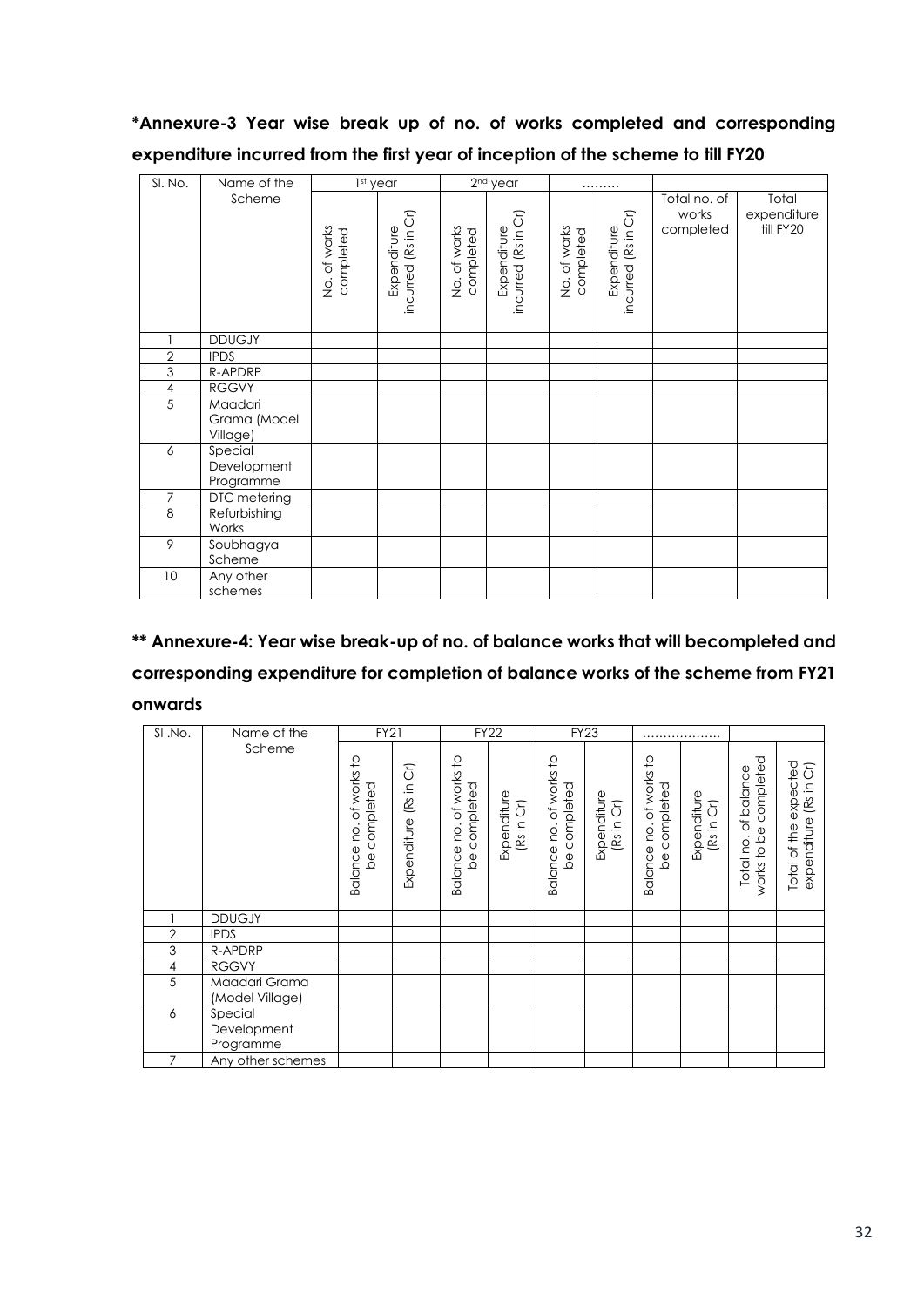# **\*\*\*Annexure-5: Break up of actual capital expenditure.**

| SI.<br>No.   | Head of works                                                                     | expenditure in<br>per tariff filing<br>2020<br>submitted as<br>Rs. Crores | Total Number of<br>works | spill over works<br>pertaining to<br>in Rs. Crores<br>Expenditure | Number of Spill<br>over works | Fresh/New works<br>pertaining to<br>Expenditure<br>in Rs. Crores | Fresh/New works<br>Number of |
|--------------|-----------------------------------------------------------------------------------|---------------------------------------------------------------------------|--------------------------|-------------------------------------------------------------------|-------------------------------|------------------------------------------------------------------|------------------------------|
| $\mathbf{1}$ | <b>Mandatory works, Social</b><br>obligation and other<br>works                   |                                                                           |                          |                                                                   |                               |                                                                  |                              |
| a            | Gangakalyan total                                                                 |                                                                           |                          |                                                                   |                               |                                                                  |                              |
| b            | Special Development Plan<br>for backward talukas under<br>Nanjundappa scheme(SDP) |                                                                           |                          |                                                                   |                               |                                                                  |                              |
| $\mathsf C$  | Electrification of<br>Hamlets(Not covered under<br>RGGVY)                         |                                                                           |                          |                                                                   |                               |                                                                  |                              |
| d            | Electrification of<br>HB/DB/JC/AC (Habitations)<br>including IP Sets under SCSP   |                                                                           |                          |                                                                   |                               |                                                                  |                              |
| e            | Electrification of<br>TC(Habitations) including IP<br>Sets under TSP              |                                                                           |                          |                                                                   |                               |                                                                  |                              |
| f            | Electrification of BPL<br>Households<br>(Not covered<br>under RGGVY)              |                                                                           |                          |                                                                   |                               |                                                                  |                              |
| g            | RGGVY                                                                             |                                                                           |                          |                                                                   |                               |                                                                  |                              |
| h            | <b>DDUGVY</b>                                                                     |                                                                           |                          |                                                                   |                               |                                                                  |                              |
| i            | Soubhagya Yojane                                                                  |                                                                           |                          |                                                                   |                               |                                                                  |                              |
| j            | DDG (Phase-1 & Phase-2)                                                           |                                                                           |                          |                                                                   |                               |                                                                  |                              |
| $\bf k$      | Rehabilitation of flood<br>affected villages (special<br>programme).              |                                                                           |                          |                                                                   |                               |                                                                  |                              |
| 1            | Water works                                                                       |                                                                           |                          |                                                                   |                               |                                                                  |                              |
|              | Sub - total                                                                       |                                                                           |                          |                                                                   |                               |                                                                  |                              |
| $\mathbf{2}$ | <b>Expansion of network and</b><br>system improvement<br>works.                   |                                                                           |                          |                                                                   |                               |                                                                  |                              |
| a            | E & I works.                                                                      |                                                                           |                          |                                                                   |                               |                                                                  |                              |
| b            | <b>Additional DTCs</b>                                                            |                                                                           |                          |                                                                   |                               |                                                                  |                              |
| $\mathsf{C}$ | <b>Enhancement of Distribution</b><br>Transformers                                |                                                                           |                          |                                                                   |                               |                                                                  |                              |
| $\mathbf d$  | Shifting of existing<br>transformer of load centre                                |                                                                           |                          |                                                                   |                               |                                                                  |                              |
| ${\bf e}$    | LT line conversion of 1 Ph 2<br>wire or 1 Ph 3 wire to 3 Ph 5<br>wire             |                                                                           |                          |                                                                   |                               |                                                                  |                              |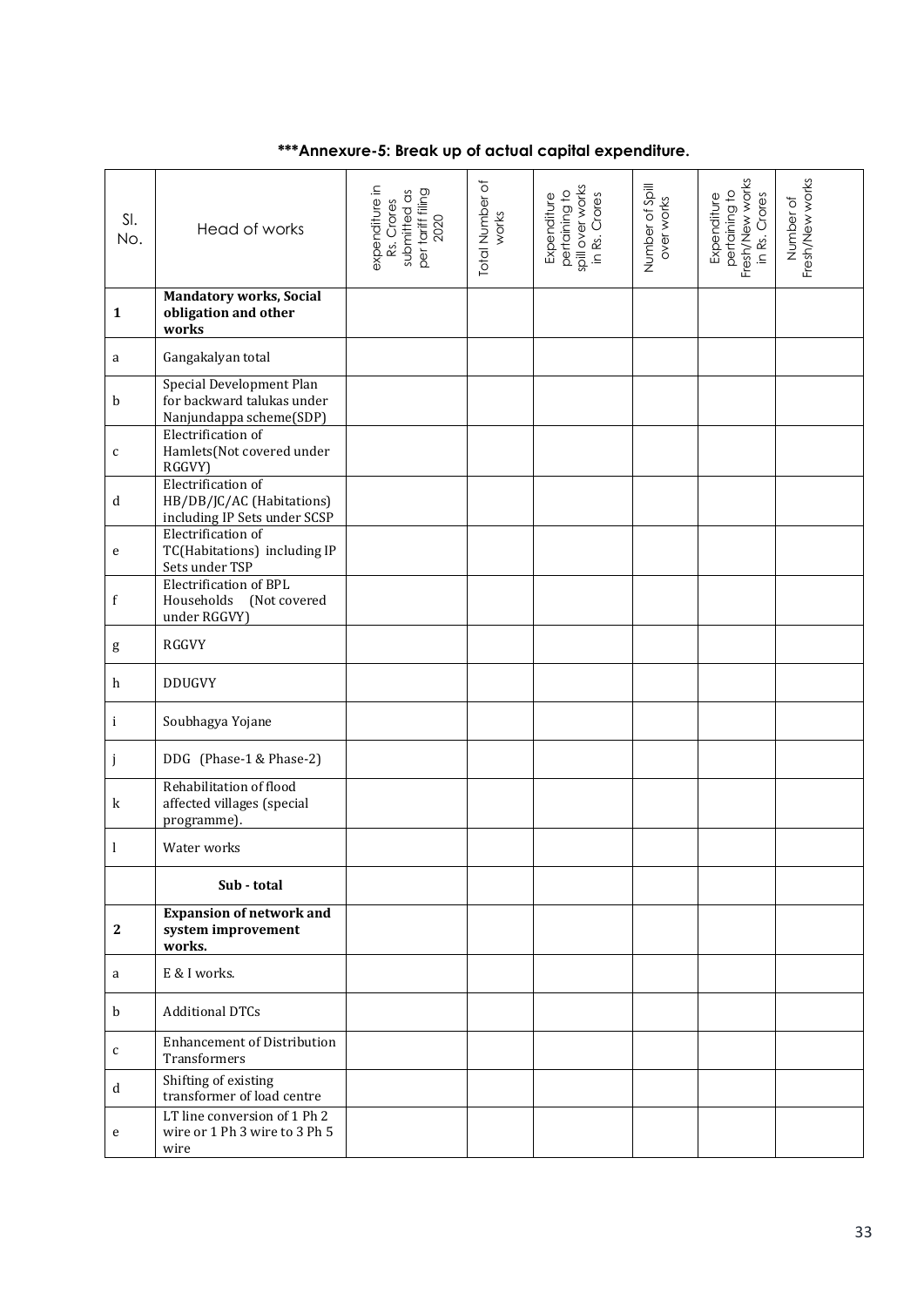| f            | Providing new link lines for<br>bifurcation of load                                                                                                                                                                                                                                                                                                                                            |  |  |  |
|--------------|------------------------------------------------------------------------------------------------------------------------------------------------------------------------------------------------------------------------------------------------------------------------------------------------------------------------------------------------------------------------------------------------|--|--|--|
| $\mathbf g$  | Providing SMC box to<br>distribution transformer                                                                                                                                                                                                                                                                                                                                               |  |  |  |
| h            | Other E & I Works(DP &<br>GOS)                                                                                                                                                                                                                                                                                                                                                                 |  |  |  |
| i            | Replacement of broken poles<br>/ Disaster Management<br>Works                                                                                                                                                                                                                                                                                                                                  |  |  |  |
| j            | Energisation of IP sets under<br>general.                                                                                                                                                                                                                                                                                                                                                      |  |  |  |
| $\bf k$      | Energisation of IP sets as per<br><b>GOK</b>                                                                                                                                                                                                                                                                                                                                                   |  |  |  |
| 1            | Service connections other<br>than IP/BJ/KJ/Water works.                                                                                                                                                                                                                                                                                                                                        |  |  |  |
| m            | Construction of new 33 KV<br>stations                                                                                                                                                                                                                                                                                                                                                          |  |  |  |
| n            | Construction of new 33 KV<br>lines.                                                                                                                                                                                                                                                                                                                                                            |  |  |  |
| $\mathbf 0$  | Augmentation of 33 KV<br>stations.                                                                                                                                                                                                                                                                                                                                                             |  |  |  |
| p            | Construction of 11 KV lines<br>for 33 KV / 110 KV sub-<br>stations.                                                                                                                                                                                                                                                                                                                            |  |  |  |
| q            | Nirantara Jyoti Yojana.                                                                                                                                                                                                                                                                                                                                                                        |  |  |  |
| r            | Improvement Works at 5<br>Nos of Villages in each MLA<br>Constituency & 5 Nos of<br>Villages in each MP<br>Constituency under MADARI<br>VIDUYAT GRAM.                                                                                                                                                                                                                                          |  |  |  |
| S            | Providing prepaid meters to<br>temporary installations                                                                                                                                                                                                                                                                                                                                         |  |  |  |
| t            | Providing numerical relays<br>to provide power supply to<br>farm houses                                                                                                                                                                                                                                                                                                                        |  |  |  |
| u            | Providing 16KVA<br>Transformers for A/P/S to<br>farm houses in Chikodi<br>Division                                                                                                                                                                                                                                                                                                             |  |  |  |
| $\mathbf{V}$ | The work of Supply of<br>Hardware,<br>Supervisory<br>Manpower<br>(for Technical<br>Support) and Development of<br>Software<br>(End<br>End<br>to<br>Solution including Google<br>Map Subscription for 2 Years,<br>if applicable) to Support<br>Enumeration of IP Sets in<br>HESCOM Jurisdiction (except<br>Bailhongal O & M Division)<br>through GIS Application and<br>Maintenance for 2 Years |  |  |  |
| W            | R-APDRP.                                                                                                                                                                                                                                                                                                                                                                                       |  |  |  |
|              |                                                                                                                                                                                                                                                                                                                                                                                                |  |  |  |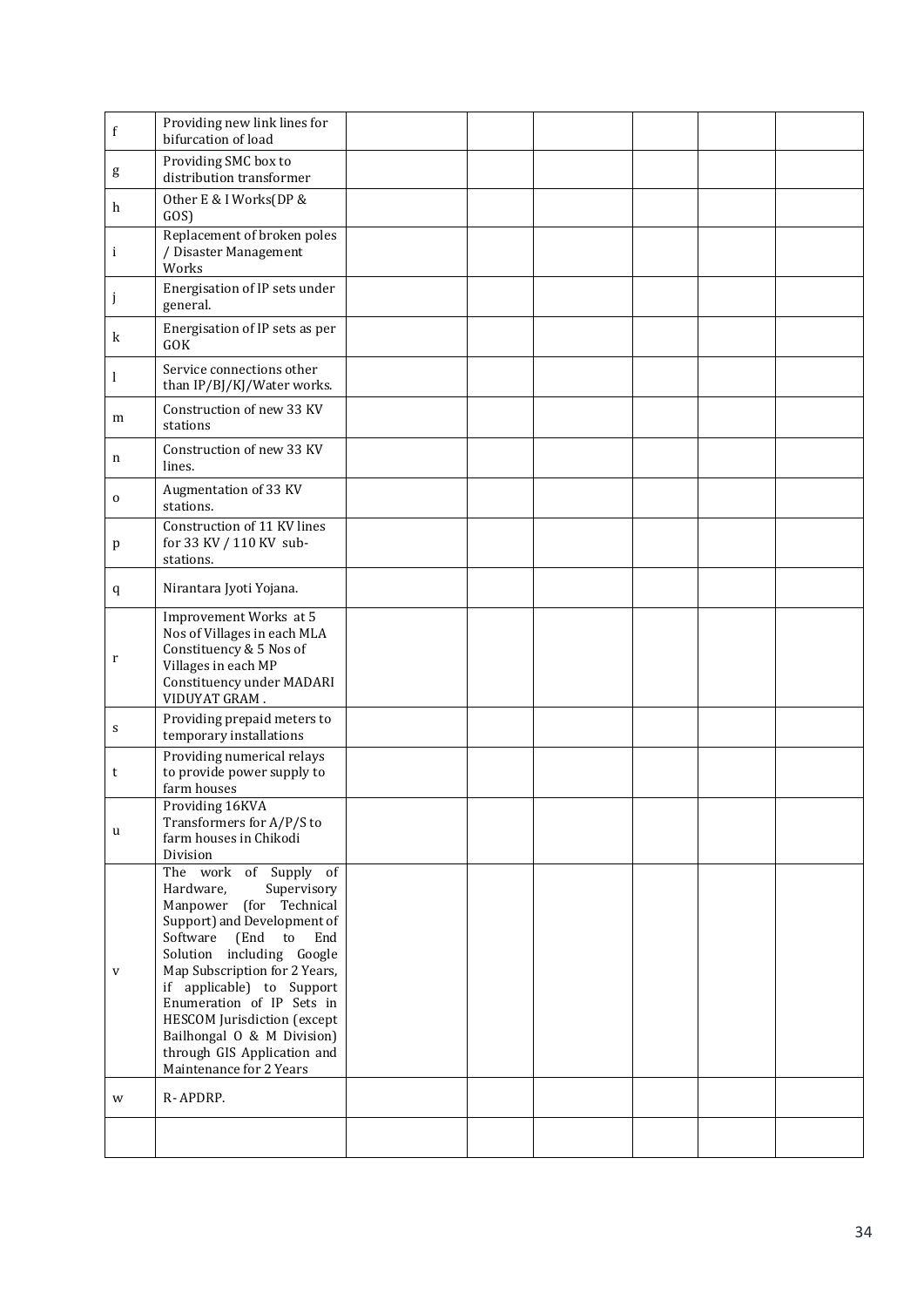|             | R-APDRP exclusively for<br>Modem and meters                                                         |  |  |  |
|-------------|-----------------------------------------------------------------------------------------------------|--|--|--|
| X           | IPDS IT initiative Phase II                                                                         |  |  |  |
| У           | <b>IPDS</b>                                                                                         |  |  |  |
| z           | Creating infrastructure to<br><b>UAIP Sets</b>                                                      |  |  |  |
| ij          | Sub - total                                                                                         |  |  |  |
| 3           | <b>Reduction of T &amp; D and</b><br><b>ATC loss</b>                                                |  |  |  |
| a           | Providing meters to un-<br>metered IP sets.                                                         |  |  |  |
| b           | Providing meters to un-<br>metered BJ/KJ installations.                                             |  |  |  |
| C           | Replacement of faulty / MNR<br>energy meters by static<br>meters.                                   |  |  |  |
| d           | Replacement of more than<br>10 year old<br>electromechanical energy<br>meters by static meters.     |  |  |  |
|             | Fixing of boxes to single<br>phase meters                                                           |  |  |  |
| ${\bf e}$   | DTC's metering (Other than<br>APDRP)                                                                |  |  |  |
| f           | Replacement of 33 KV lines<br>Rabbit conductor by Coyote<br>conductor.                              |  |  |  |
| $\mathbf g$ | 11 KV Re-conductoring.                                                                              |  |  |  |
| h           | LT Re-conductoring.                                                                                 |  |  |  |
| i           | <b>HVDS</b>                                                                                         |  |  |  |
| j           | NEF (REC) for replacing 11<br>KV OH feeders by UG Cables<br>in Hubli Dharwad and<br>Belgaum cities. |  |  |  |
| $\mathbf k$ | Replacing 11 KV OH feeders<br>by UG Cables in Dharwad<br>and Vijayapur cities.                      |  |  |  |
| 1           | Refurbishing works on<br>HT/LT/DTC in 0 & M<br>Divisions                                            |  |  |  |
| m           | Commissioning of 3 Ph 4 wire<br>HT Metering Cubicle with<br>meter, CTs, PTs                         |  |  |  |
| iii         | Sub - total                                                                                         |  |  |  |
| 4           | New initiatives works                                                                               |  |  |  |
| a           | IT initiatives, automation<br>and call centre                                                       |  |  |  |
| b           | Pilot project of installation of<br>energy efficient motors                                         |  |  |  |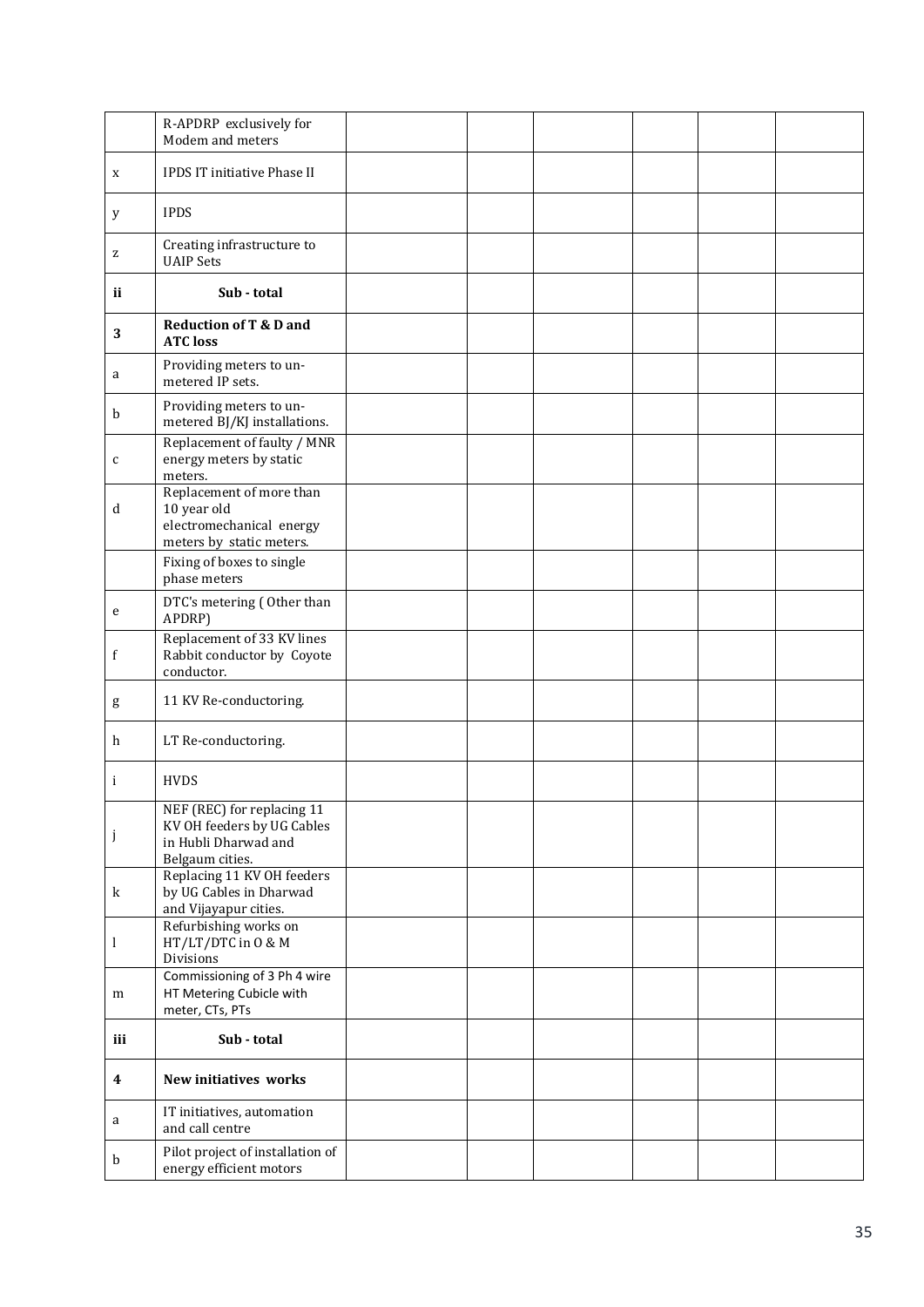| $\mathbf{C}$ | Pilot for smart<br>grid/sprinklar/drip<br>irrigation system                                                                                                                           |  |  |  |
|--------------|---------------------------------------------------------------------------------------------------------------------------------------------------------------------------------------|--|--|--|
| d            | Providing solar lighting to<br>corporate office building                                                                                                                              |  |  |  |
| ${\bf e}$    | Establishing ALDC & SCADA.                                                                                                                                                            |  |  |  |
| f            | Thermal Imaging and GIS<br>Mapping of DTCs                                                                                                                                            |  |  |  |
| $\mathsf g$  | Special pilot project for<br>Strategic Business Centre at<br>Shiggaon sub-Division                                                                                                    |  |  |  |
| h            | <b>Smart Meters</b>                                                                                                                                                                   |  |  |  |
| $\mathbf{i}$ | <b>DSM</b>                                                                                                                                                                            |  |  |  |
| iv           | Sub - total                                                                                                                                                                           |  |  |  |
| $\mathbf{5}$ | <b>Replacement and other</b><br>miscellaneous works                                                                                                                                   |  |  |  |
| a            | Replacement of failed<br>distribution transformers.                                                                                                                                   |  |  |  |
| b            | Replacement of Power<br>Transformers.                                                                                                                                                 |  |  |  |
| $\mathbf{C}$ | Replacement of old and<br>failed equipments and other<br>works of existing 33 KV<br>stations and lines.                                                                               |  |  |  |
| d            | Preventive measures to<br>reduce the accidents.<br>(Providing intermediate<br>poles, Restringing of sagging<br>lines, providing guy & struds,<br>providing guarding, DTC<br>earthing) |  |  |  |
| e            | T&P materials.                                                                                                                                                                        |  |  |  |
| $\mathbf f$  | Civil Engineering works.                                                                                                                                                              |  |  |  |
| $\mathsf g$  | Others                                                                                                                                                                                |  |  |  |
| $\mathbf{V}$ | Sub - total                                                                                                                                                                           |  |  |  |
| <b>Total</b> | $(i+ii+iii+iv+v)$                                                                                                                                                                     |  |  |  |